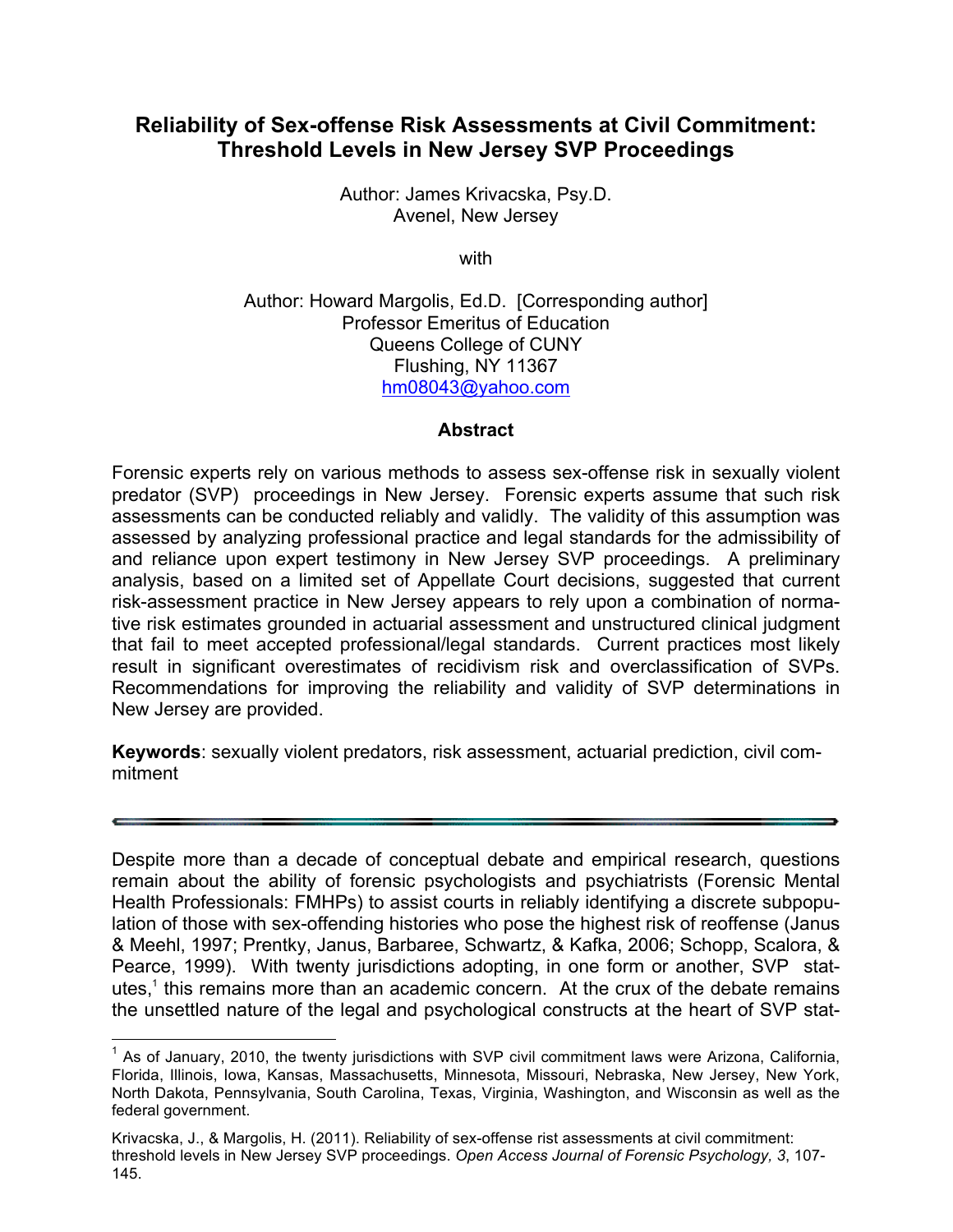utes and conflict over what constitutes reliable and valid measurement of these constructs. Much of this conceptual debate occurs in the rarefied atmosphere of academic circles and professional discourse, with infrequent attempts at tying those analyses to real-world practices in SVP proceedings (such as Boccaccini, Murrie, Caperton, & Hawes, 2009; Jackson & Hess, 2007; Levenson, 2004). We attempt here to bridge those two worlds by defining the parameters of sex-offense risk assessment (SORA), a key component of SVP determinations, and then by applying the conceptual framework we describe to forensic psychological assessments as encountered in one state's (New Jersey's) implementation of its SVP statute.

# **SVP Statute Constructs and Definitions**

The New Jersey Sexually Violent Predators Act (SVPA, 1998: *N.J.S.A.* §30:4-27.24 *et seq.*) typifies the type of legislation that the United States Supreme Court held passed constitutional muster in *Kansas v. Hendricks* (1997). With over 400 hearings in New Jersey since the inception of the law a decade ago (Gallagher, 2009), a body of evidence exists as to how the SVPA is implemented and how FMHPs conduct their SORAs.

Classification as an SVP under the SVPA requires satisfaction of a three-prong test common to nearly all SVP legislation (see Miller, Amenta, & Conroy, 2005): (a) a judicial finding of a prior sex offense; (b) presence of "a mental condition that affects a person's emotional, cognitive or volitional capacity in a manner that predisposes that person to commit acts of sexual violence" (*mental abnormality standard*); and (c) a likelihood "to engage in acts of sexual violence" (*likelihood standard*),<sup>2</sup> which is defined as "the propensity of a person to commit acts of sexual violence is of such a degree as to pose a threat to the health and safety of others." (*N.J.S.A.* §30:4-27.26).

Although in most SVP cases, FMHPs play no role regarding the first prong, occasionally they may be called upon to assist in a court's determination as to whether the conduct underlying a criminal offense that is not specifically enumerated as a qualifying sex offense, was sexually motivated (See *N.J.S.A*. 30:4-27.26: "'Sexually violent offense' means: . . . (b) any offense for which the court makes a specific finding on the record that, based on the circumstances of the case, the person's offense should be considered a sexually violent offense . . . "; see also *IMO the Civil Commitment of J.M.B.*, 2009).

With regard to the likelihood standard, typically assessed via SORA, the target behavior of concern is discrete: the future commission of a sexual offense in violation of the local

 <sup>2</sup> In *IMO the Civil Commitment of W.Z.* (2002), the New Jersey Supreme Court, drawing on the U.S. Supreme Court's holding in *Kansas v. Crane* (2002) limiting SVP commitments to those with a "serious difficulty" controlling their sex-offending behavior, rejected a likelihood standard of "more likely than not" to recidivate. Rather, the New Jersey Supreme Court imputed into the statutory phrase "likely to engage in acts of sexual violence" both (a) a degree of risk which exceeds the more-likely-than-not threshold to an unquantified degree (described by the Court as "highly likely"), and (b) the constraint that the risk must be realizable within the "reasonable foreseeable future." (*IMO the Civil Commitment of W.Z.*, 2002, p. 132).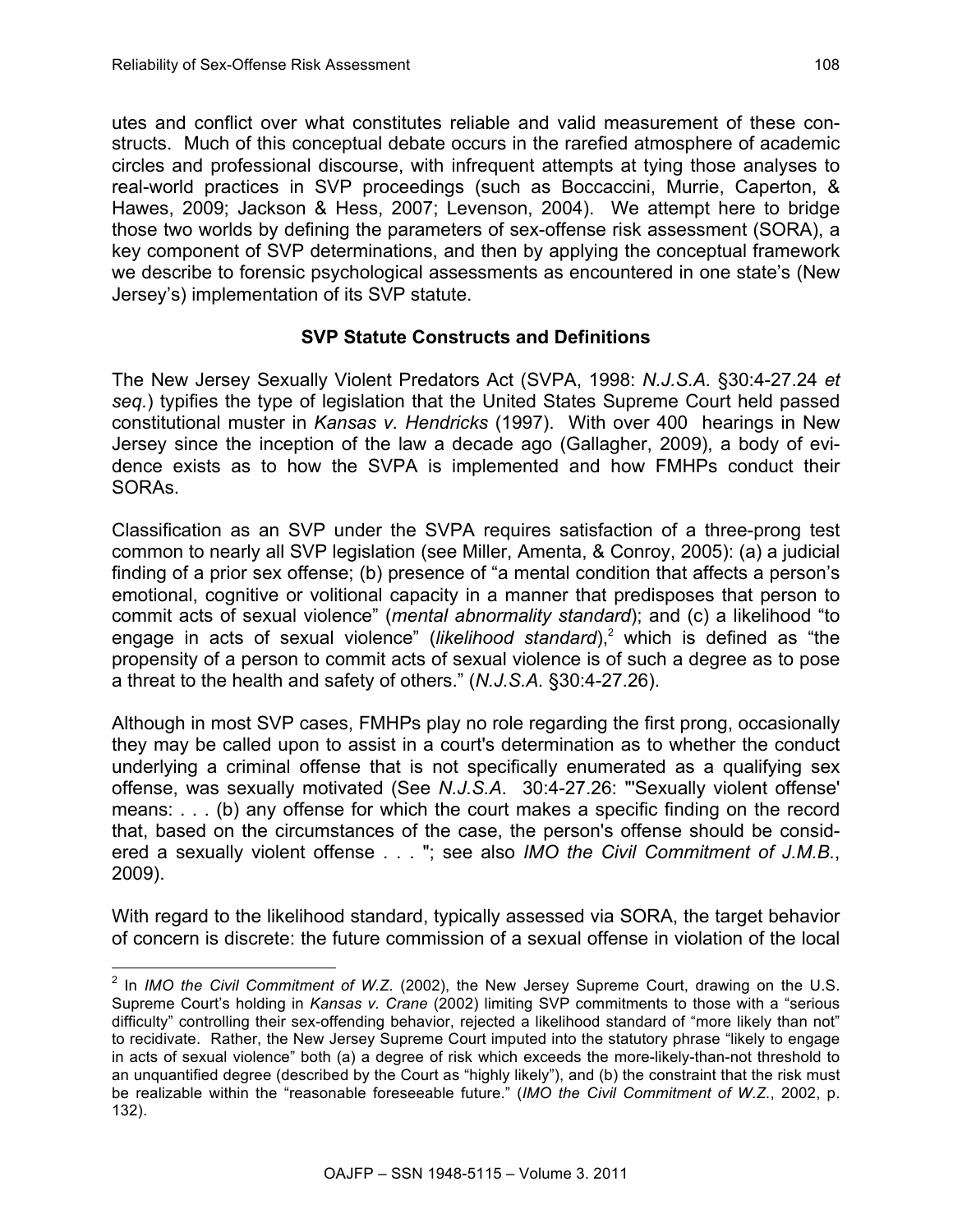jurisdiction's criminal code. FMHPs in New Jersey have access to an extensive body of evidence as to sex-offense recidivism rates on both a national (Hanson & Bussiere, 1998; Hanson & Morton-Bourgon, 2005, 2007, 2009; Langan, Schmitt, & Durose, 2003) and statewide scale (Sager, 2000, 2001, 2002; Zgoba, Sager, & Witt, 2003; Zgoba & Simon, 2005; Zgoba, Witt, Dalessandro, & Veysey, 2008).

Moreover, researchers have identified many factors correlated with sex-offense recidivism (Hanson & Bussiere, 1998; Hanson & Morton-Bourgon, 2004, 2005) and have combined factors into systematic protocols for assessing risk (e.g., structured professional judgment, Douglas & Skeem, 2005; Sexual Violence Risk-20: SVR-20, Boer, Hart, Knopp, & Webster, 1998). Some investigators have combined factors into standardized assessment instruments producing estimates of recidivism risk such as the Static-99 and its progeny (Hanson & Thornton, 1999; Helmus, Hanson & Thornton, 2009; Phenix, Helmus, & Hanson, 2009), the Minnesota Sex Offending Screening Tool-Revised (MnSOST-R; Epperson, Kaul, Hesselton, 1999), the RRASOR (Hanson, 1997), and the Sex Offender Risk Appraisal Guide (SORAG; Quinsey, Harris, Rice, & Cormier, 1998). Finally, FMHPs have access to statistical models and methods to increase the reliability and predictive validity of their risk estimates (e.g., Donaldson & Wollert, 2008; Mossman, 2006; Wollert, 2006; Woodworth & Kadane, 2004). Together, all those components establish an empirical framework within which FMHPs may operate when conducting SORA under the likelihood standard.

In contrast to the likelihood standard, the mental-abnormality standard represents a conceptual minefield, lacking definitional clarity or a consensus as to how to assess its presence (LaFond, 1999; Prentky et al., 2006; Wollert, 2007).

Thus, independent of mental-abnormality determinations, because improving SORA is likely to significantly reduce the number of erroneous SVP classifications, this article will focus on the type of expert evidence and analytic framework needed to inform likelihood standard determinations using the New Jersey SVPA as a legal framework. But first, we review constraints imposed on forensic practice, and the nature of classification.

# **Forensic Practice and Professional Standards in SVP Proceedings**

Several ethical codes of conduct and specialty guidelines inform the forensic practice of FMHPs. Psychological assessment is guided by the *Ethical Principles and Code of Conduct of Psychologists* (American Psychological Association, 2002, hereafter *APA Ethical Principles*) and the *Specialty Guidelines for Forensic Psychologists* (Committee on Ethical Guidelines for Forensic Psychologists, 1991, hereafter *Forensic Specialty Guidelines*).3 Psychologists must also adhere to the *Standards for Educational and Psychological Testing* (American Educational Research Association, American Psychologi-

 <sup>3</sup> The American Psychological Association is currently reviewing revisions to the *Forensic Specialty Guidelines* (Committee on the Revision of the Specialty Guidelines for Forensic Psychology, 2009). In anticipation of their approval, reference to applicable standards in the proposed revision will follow the 1991 standards in [brackets].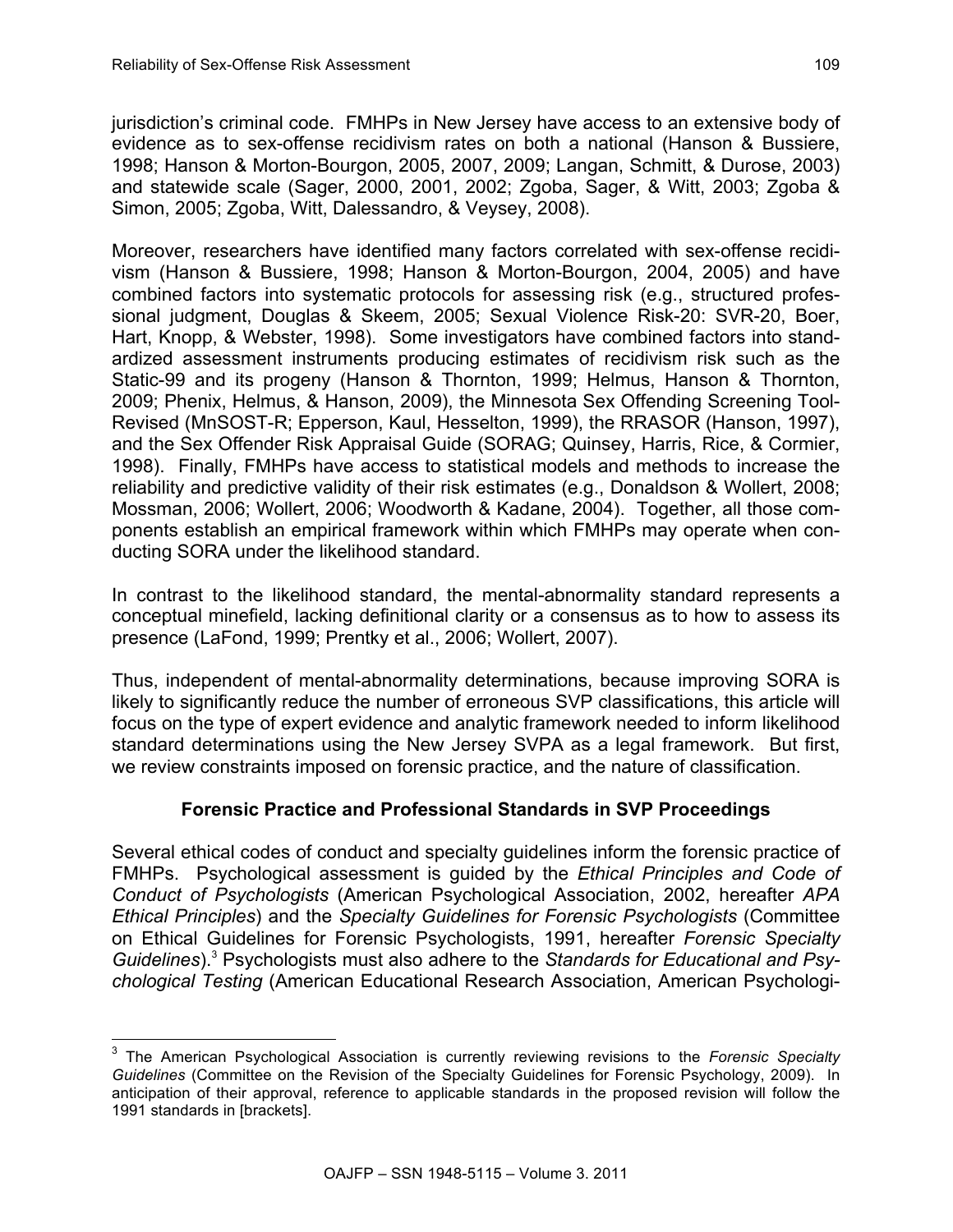l

cal Association, & National Council on Measurement in Education, 1999, hereafter *Testing Standards*).

Forensic psychiatrists look to the ethical guidelines and practice standards for forensic psychiatry adopted by the American Academy of Psychiatry and Law (2005) as well as the 2006 edition of *The Principles of Medical Ethics with Annotations Especially Applicable to Psychiatry* (American Psychiatric Association, 2006, hereafter *APA Psychiatric Ethics*. 4 Under these standards, psychological and psychiatric evaluations in SVP proceedings constitute forensic practice governed by the codes listed in this section.<sup>5</sup>

# **The Nature of Prediction**

FMHPs' ability to predict individual behavior is extraordinarily limited. Some argue that SORA, regardless of the method employed, entails the classification of the examinee on the basis of some predetermined discriminative criteria—to a group about which some recidivism information is known (Berlin, Galbreath, Geary, & McGlone, 2003; Helmus et al., 2009; Mossman, 2008; Seto, 2005). How one describes the group depends on the type of classification desired, which can be differentiated into two broad categories: relative and absolute classifications of risk (Helmus et al., 2009; *Testing Standards*, p. 29).

Absolute classifications of risk, or Absolute Probability Estimates of Risk (APERs), estimate the percentage of individuals in a group into which an FMHP has classified the examinee who will manifest the target behavior ("John Doe belongs to a group in which 45% of the members are predicted to reoffend within five years of release").

Relative classifications of risk, or Relative Probability Estimates of Risk (RPERs), represent rank order classifications of groups of individuals, from those posing the least risk to those at greatest risk. FMHPs typically present RPERs in three forms: degree of risk or risk ratios ("John Doe belongs to a group whose members are three times more likely to commit a future sex offense than a typical offending individual"); percentile rank ("John Doe obtained a score placing him in a group which scored higher than 60% of the study sample"); or normative risk descriptions ("John Doe is at high risk to reoffend"; Helmus et al., 2009).

<sup>&</sup>lt;sup>4</sup> State statutes and regulations may provide additional guidance for professional practice, while the professional literature and other published practice guidelines by professional organizations may inform the application of the above principles and standards in specific contexts.

<sup>5</sup> While ethical codes are binding, the *Forensic Specialty Guidelines* and *Testing Standards* provide greater flexibility for psychologists' divergent practices. Nevertheless, substantial deviation from these standards should be documented and justified (*Testing Standards*, p. 3).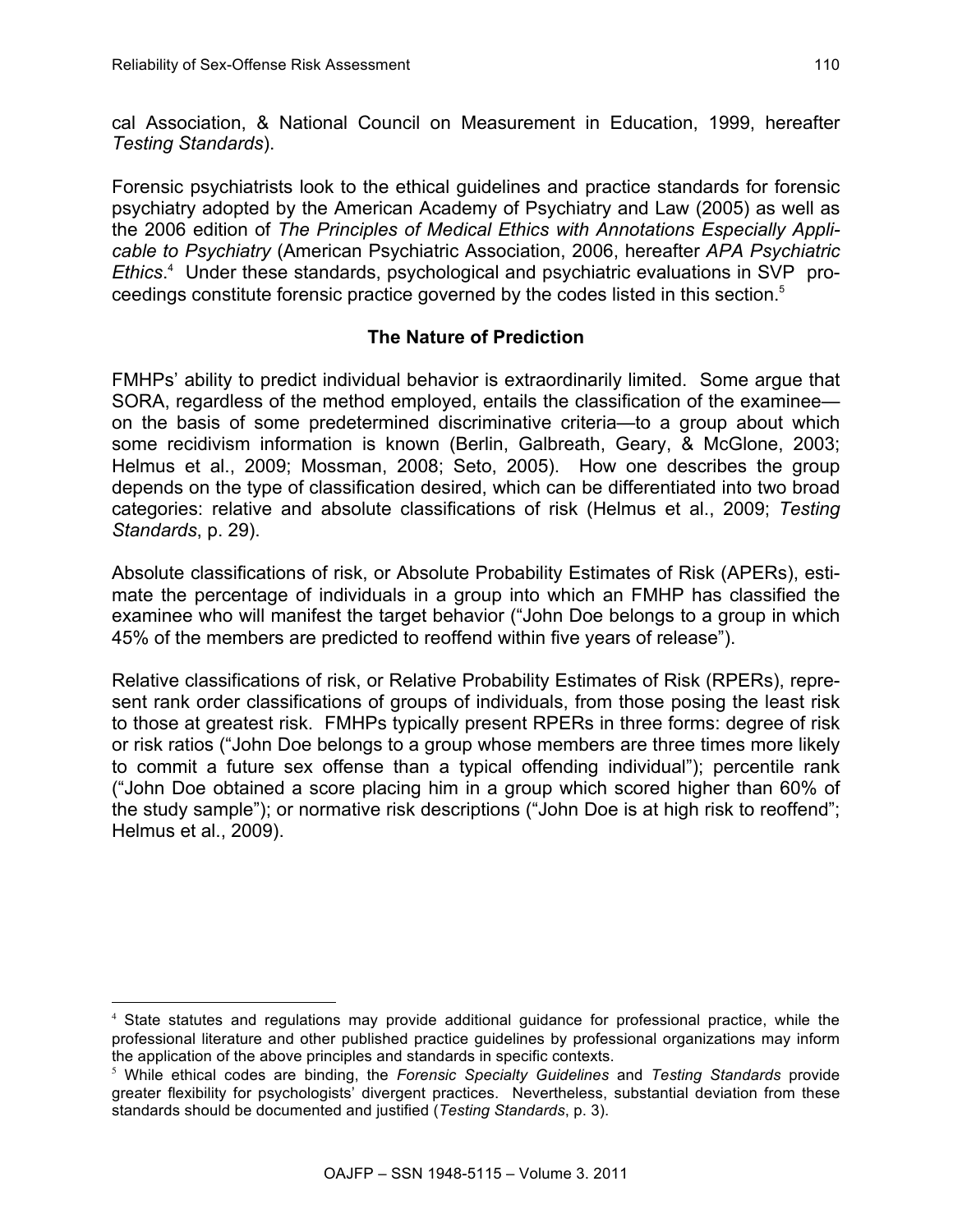# **Presumptions in Classification**

l

The above-cited literature on the use of APERs and RPERs typically describes SORA as entailing the classification of an examinee into either a "likely-to-reoffend" or "notlikely-to-reoffend" group (using APERs, usually in the context of an SVP proceeding), lower versus higher risk groups (using RPERs) or to a series of discrete groups described by their associated risk probabilities (using either APERs or RPERs; see e.g., Hanson & Morton-Bourgon, 2009; Helmus et al., 2009; Mossman, 2006; Seto, 2005; Wollert, 2006). Prior to conducting an assessment and classifying the examinee into one of these groups, the FMHP holds a neutral position as to risk group assignment. SORA structured in this manner seeks to maximize the accurate placement of the individual into groups (Mossman, 2008).

In SVP proceedings, however, the task is not to start from a neutral position and then classify the examinee into likely-to-reoffend versus not-likely-to-reoffend groups or classification bins. Rather, from a legal perspective, the examinee is presumed to belong to the not-likely-to-reoffend bin and to not suffer from a mental abnormality. The burden of proof rests with the state, which must overcome these presumptions in order to classify the examinee as an SVP (*Kansas v. Hendricks*, 1997; Wollert, 2007). Nor does the U.S. Constitution permit an equal apportionment of risk of erroneous determinations between the state and the examinee; the state must bear the greater portion of risk and thus must establish each element of the SVP statute by, at minimum, clear and convincing evidence (*Kansas v. Hendricks*).

Thus, in contrast to researchers examining the validity of classification schemes, SVP determinations *begin* with the assignment of the examinee to the not-likely-to-reoffend bin. Practically speaking, this means that the risk of reoffense for the examinee is presumed to not differ from the base rate of the reoffending population from which the examinee was drawn.<sup>6</sup> Fact finders must then assess if proffered evidence of risk is sufficiently elevated above the local base rate and above the threshold set by the likelihood standard, to reclassify the examinee to the likely-to-reoffend bin. Because APERs provide information useful for determining whether to reclassify examinees to the likelyto-reoffend bin, APERs are relevant to the likelihood standard.

RPERs, however, provide no useful information for overcoming the presumptive classification of not-likely-to-reoffend. Indeed, presenting RPER data may easily confuse fact finders into believing the likelihood standard has been met. Examinees may present with high RPERs, but if the overall recidivism base rate in the population from which they are drawn is low, their absolute recidivism risk may also be very low (e.g., Boccaccini et al., 2009, reporting a group of Texas sex offenders who, despite scoring above the 91st percentile [RPER] on the Static-99, had a five-year sex-offense recidivism rate

<sup>6</sup> Of course, determination of the local base rate may also be a matter of disputed expert opinion, which the fact finder must resolve, particularly when local base-rate information isn't available from published, peer-reviewed studies.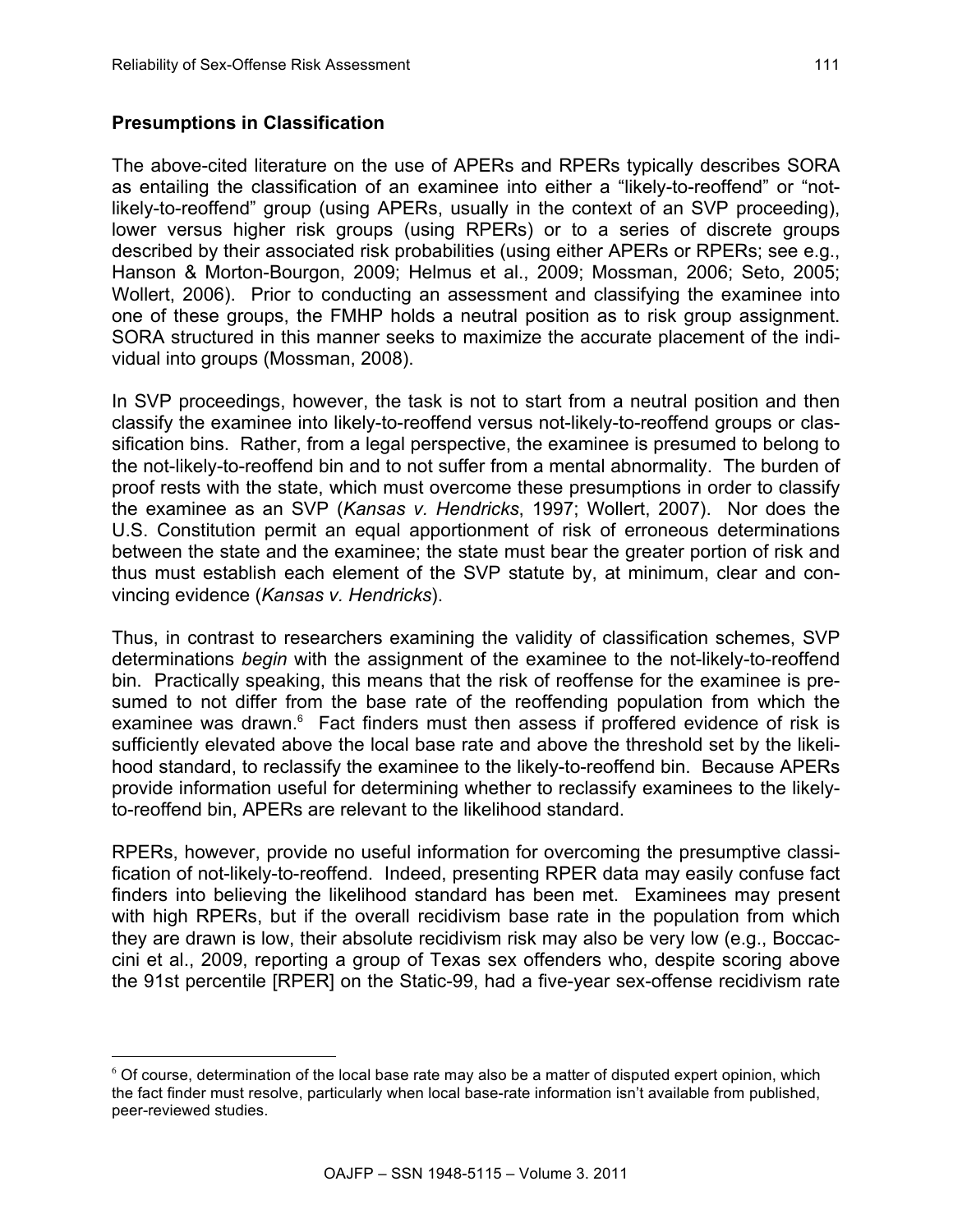[APER] of only  $6\%$ ).<sup>7</sup> Consequently, RPERs are not relevant to SVP determinations (Hanson & Morton-Bourgon, 2009; Mossman, 2006; Seto, 2005).

FMHPs assist fact finders to properly analyze SORA results by reporting those results in a manner that accurately portrays group-related risk information. For example, FMHPs obtaining a score on an actuarial scale that is associated with X% risk estimate over Y years may express the result in the form of Statement A.

*Statement A:*

l

*Based on the selection criteria, the examinee may be classified as belonging to a group of individuals X% of whom are expected to reoffend within Y years of release.*

Statement A, however, still falls short of satisfying professional standards because it lacks critical information regarding measurement error and potential threats to validity (*APA Ethical Principles*, Standard 9.02(b), 9.06; *Forensic Specialty Guidelines*, Standard IV.A.4 [12.01]; *Testing Standards*, Standards 2.1, 2.2, 2.14, 2.15; *APA Psychiatric Ethics*, Section 2).

Donaldson and Wollert (2008), Mossman (2006), Hanson (2005) and Phenix et al. (2009) have argued that proffering a risk estimate in the form of a single percentage, risk ratio, or percentile, as above, fails to account for measurement error. Indeed all assessment entails some measurement error, which must be known or estimated in order for the consumer of the assessment results to interpret those results and determine how much weight to give them (*Testing Standards*, pp. 25, 27). In psychometrics, measurement error is often reported as the confidence interval (CI; *Testing Standards*, Standard 2.2). The CI assumes the true score or value associated with the subject is fixed and thus describes a range of scores or values which an FMHP can assert has an X% probability of including the true score or value (Aron & Aron, 1999, p. 201). The size of a CI for any instrument is likely to vary with the raw score obtained as a factor of the number of subjects obtaining that score. Generally speaking, as one obtains scores that deviate further from the mean, the amount of error associated with the score increases (as the *n* for those with the extreme scores declines; Aron & Aron, 1999, p. 242).

This has serious implications for SVP determinations, which, by definition, are seeking a small subgroup of individuals whose risk deviates significantly from the mean of the local sex-offending population. For these reasons, especially for scores yielding risk probabilities near the thresholds for making SVP classification decisions, reporting the CI is critical (*Testing Standards*, Standard 2.14).

 $7$  Throughout this article, recidivism rates cited obviously only reflect detected sex-offense recidivism. Actual recidivism rates are presumably higher due to unreported/unprosecuted offenses. However, as FMHPs have no reliable and valid method available to them by which to calculate an "actual" recidivism rate from the detected rate, FMHPs should base their risk estimates on the best available empirical data while acknowledging that any risk estimate proffered may be an indeterminate underestimation of risk.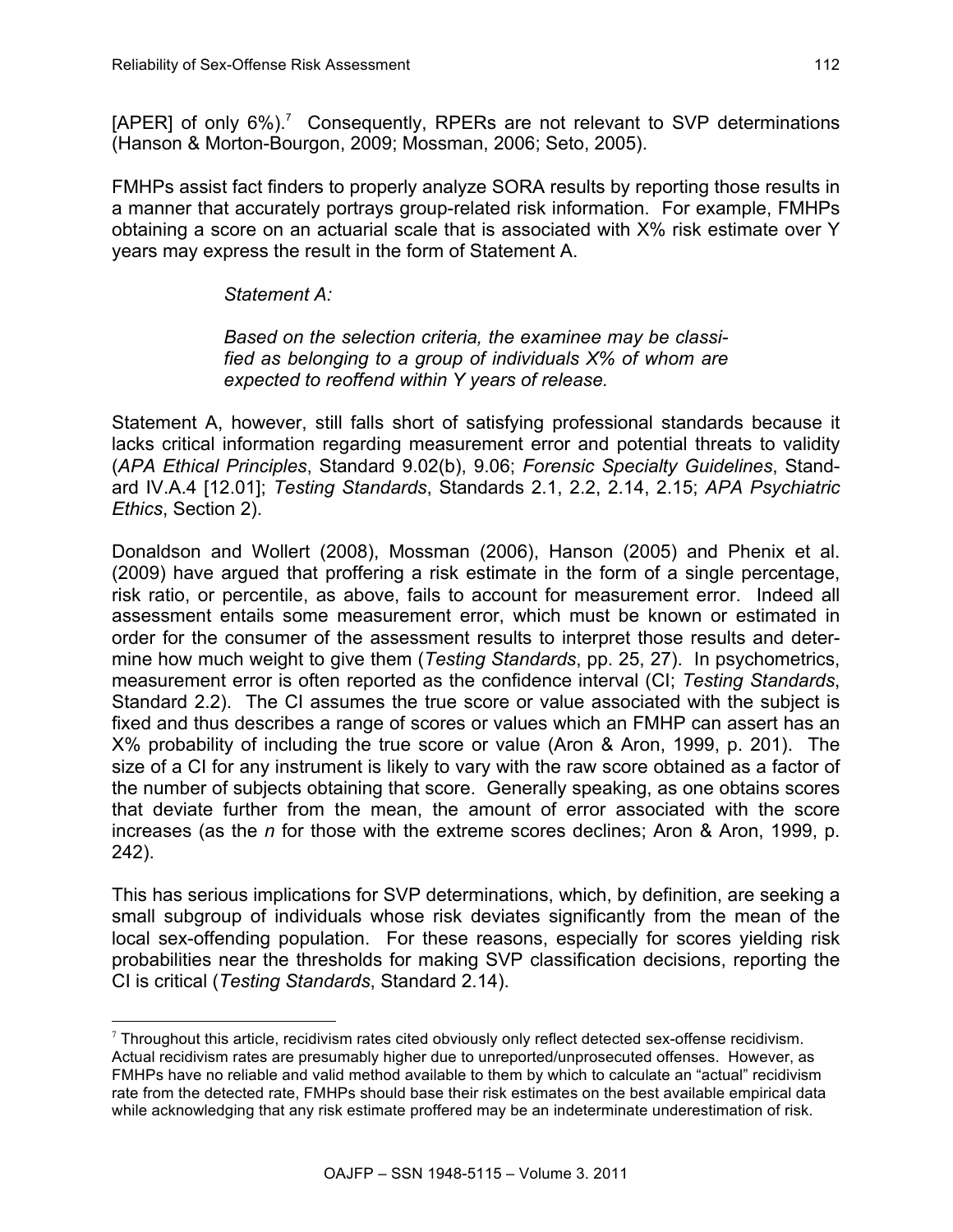Thus, we can modify Statement A to reflect the CI associated with the risk estimate for the group into which the examinee has been classified.

### *Statement B:*

l

*Based on the selection criteria, there is a 95% probability that the subject belongs to a group of individuals between X1% and X2% of whom are expected to reoffend within Y years of release.*

In other words, the FMHP uses the risk estimate to classify the individual into a bin described by the upper and lower ranges of risk defined by the CI, while the probability associated with that CI (in the above example, 95%) expresses the degree of certainty with which the FMHP has made that classification.

In jurisdictions that distinguish members of the likely-to-reoffend group from the notlikely-to-reoffend group using some manner of a quantified likelihood standard (such as more likely than not or greater than 50% probability of reoffense), the CI associated with an APER will sometimes encompass that likelihood standard threshold or cut score. The fact finder must then determine whether the fact that the FMHP has classified the examinee into a group with a range of risk that includes the likelihood standard threshold, suffices to place the examinee into the likely-to-reoffend bin. Two points of view have emerged in the field on this point. Wollert (2007) has argued that an examinee can only be classified as a likely recidivist if the entire CI for the APER lies above the cut score. Mossman (2008), in contrast, has argued that despite a CI that includes the cut score, classifying examinees based on whether their APER falls above or below the cut score remains, statistically, the most correct decision.

In a research or academic context, where classifications are unbounded by prior presumptions and where the risk of error is equally apportioned among sorting bins, Mossman would be correct. However, as noted above, in SVP proceedings, fact finders are constrained both by a prior presumption that the examinee belongs in the not-likelyto-reoffend bin, and an apportionment of risk which favors the examinee's freedom over public safety (the clear and convincing standard of proof; *Addington v. Texas*, 1979).

Within a group described by a range of risk  $(X_1\%$  to  $X_2\%)$  will be members whose risk of reoffense will be  $X_1\%$  and others whose risk will be  $X_2\%$ . Because the FMHP cannot say whether the examinee's risk corresponds to the lower  $(X_1\%)$  or upper  $(X_2\%)$  limit, or somewhere in between, arguably, the FMHP cannot state with reasonable certainty (see discussion of *Legal Standards for Expert Testimony* below) that the examinee's true risk lies above the threshold. $8$ 

 $8$  The CI informs both a legal determination as to whether an expert is reasonably certain as to a risk estimate (see discussion below as to admissibility of expert opinion) and the standard of proof employed by the fact finder. Wollert (2007) equated a 90-95% level of confidence in a forensic diagnosis or conclusion with the legal standard of proof beyond a reasonable doubt. However, neither the United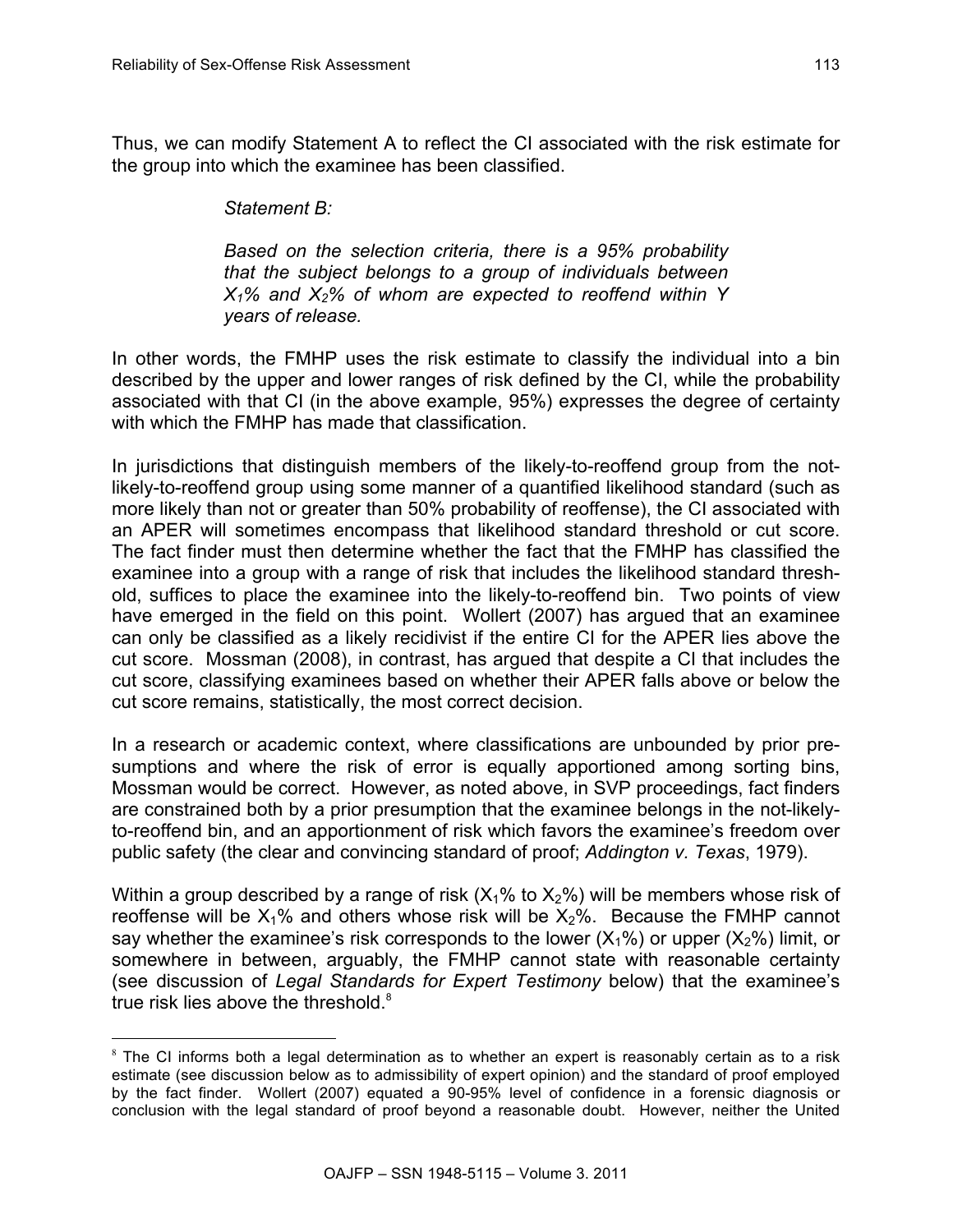Having discussed how FMHPs should present risk-estimate information, the question remains: What methods may FMHPs employ to obtain those risk estimates?

#### **Assessment Methods**

Three assessment methods predominate in SORA: actuarial assessment, clinical judgment, and a hybrid mix of both actuarial and clinical assessment, which some have called the clinically adjusted actuarial method (Hanson & Morton-Bourgon, 2009). First, we'll explore the limitations of relying *solely* on either actuarial scales or clinical judgment when estimating reoffense risk. Then we'll examine the viability of combining these two methods in a multi-factor assessment model as typified by the clinically adjusted actuarial method.

The first method relies on actuarially developed scales (see Monahan, 2006 for a description of how these scales are developed). Rates of reoffense associated with groups of individuals obtaining each of the summed raw scores on the scale are reported in experience tables (thus constituting APERs). Two actuarial scales that provide APERs relevant to SVP determinations predominate in sex-offense risk assessment in New Jersey: the MnSOST-R (Epperson, et al., 1999), and the Static-99 and its progeny, the Static-99R and Static-2002R9 (Phenix et al., 2009; see *IMO the Civil Commitment of R.S.*, 2001). These two scales are also widely used in SVP proceedings across the country (Jackson & Hess, 2007).

In addition to APERs, Phenix et al. (2009) report RPERs (risk ratios and percentile ranks) for the raw scores obtained on the Static-99R and Static-2002R. Both of these scales, as well as the MnSOST-R, assign normative labels to categories of raw scores, such as "high," "moderate," or "low" risk. As mentioned before, neither the RPERs nor the normative labels associated with raw scores on these scales are legally relevant in SVP proceedings because they provide no information about whether an examinee's risk reaches the likelihood standard.

Regarding the second method, reliance on clinical judgment or clinical experience constitutes an assessment methodology—albeit a "less rigorous or quantitative version of categorization and prediction" than actuarial assessment (Harcourt, 2004, p. 35)—sub-

<sup>9</sup> The Static-99R and Static-2002R account for age-related reductions of risk better than the original Static-99, and were also normed on much larger, more contemporary samples of offending individuals (Phenix et al., 2009). The Static-2002R also includes a broader range of items covering general criminality than the Static-99R, but has a smaller research base (Phenix et al., 2009).

<sup>1</sup> States Supreme Court nor the New Jersey SVPA requires such a strict standard of proof in SVP proceedings. So, arguably, requiring the whole 95% CI to lie above the likelihood standard may be more stringent than required by law. Unfortunately, if available at all, researchers usually only report the 95% CI for actuarially assessed risk (e.g., Hanson, 2005; Phenix et al., 2009). Unless FMHPs can calculate CIs for lower confidence levels (e.g., 65% or 75%), the alternative—ignoring measurement error altogether—opens the risk estimate to attack that recidivism risk above the threshold level hasn't been established by clear and convincing evidence. Ultimately, best practice may be simply to inform the fact finder as to the role of the CI in estimating error around the SVP risk threshold, and leaving it to the fact finder to determine if the proofs offered satisfy the jurisdiction's standard of proof.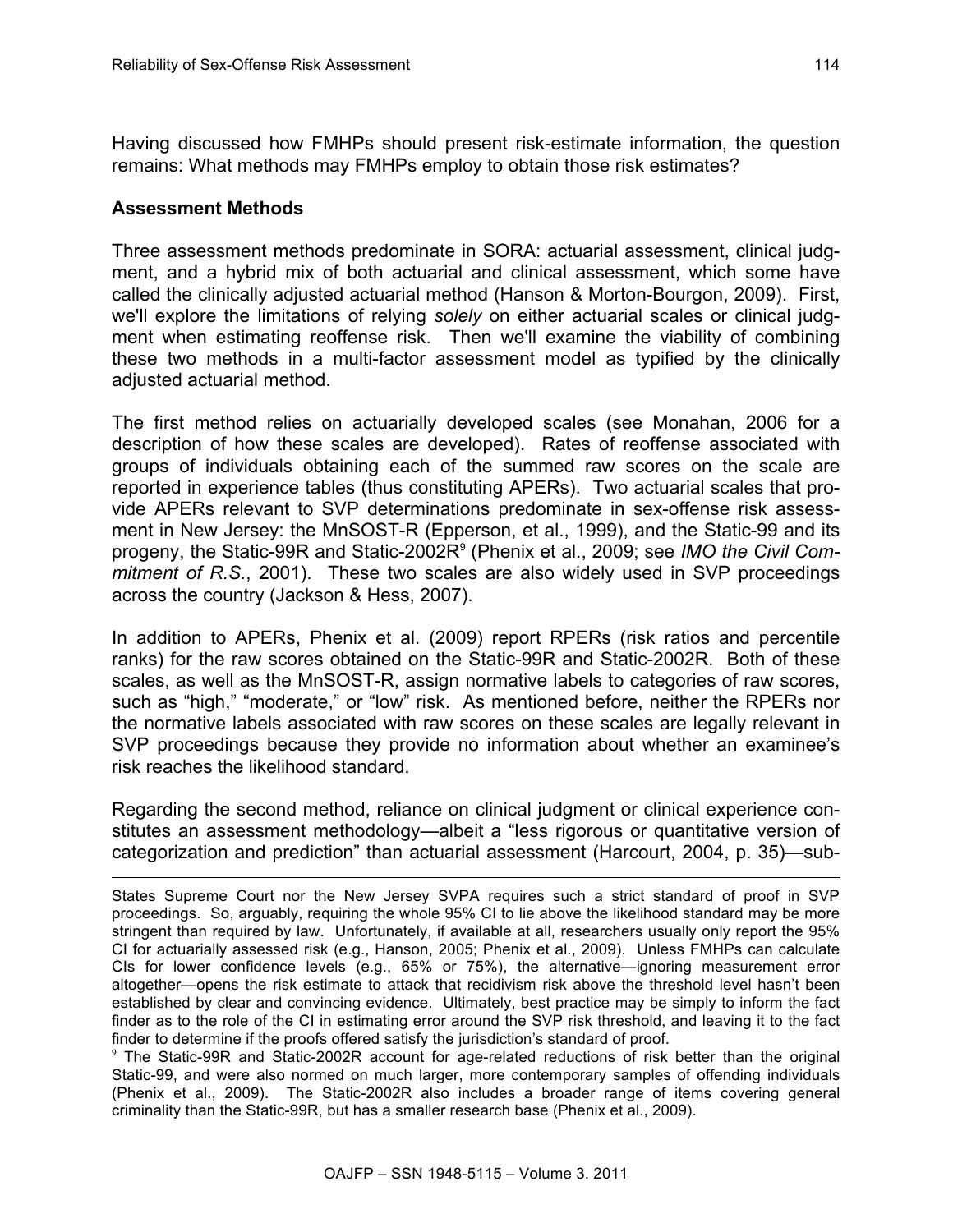ject to the same standards of practice applicable to other assessment methods.10 FMHPs rarely define clinical judgment and clinical experience, yet such definitions are critical to evaluating the method's reliability and the validity of interpretations generated from its data.

Clinical experience refers to the data set of observations of client behavior that an individual clinician makes and retains in memory during one or more phases of the clinical cycle (e.g., referral, assessment, evaluation, discharge) across many clients. The process of transitioning from "novice" to "expert" status in any profession entails exposure to specific cases (perhaps thousands), and a testing of the boundaries of classification decisions (Johnston, 2003).

Clinical judgment represents the application of a set of heuristics to a particular set of clinical experiences (Johnston, 2003) by which decisions are made—including diagnosis, treatment plans, predictions of behavior, and other decisions regarding the client. Heuristics may derive from research-based findings or idiosyncratic clinical experiences. In exercising clinical judgment, clinicians attach meaning to their clinical experiences, even while remaining frequently unaware of the biases that mediate the attached meanings. In the literature regarding sex offending, there is wide consensus that FMHPs cannot justify, ethically or scientifically, reliance upon unstructured clinical judgment to conduct SORA (Campbell, 2000; Grove, Zald, Lebow, Snitz, & Nelson, 2000; Hanson & Morton-Bourgon, 2009; Prentky et al., 2006; Wollert, 2006; Zonanna, 2000).

Attempts have been made to structure clinical judgment by systematizing the analysis of factors. One approach which Hanson and Morton-Bourgon (2009) refer to as "structured professional judgment," entails limiting the factors considered to those which empirical research has documented correlate significantly with recidivism or nonrecidivism, such as the systematic evaluation of recidivism-correlated factors proposed by Douglas & Skeem (2005). FMHPs using either structured professional judgment or unstructured clinical judgment are limited to generating RPERs: neither method provides APERs relevant for SVP proceedings (Hanson & Morton-Bourgon, 2009).

Finally, Hanson and Morton-Bourgon (2009), and others (Doren, 2002; Fabian, 2005) have advocated reliance on a hybrid form of SORA, the clinically adjusted actuarial method, in which information obtained from actuarial assessment is combined with assessment of other factors not scored on the scales, but which are known to correlate with recidivism. For example, research documents age-related reductions in sexoffense risk over the entire lifespan, yet, until recently, actuarials failed to fully account for this effect (Hanson, 2005; Wollert, 2006). For a factor to be considered, there must

l <sup>10</sup> While application of clinical judgment may appear to entail individualized estimates of risk, we argue that, like actuarial estimation, the clinician employing clinical judgment is, at best, stating: "This individual is similar in many respects to others with whom I have had professional experience, a high percentage of whom have reoffended. Therefore, I conclude based on those similarities that he belongs to that group of high-risk offenders."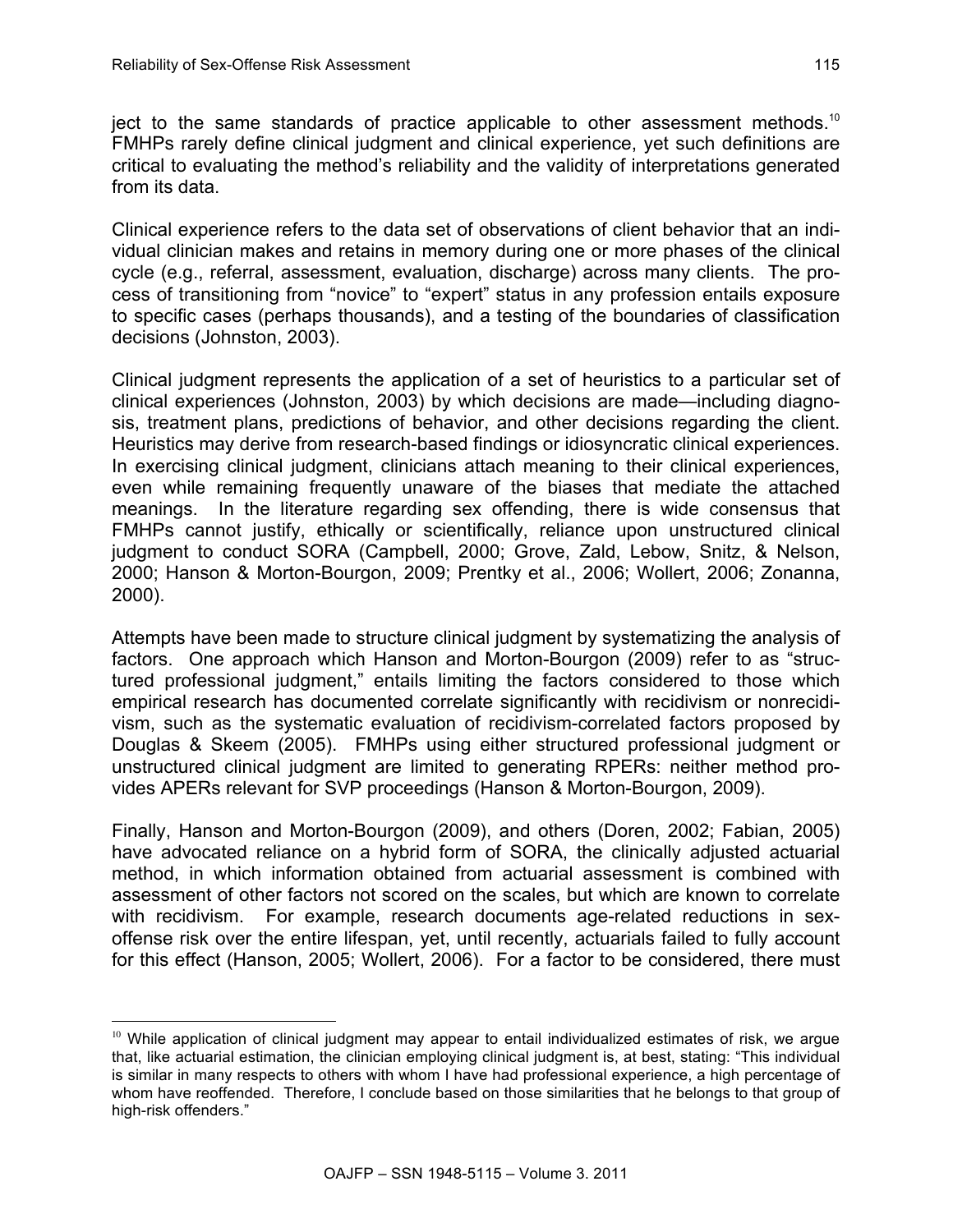l

be evidence it correlates with recidivism and can be reliably and validly measured (Hanson, 1998; Hanson & Morton-Bourgon, 2009).

Hanson (1998) has pointed out one means of weighing such factors. He notes that the correlation coefficient approximates the difference in the base rate between those who have a particular attribute/factor and those who do not. For example, with a base rate of 20% and *r* = .10 for the factor "never married," 15% of those who were married and 25% of those never married will likely reoffend. Unfortunately, this method breaks down when one seeks to combine the impact of multiple factors because of unknown levels of covariance between factors. Moreover, many so-called "risk factors" occur more frequently among nonrecidivist versus recidivist samples (Campbell & DeClue, 2010a).

One method for combining factors to predict recidivism is to use regression analysis (*Testing Standards*, Standard 1.17) as Hanson & Harris (2000) did to obtain a ninefactor constellation of risk factors that correlated with recidivism (*r* = .60). While one could conceivably combine an APER of 14% (Static-99R routine sample, score = 6, CI [10.2, 19.8]) with this nine-factor model to obtain an adjusted APER =  $44\%$  [.14 + (.60/2)], the precision suggested by such calculations is illusory since considerable covariance is likely.

The example does, however, illustrate an important point: The inability to obtain risk estimates that exceed chance levels of reoffending, given nine factors empirically correlated with recidivism, should give pause to FMHPs confident in their ability to classify individuals into likely-to-reoffend versus not-likely-to-reoffend bins based on a few idiosyncratically identified factors. Any other approach to combining APERs generated by actuarial assessments with structured professional judgment, inevitably converts the APER to an RPER.

In any event, FMHPs must exercise caution when using mathematical models such as these to adjust APERs from actuarial assessments as they may convey a degree of precision that is unwarranted and because any mode of calculation and combination of results obtained across methods depends on unknown assumptions about the development sample, the scale, reliability and validity, variances, and individual subject differences.

# **Legal Standards Applicable to Proceedings under the SVPA**

Under the New Jersey SVPA, FMHPs' testimony is subject to analysis under three legal standards. First, the court must find the proffered expert testimony admissible under state law. Second, FMHPs must assert their conclusions to a reasonable certainty. Only after these two standards are met is the testimony presented to the fact finder<sup>11</sup> for consideration under the likelihood standard and mental-abnormality standard.

# **Legal Standards for Expert Testimony: Admissibility and Reasonable Certainty**

 $<sup>11</sup>$  In New Jersey, the Superior Court judge presiding over the civil commitment hearing also acts as the</sup> fact finder and makes the ultimate determination as to whether or not the individual is an SVP.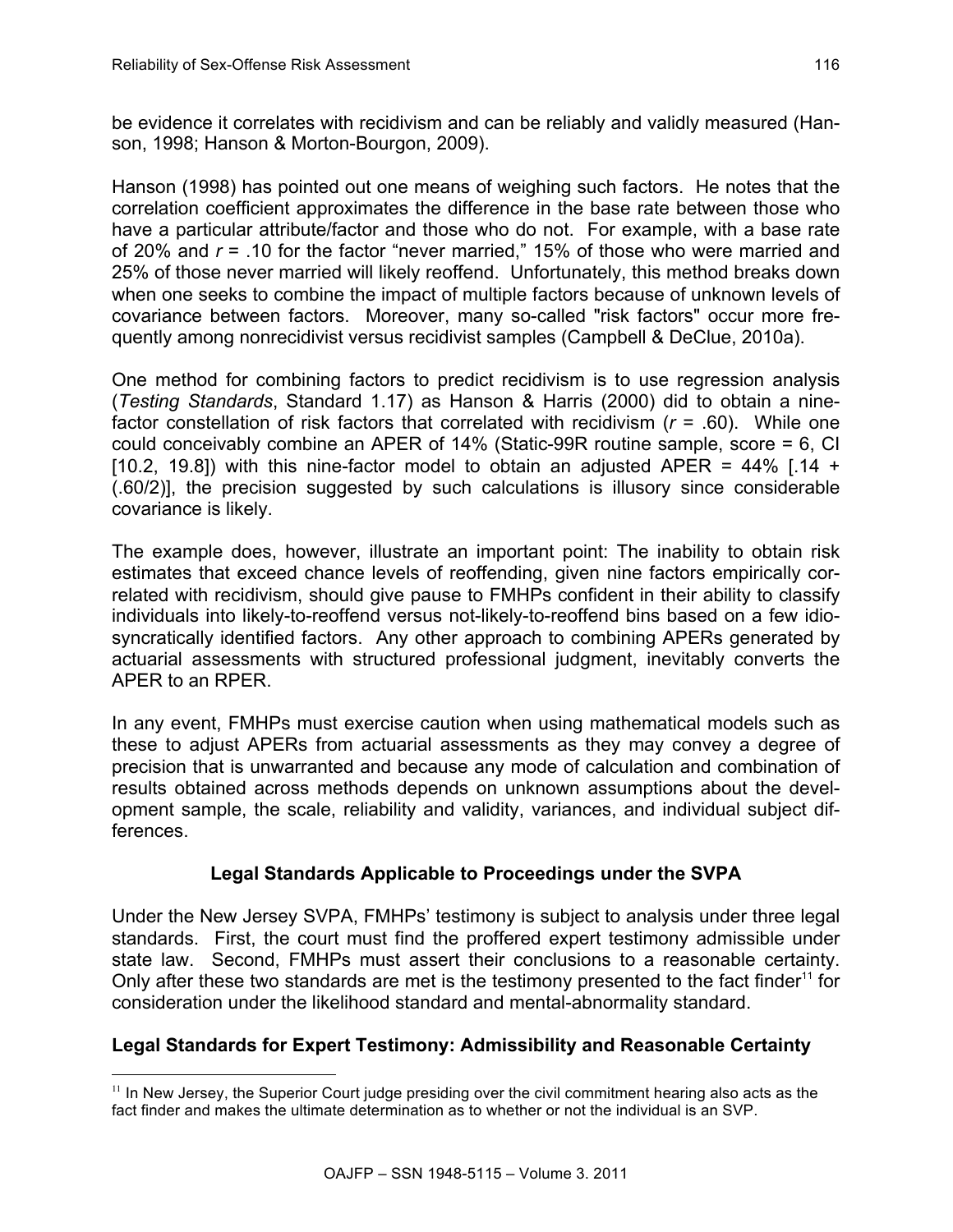For over a half century, most expert-witness testimony in American courts was admissible under the *Frye* standard (*Frye v. U.S.*, 1923) if the expert's methods and reasoning were generally accepted (*general acceptance standard*) in the relevant professional community (Faigman, 1999, p. 62).<sup>12</sup> Under *Frye* as applied in New Jersey, the trial court must evaluate the evidentiary reliability<sup>13</sup> of the expert's testimony, the soundness of the expert's methodology, and its relevance to the issues before the court (*State of New Jersey v. Harvey*, 1997).

In most jurisdictions, using either the *Daubert* or *Frye* standard,<sup>14</sup> experts must prove the evidentiary reliability (and thus admissibility: *admissibility standard*) of their methodology and testimony by a preponderance of evidence15 (e.g., *In re Paoli R. R. Yard PCB Litigation*, 1994; *Moore v. Ashland Chemical, Inc.*, 1998; *Rutgliano v. Valley*, 1996).

Most jurisdictions also require experts to assert a "reasonable degree of psychological or medical certainty" (Wecht, 2008, 1§2.02) in their conclusions (*reasonable certainty standard*) which has been described as, at minimum, constituting greater than chance (50%) certainty (*Dallas v. Burlington N., Inc.*, 1984; *Mauro v. Raymark Industries*, 1989; *State of New Jersey v. Fortin*, 2004; Wecht, 2008, at 1§2.02).

Thus, in New Jersey, FMHPs must establish both the reliability of the method (admissibility standard) based on the *Frye* general acceptance standard as well as the certainty of the opinion offered (reasonable certainty standard) by a preponderance of evidence.

# **The Threshold Question: The Likelihood Standard**

l

<sup>12</sup> An alternative standard was adopted by the United States Supreme Court in *Daubert v. Merrell Dow Pharmaceutical* (1993) which replaced the *Frye* standard in all federal jurisdictions. Under the *Daubert* standard, also adopted by a number of states, the trial court must evaluate the evidentiary reliability of the expert's testimony and its relevance to the issues before the court (p. 593). An expert can prove reliability by demonstrating the scientific validity of the reasoning or methodology underlying the testimony (p. 592- 93). As a non-exhaustive list of factors to evaluate evidentiary reliability, the *Daubert* Court advised judges to seek evidence of a theory or method's: (a) falsifiability; (b) submission to peer review; (c) error rates: and (d) general acceptance (p. 593-594).

 $<sup>13</sup>$  Evidentiary reliability, in a legal context, is not synonymous with scientific reliability, the latter referring to</sup> the consistency of a method's measurement (American Educational Research Association et al., 1999, p. 25). As Heilbrun, DeMatteo, and Marczyk (2004) note, in the law, reliability more closely aligns with the concept of scientific validity (implicit in which is its reliability) or the evidence supporting the interpretations generated by a method's data or results (American Educational Research Association et al., 1999, p. 9).

<sup>&</sup>lt;sup>14</sup> Because application of the *Frye* standard, unlike *Daubert*, depends on state law precedent and local rules of evidence, how general acceptance under *Frye* is proved will vary from state to state. Nevertheless, "the lynchpin to expert testimony [under *Frye*] is that it be reliable." (*Rubanick v. Witco* 

*Preponderance of evidence* refers to the standard of proof required to make a factual finding and is defined as *more likely than not* or greater than fifty percent probability (*Bourjaily v. U.S.*, 1987, p. 175; see also *IMO the Civil Commitment of W.Z.*, 2002; Garner, 2004). Admission of expert testimony in New Jersey is dependent upon a showing, by a preponderance of evidence, that the methods employed by the expert are generally accepted under the *Frye* standard (*State of New Jersey v. Harvey*, 1997).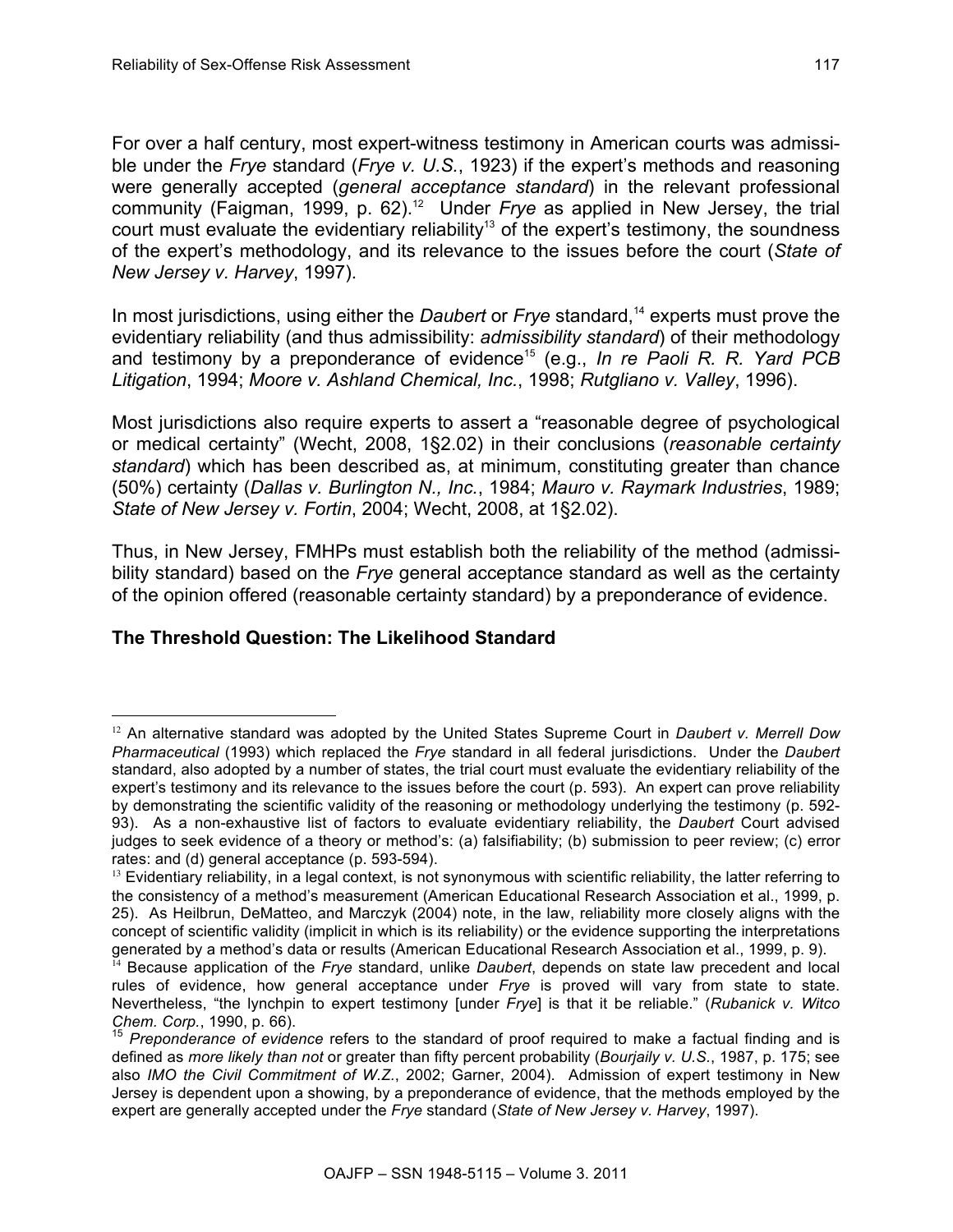States differ as to how and whether they quantify the likelihood standard. For example, the New Jersey Supreme Court in *IMO the Civil Commitment of W.Z.* (2002) established a likelihood standard of "highly likely" to reoffend, a threshold the court determined exceeded the more-likely-than-not threshold to an unspecified degree (see footnote 2 above).<sup>16</sup> The risk threshold question has serious implications for SORA analysis and its legal application. As discussed below, the admissibility of SORA methods will depend on the local recidivism base rate accepted by the experts and fact finder as well as on the threshold of risk (expressed as a probability of reoffense over a fixed period of time) associated with the likelihood standard.

In jurisdictions in which neither the legislature nor the courts have quantified the likelihood standard, attorneys and experts should explain to trial courts the importance of agreeing on a threshold level of risk both to ensure consistency across examinees and fact finders, and to ensure that the methodologies employed are capable of yielding risk estimates in the vicinity of the likelihood standard's risk threshold.

Because the New Jersey Supreme Court made no further attempt in *W.Z.* to quantify the likelihood standard of "highly likely" beyond specifying it exceeds the more-likelythan-not standard, for purposes of this analysis we will accept a minimal likelihood standard of more-likely-than-not. To the degree that New Jersey's likelihood standard exceeds more-likely-than-not (or greater than 50% probability), any failure of an SORA method or combination of methods to achieve admissibility under the more-likely-thannot standard would also preclude its admissibility under the more stringent, unspecified "highly likely" standard. This analysis should also inform SVP proceedings in other jurisdictions employing a de jure likelihood standard equal to or greater than more likely than not. In jurisdictions lacking a de jure likelihood standard, the analysis may aid in identifying the de facto likelihood standard actually being used.

# **FMHP and Legal Standards**

Although FMHPs have an obligation to be familiar with legal standards in the jurisdictions in which they testify (*APA Ethical Principles*, Standard 2.01(f); *Forensic Specialty Guidelines*, Standard III.C [4.04]; *APA Psychiatric Ethics*, Section 4), final determinations regarding admissibility of evidence and presence of reasonable certainty lie with the court, whereas adjudication of whether the likelihood standard has been met rests with the fact finder. Nevertheless, FMHPs have an obligation to understand the parameters of these standards so that they may provide the information relevant to a court or fact finder's evaluation of the FMHPs' testimony.

Under the *Frye* admissibility standard, a method will be admissible if, at the local recidivism base rate, the method is capable of yielding an APER (expressed in the form of

<sup>&</sup>lt;sup>16</sup> This standard is shared by Arizona, Illinois and Minnesota (Doren, 2006). Six other states employ the more-likely-than-not standard: Florida, Iowa, Missouri, Washington, Wisconsin (Sreenviasan, Weinberger, & Garrick, 2003) and Massachusetts (Woodworth & Kadane, 2004). California's courts do not require a finding of more likely than not (Sreenviasan et al., 2003). The remaining nine jurisdictions have not yet addressed this issue.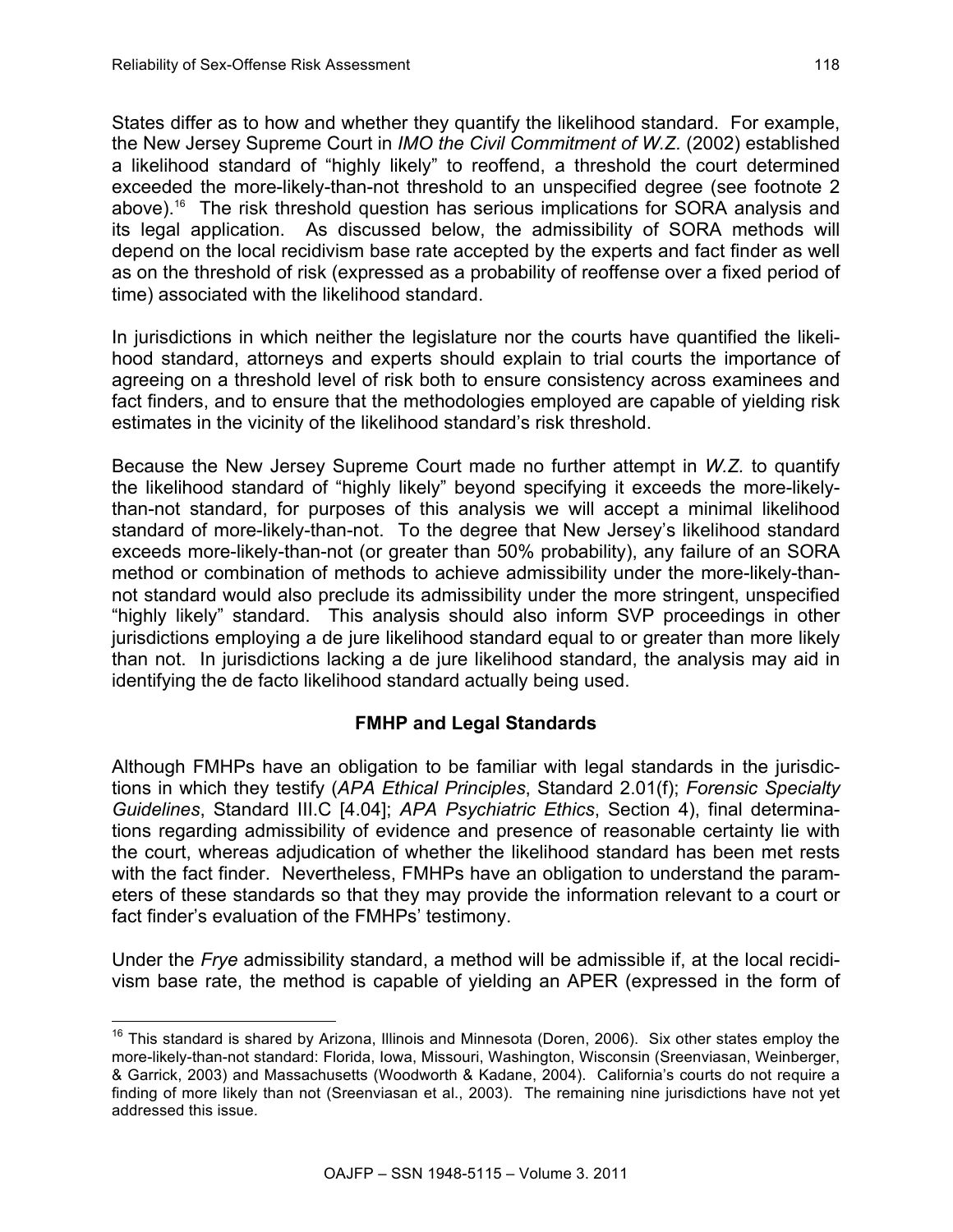$\overline{a}$ 

Statement B) which exceeds the likelihood standard (Wollert & Waggoner, 2009). Thus, as the highest recidivism risk estimate yielded by the Static-99R routine sample is 29.5% over five years (raw score = 9), the Static-99R with the routine sample table would likely be inadmissible as *sole* proof that a examinee's risk level exceeds the likelihood standard in a jurisdiction using a more-likely-than-not likelihood standard.<sup>17</sup> On the other hand, a score of 9 or less on the same version of the Static-99R may be admissible by the defense as proof that the examinee's risk level does not approach the likelihood standard.

Additionally, significant differences between an actuarial scale's development sample and the local population of SVP candidates or the examinee may render a particular SORA method inadmissible.<sup>18</sup> This is especially true when the sex-offense recidivism base rate in the development sample of actuarial scales differs significantly from the local base rates of sex reoffending. The validity of estimates of risk is intrinsically and mathematically related to the reliability of an actuarial method *and* the base rate of the target behavior (Helmus et al., 2009; Vrieze & Grove, 2008; Wollert, 2006). The lower the base rate, the greater the risk of overestimating risk of recidivism (Wollert & Waggoner, 2009).

Because base-rate information may be critical to the court's determination of an SORA method's admissibility, FMHPs have an ethical obligation to attend to and report on base-rate effects on APERs. For example, professional and ethical standards require FMHPs to obtain validity evidence for interpretations provided, especially given differences between local and development samples (*Testing Standards*, pp. 27, 83, Standards 1.4, 1.5, 11.2; Mossman, 2008) and, where appropriate, obtain and consider information regarding local norms (*Testing Standards*, p. 30; Boccaccini et al., 2009).

Reasonable certainty as to FMHPs' risk estimates corresponds to the level of precision selected for the CI reported. Although in the psychological sciences the 95% CI is commonly selected by convention, such a high level of precision may be greater than that required for a court to accept an expert's opinion (see above discussion noting that courts typically require certainty exceeding only 50%, or more likely than not). Unfortunately, when reported at all, actuarial scale authors typically only report the 95% CIs. Thus, unless FMHPs are able to obtain information necessary to calculate CIs at different levels of certainty, they must rely on the published ranges when available.

FMHPs seeking to base SORA on clinical judgment (structured or unstructured), or the clinically adjusted actuarial method, face significant hurdles in describing the level of confidence with which they report their risk estimate conclusions. In most cases,

 $17$  This is analogous to a breathalyzer device calibrated so as to yield as its highest blood alcohol level .07+ in a state where the threshold for DWI is .08. As the device is incapable of providing any value at or above the .08 threshold, the device yields no relevant evidence as to whether the defendant's blood alcohol level exceeds the legal limit and thus would be inadmissible.

 $18$  For example, in a New Jersey case involving an individual who committed his sex offenses as a juvenile and who spent his entire adult life in prison, the state's Appellate Court overturned an SVP determination which was grounded, in part, on an actuarial scale for which the development sample included no juveniles who had grown up in prison (*IMO the Civil Commitment of J.P.*, 2001).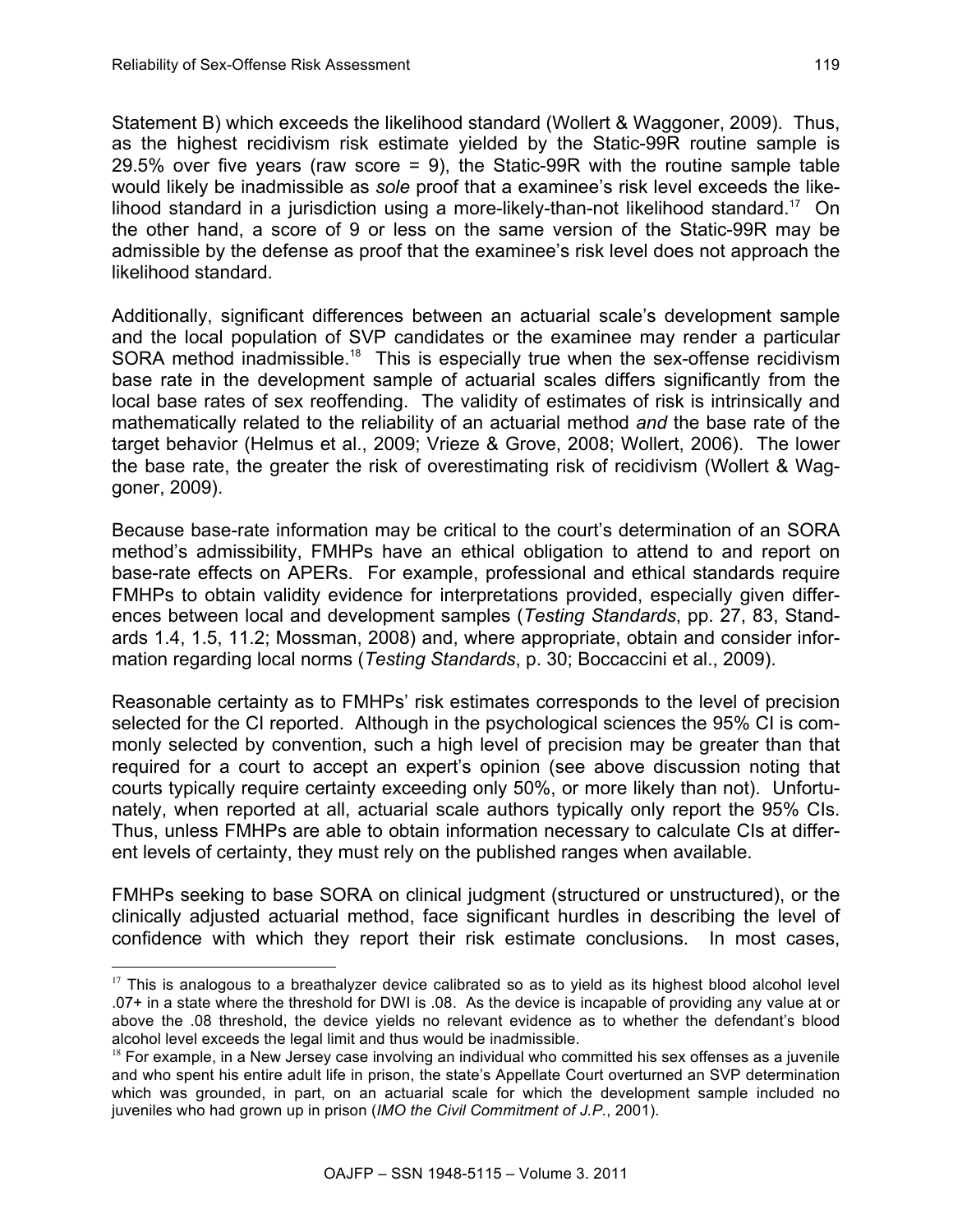FMHPs would have to admit that their clinical judgment, and risk estimates based on that judgment, lack any demonstrable or knowable reliability (unless FMHPs scrupulously maintained data over the years as to their personal rates of accurate versus inaccurate estimates of recidivism).

Indeed, to satisfy professional and ethical standards (*APA Ethical Principles*, Standards 1.01; 9.06; *Forensic Specialty Guidelines*, Standards II.B, III.B, IV.A.4, VII.A & VII.D [3.01, 4.05, 4.09, 13.01]; *APA Psychiatric Ethics*, Sections 2 and 4), FMHPs would have to acknowledge the limitations of clinically based APERs using language similar to that proposed below.

#### *Statement C:*

l

*Based on a review of factors of indeterminate validity as predictors of recidivism, assessed using a nonsystematic, unspecified process of unknown reliability, and combined according to an unspecified method of weighing those factors, I have classified the examinee as belonging to a group whose risk of reoffense over an indeterminate future period I have described as "high" based on my personal tolerances for risk.*

The fact that presentation of an expert conclusion phrased in this manner would likely lead to a bench ruling that such testimony failed to satisfy the local admissibility standard does not justify failure to disclose the limitations of such conclusions.<sup>19</sup>

Finally, assuming that the FMHPs' methods and conclusions survive analysis under the above two standards, the fact finder must evaluate whether the group to which the FMHP has assigned the examinee fits *within* the group of individuals defined by the likelihood standard (SVPs). For example, assume the FMHP reports, with 95% confidence, that the examinee belongs to a group whose members have between a 45% and 55% probability of reoffending in five years. As a practical matter, the fact finder must treat the individual as an interchangeable member of that group (since no further discrimination of the members of that group into smaller subsets based on reoffense risk is possible). The fact finder, in essence, then must determine if there is clear and convincing evidence that the group defined by law (SVPs) contains, as a subset, the group into which the examinee has been classified by the  $FMHP<sup>20</sup>$  When the CI does not lie

 $19$  Indeed, at least two courts have ruled that normative predictions of risk, presented alone, are not admissible as expert scientific testimony due to their lack of reliability (*State of New Hampshire v. Ploof*, 2009; *U.S. v. Shields*, 2008).

 $20$  To most fact finders who consider themselves to be evaluating an individual's likelihood to reoffend, this will seem counterintuitive. To better illustrate this point, consider a scenario where likelihood determinations were based *solely* on an actuarial score (such as a score of 13 on the MnSOST-R). In that scenario, it becomes obvious that to find that one member of the group of individuals who scores a 13 is thus likely to reoffend means that all individuals who score a 13 meet that standard. If we apply a confidence interval to that score, the fact finder must likewise conclude (if we rely solely on the actuarial score) that if the SVP candidate's range of risk probabilities satisfies the likely-to-reoffend standard, then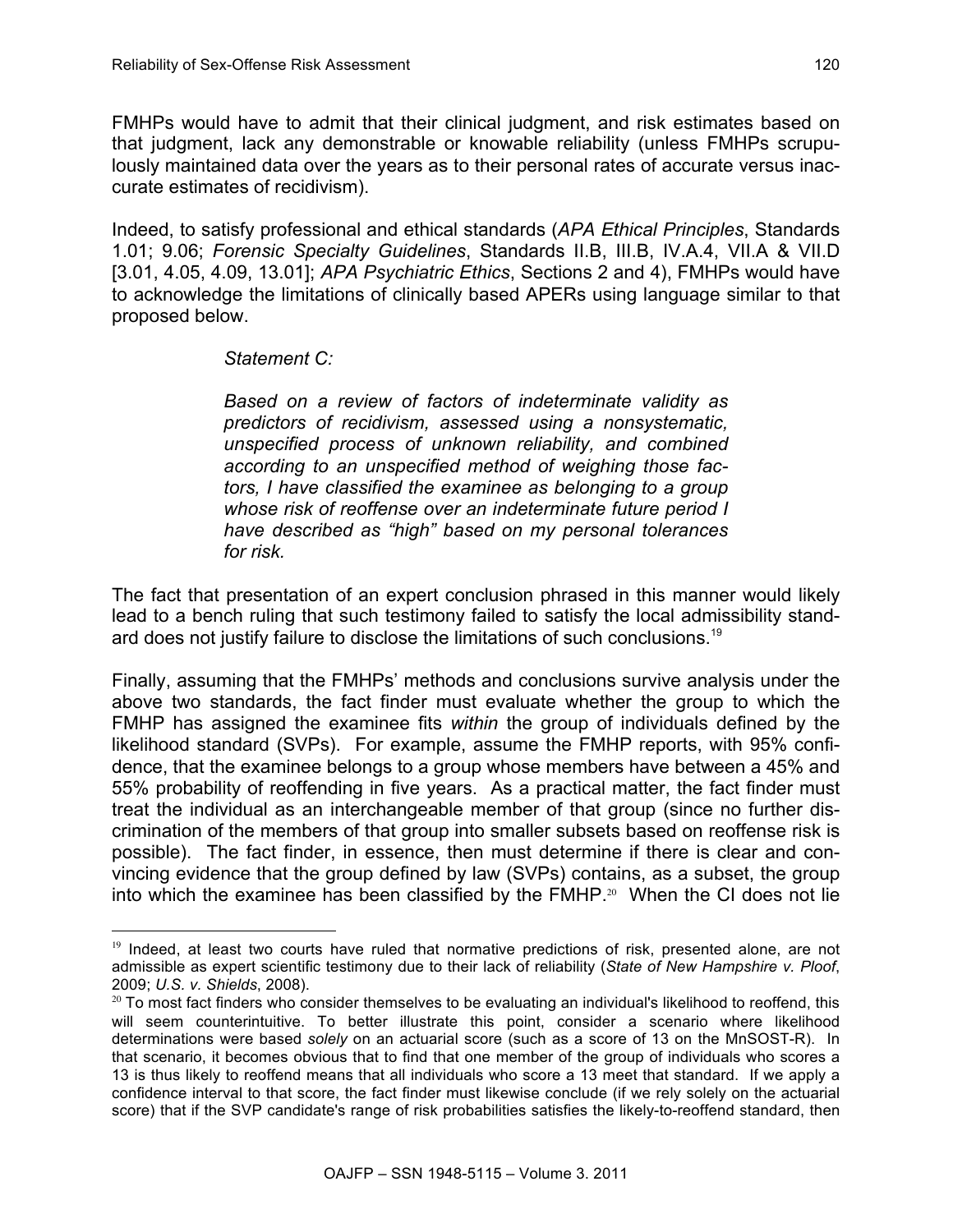entirely above the likelihood standard threshold, a fact finder may not be able to conclude with the requisite certainty that the examinee's true risk level, though bounded by the CI, falls above the risk threshold.

As fact finders are unlikely to perceive the classification process they are implicitly employing, FMHPs may play an important role in explaining the ramifications of conducting a probability determination. At the very least, FMHPs are obligated by ethical codes of conduct to provide sufficient contextual information so as to ensure that the risk information conveyed is not misused or misunderstood. FMHPs who, when reporting SORA results, report percentile ranks and subjective normative labels of risk, and who downplay, dismiss, or withhold APERs for an examinee, may fail to satisfy these ethical obligations (*APA Ethical Principles*, Standards 1.01, 3.04, 9.02, 9.06; *Forensic Specialty Guidelines*, Standards II.B, VII.A and VII.D [4.09, 13.01]; *APA Psychiatric Ethics*, Section 2).

Having established the ethical, professional, and legal framework for SORA, the manner in which SORA is conducted in one state, New Jersey, can be evaluated for conformity to these standards.

# **SORA in New Jersey**

# **Expert Testimony Regarding the Likelihood Standard in New Jersey SVP Cases**

To what extent do actual professional and legal practices in New Jersey adhere to the conceptual framework described above? And is there evidence that fact finders in New Jersey are employing a likelihood standard that exceeds more likely than not to an appreciable degree? Because the records in SVP proceedings in New Jersey are sealed to protect the identities of examinees, the only public access to the expert testimony presented in SVP cases comes from reported decisions of the New Jersey Superior Court, Appellate Division, and the New Jersey Supreme Court hearing appeals of lower court decisions. Since not all lower court decisions are appealed and only a small fraction of these appeals may result in a published opinion, review of law reporters provides a somewhat limited overview of what may transpire during actual SVP proceedings. Nevertheless, as controlling precedent, these cases establish, even if somewhat indirectly, what currently constitutes acceptable expert opinion. Moreover, those decisions frequently contain extensive summaries of, or quotations from, the most probative expert testimony heard at the proceedings. As a sample of the type of testimony prof-

anyone whose score yields the same range of probabilities must also satisfy this standard. In an alternative scenario in which we now add other risk-correlated factors (as in the clinically adjusted actuarial method), we have only potentially narrowed the class of eligible individuals; the fundamental analysis hasn't changed. If a fact finder determines that an individual with a score of 9 on the Static-99R (APER between 22.8% and 37.2% on the routine sample) who also manifests Factors A, B, and C, satisfies the likelihood standard, then, to avoid a claim of arbitrary and capricious decision making, any individual with a Static-99R score of 9 who manifests these three factors must also be found to satisfy this standard.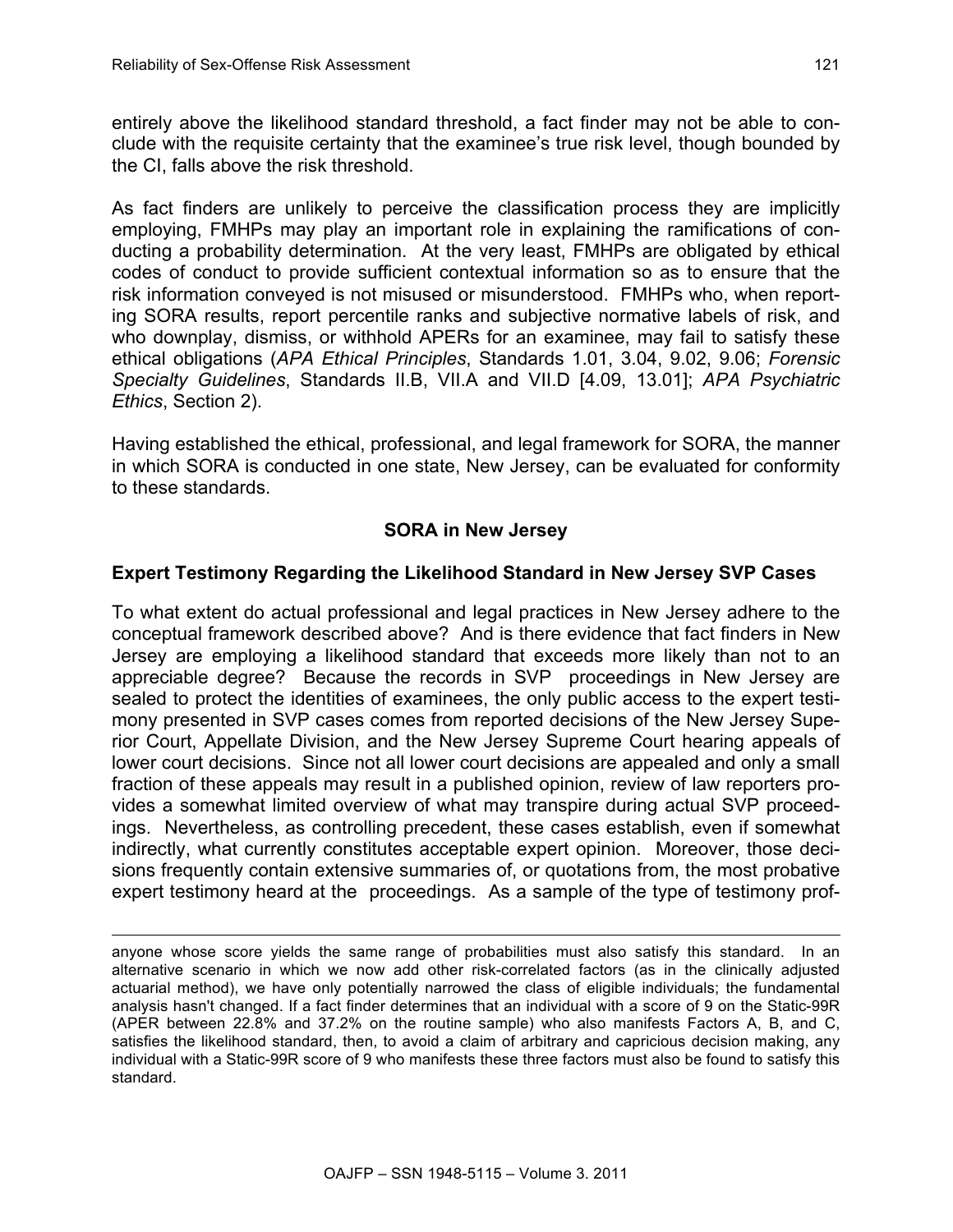fered, at the very least, a review of these cases may provide insight into what courts in New Jersey consider probative in the reports and testimony of FMHPs.

Toward this end, we searched the New Jersey edition of the Lexis Nexus legal database of reported trial, appellate, and Supreme Court cases dating back to 1999, the year the SVPA was implemented. A search for the term "sexually violent predator" in the text of any published decision and the word "commitment" in the caption of the case<sup>21</sup> yielded 31 hits. Each case was reviewed to locate a description of recidivism risk provided by an expert witness and reported in the lower court record. Two cases were duplicates; the same case heard at two different levels of appeals. Of the unduplicated cases, thirteen dealt with procedural issues or various constitutional issues unrelated to risk assessment per se. The remaining sixteen cases included summaries and quotations from the risk assessments conducted by forensic experts at the trial level, most of whom scored multiple actuarial scales.

Of these, only two cases cited forensic evidence containing quantified APERs/RPERs (in both cases reporting the risk percentages associated with actuarial scores; *IMO the Civil Commitment of A.E.F.*, 2005; *IMO the Civil Commitment of E.S.T.*, 2004). For the remaining fourteen cases, 87.5% of those surveyed, only FMHPs' reports of normative risk estimates appeared. The terms used to describe risk included: "high," "high to moderate," "high danger," "highly likely," "moderate," "extraordinary risk," "significant risk," "significant level of risk," and "very substantial risk." Typical was the form of report quoted in *IMO the Civil Commitment of G.G.N.* (2004, p. 48). "[Dr. Schaupp's] report at one point states: . . . [G.G.N.] was administered the MnSOST-R and Static-99, which both yielded results that place [G.G.N.] in the high risk category for sexual reoffense." Despite the ready availability of APERs from the actuarials' experience tables, it appears, at least among the published decisions, that the courts view these normative risk estimates as most salient.

This finding is especially disconcerting given the emphasis placed on the reliability of actuarial assessment by state experts in the seminal case of *IMO the Civil Commitment of R.S.* (2001), which upheld the admissibility of actuarial instruments under the *Frye* standard. Testifying for the state, Dr. Dennis Doren averred that a clinically adjusted actuarial method, such as that purportedly used in New Jersey SVP proceedings by the state experts, was the most accurate method for risk assessments in that it starts with an actuarial assessment and then makes clinical adjustments to the obtained risk estimate based on the specific details of each case (p. 521).

l  $21$  In New Jersey SVP cases the word "commitment," as in "IMO the Civil Commitment of W.Z." appears in the case caption. A review of SVP civil commitment docket numbers indicates that as of January 2011, approximately 600 petitions for orders of temporary civil commitment were filed in New Jersey Superior Courts since 1999. As the 16 reported cases show, only a very small percentage of these cases generated a published appellate decision describing findings as to the likelihood standard in the lower courts.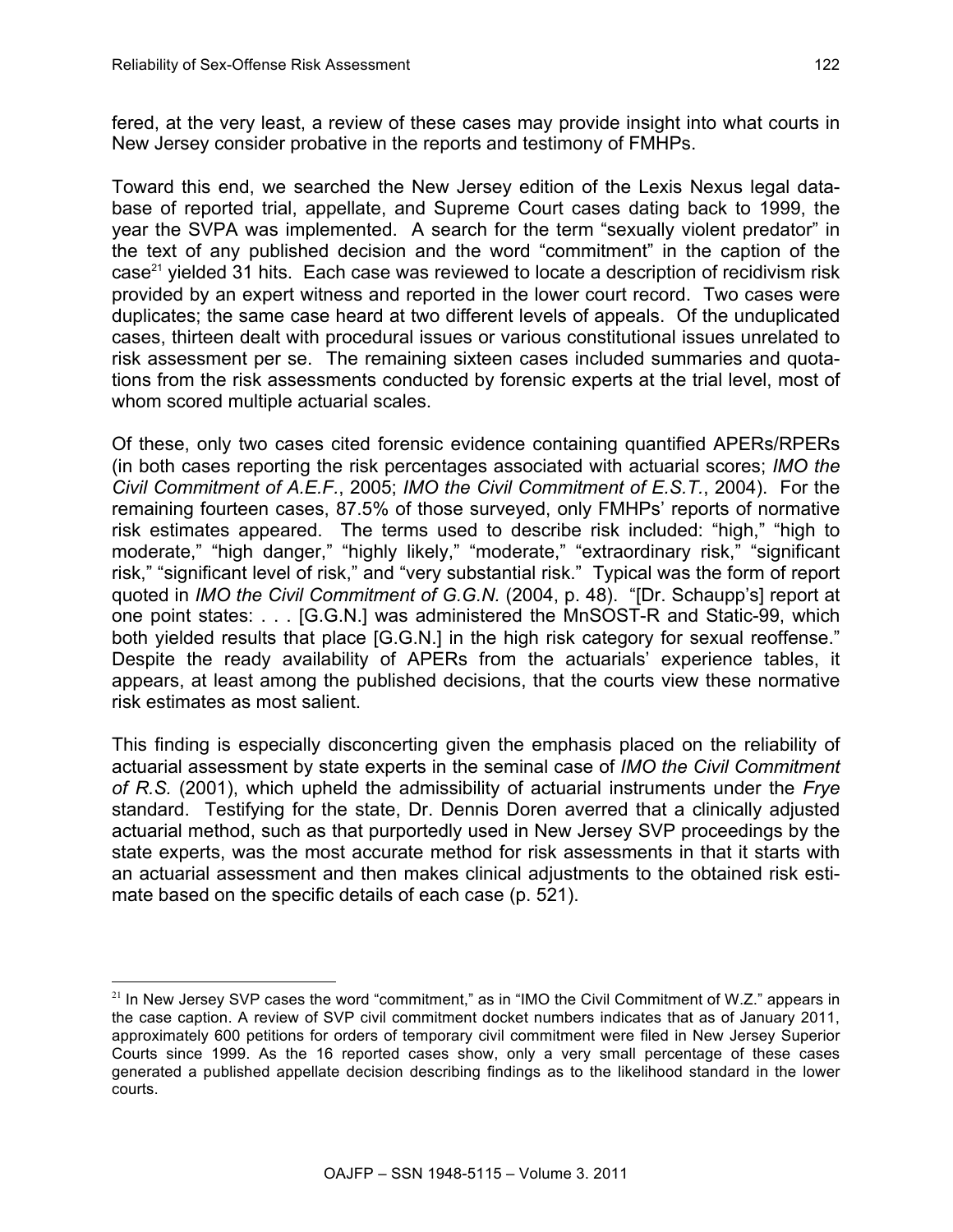l

To examine the extent to which actual practice in New Jersey courts, as represented by these cases, coincides with the idealized practice and mode of analysis recommended by state experts in *R.S.* and the standards and analytic model propounded above, each of the sixteen reported cases was again reviewed to discern the extent to which clinicians started with the actuarial risk estimate and then adjusted their final rating of risk by other empirically validated factors. In no reported case did this pattern emerge, at least on the appellate record. Indeed, as exemplified in the excerpts below, almost universally, state experts described a litany of "factors" that pointed to the examinee's high reoffense risk, which they then "validated" with a normative risk rating associated with the examinee's actuarial score.

For example, in *IMO the Civil Commitment of T.J.N.* (2007, p. 223), the state expert described the examinee's repeated sexual institutional infractions, poor impulse control, and lack of remorse concluding, based on those factors, that he was "at extraordinary risk to sexually reoffend if released. *Actuarials are consistent with this analysis*" (*emphasis* added). Thus, at least in this case, the state expert appeared to validate the clinical findings with the actuarial scale results, just the opposite of the procedure endorsed in R.S.

In an effort to obtain more information about how SORA is conducted by experts testifying for the State in SVP civil commitment proceedings, the authors contacted two attorneys with extensive experience defending individuals against SVP . Based on their personal experiences both generally confirmed this description of the SORA process in New Jersey (J. S. Furlong personal communication, May 23, 2011; J. Van Pelt, personal communication, June 21, 2011).<sup>22</sup> Their perceptions of the frequency with which state experts reported risk estimates expressed as percentages for actuarial raw scores differed, however.

Furlong noted that in none of the cases he defended did state experts report the percentage of reoffenders associated with each actuarial raw score, which observation comports with the experience of the first author who had the opportunity to review reports filed in approximately two dozen SVP cases between 2000 and 2009. In no case he reviewed did the evaluating FMHP report risk estimates as percentages.

In contrast, Van Pelt reported that, in her recent experience, state experts had been reporting the percentages of reoffenders associated with actuarial raw scores, if not in their written reports, then in oral testimony at the SVP hearing. Notwithstanding reporting these risk percentages, since most estimates obtained were relatively low, Van Pelt noted that the state experts had to rely on other factors to justify elevating an individual's risk to a level approaching or exceeding the threshold of "highly likely" to reoffend.

<sup>&</sup>lt;sup>22</sup> John Furlong, an attorney in private practice, has defended approximately 20 civil-commitment cases over the years, while Joan Van Pelt, an attorney first with the New Jersey Office of the Public Defender and later with the New Jersey Office of the Public Advocate, headed those Offices' SVP Civil Commitment Units from 2001 to 2010 and oversaw hundreds of these cases.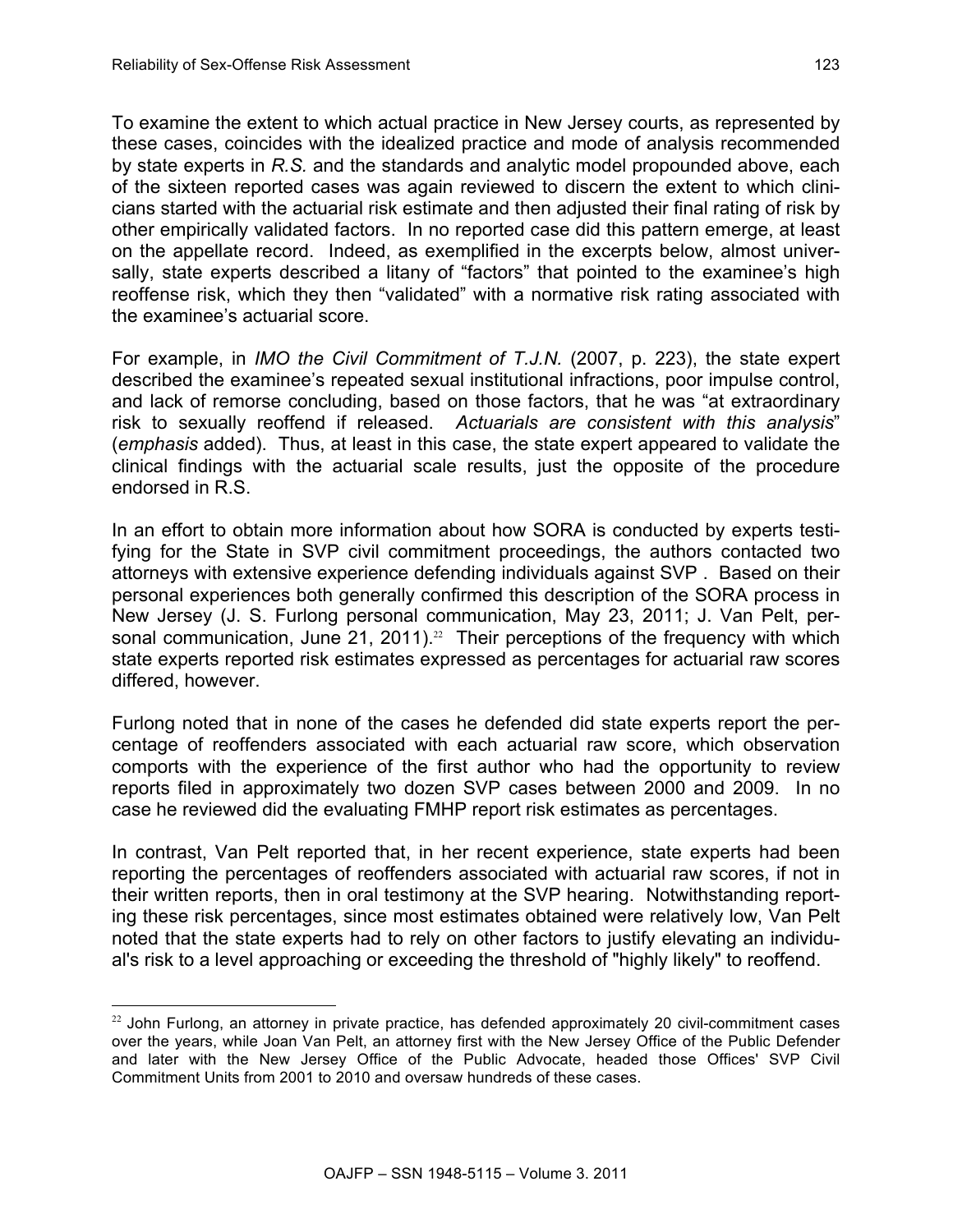To the extent that state experts rely on other risk factors to elevate recidivism risk estimates, the findings suggested by the review of the Appellate Court decisions noted above found support in the experiences of the first author, as well as both attorneys; apparently state experts rarely, if ever, describe the empirical evidence justifying reliance on those factors.

### **Application of Professional and Legal Standards to SORA in New Jersey**

FMHPs in New Jersey, at least as revealed in the appellate record of SVP cases, appear to conduct a form of SORA that employs a hybrid mix of unstructured clinical judgment and actuarial risk assessment, while eschewing any form of structured professional judgment. In no reported case did it appear from the record that an FMHP reported the scientific evidence in support of the supposed link between a named factor and recidivism, how the factor was defined and assessed, and the degree to which that "factor" enhanced the examinee's risk over the base rate for the population to which the examinee belonged (Hanson, 1998; Wollert, 2004). For example, factors reported by FMHPs as increasing reoffense risk included an absence of a "fundamentally sound understanding of his deviant sexual arousal" and a "conscience impairment" (*IMO the Civil Commitment of M.L.V.*, 2006, p. 467); being "deceitful and manipulative" (*IMO the Civil Commitment of J.P.*, 2007, p. 14); having limited "insight into the role of planning and grooming" of a victim (*IMO the Civil Commitment of A.H.B.*, 2006, p. 20); and lack of "victim empathy" (*IMO the Civil Commitment of P.Z.H.*, 2005, p. 461). In each case, however, the appellate court record is devoid of any description of the empirical support for or objective measurement of these factors. It is possible that FMHPs may have proffered such scientific evidence and the trial and appellate judges merely failed to report that evidence in their opinions. However, that seems unlikely as most of the factors relied upon by the FMHPs were, as the examples above illustrate, so idiosyncratically or vaguely worded as to be unavailable for scientific scrutiny (indeed, none of the factors listed above was identified as significantly correlated with recidivism in any of the large, recently published meta-analytic studies by Hanson and his colleagues; see, e.g., Hanson & Bussiere, 1998; Hanson & Morton-Bourgon, 2004, 2005). Moreover, as noted above, the experience of the first author and of two attorneys with experience defending these cases, confirms that state experts rarely, if ever, provide evidence in support of the validity of risk factors they identify (J. S. Furlong, personal communication, May 23, 2011; J. Van Pelt, personal communication, June 21, 2011).

Thus, based on this preliminary data, the SORA method that FMHPs employ (or, at least, the method some attorneys and Appellate Court judges perceive that they employ) may be described. FMHPs in New Jersey appear to combine actuarial scores and unstructured clinical judgment to generate a RPER which they then report as a normative prediction of sex-offense recidivism risk. So defined, this SORA method can be evaluated under the pertinent legal and professional standards described above.

**Evaluation of New Jersey SORA under the admissibility standard.** As noted above, to be admissible, the methods employed must be relevant and reliable, as measured by their general acceptance in the relevant professional community. The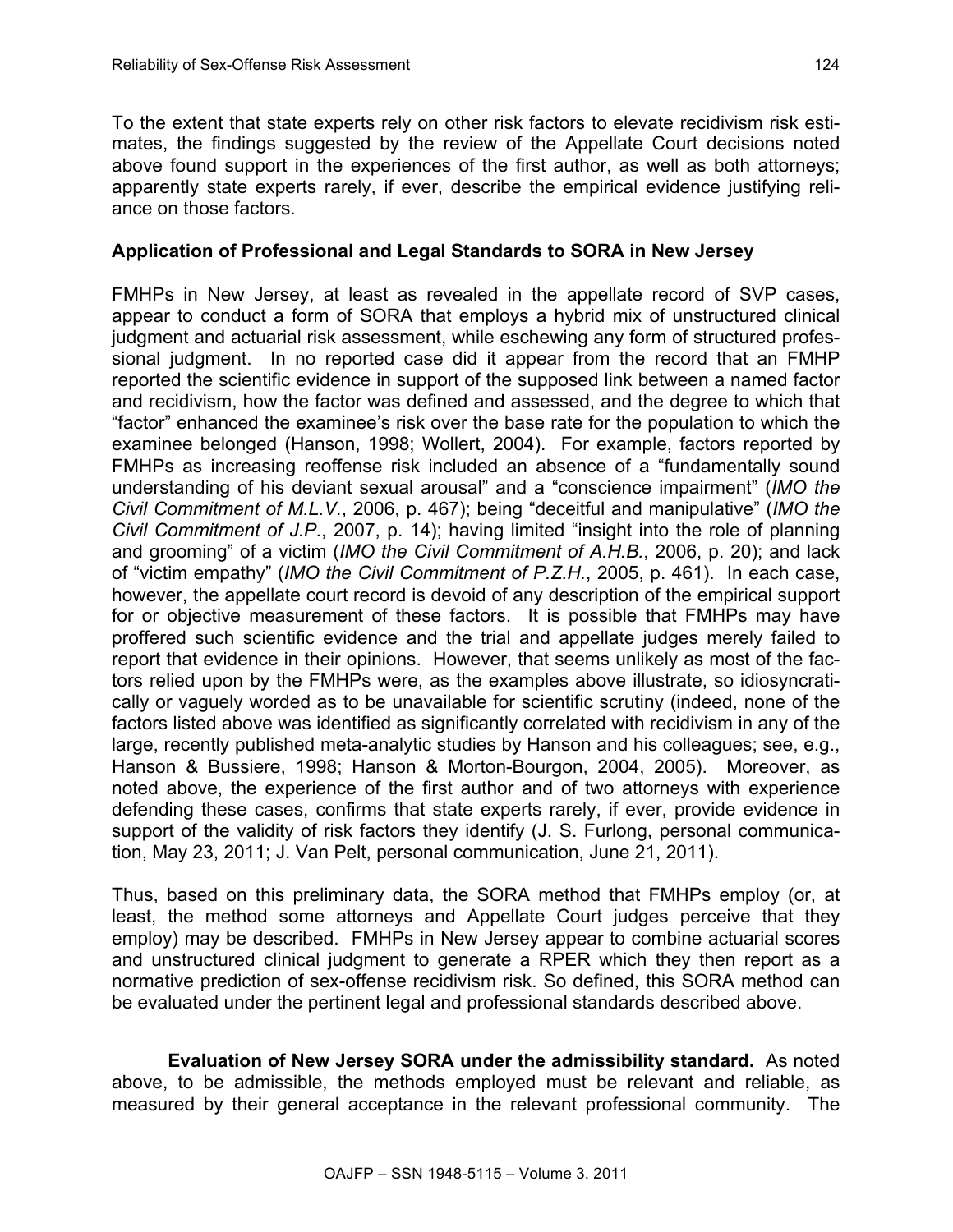New Jersey courts have already ruled that actuarial scales as a class of SORA methods are admissible in New Jersey because they have been generally accepted by the professional community (*IMO the Civil Commitment of R.S.*, 2001). It also appears that the court has endorsed the "clinically adjusted actuarial method" described in *R.S.* That does not end the analysis, however. Whether the manner in which actuarials are currently used in New Jersey continues to satisfy the general-acceptance standard turns on two issues: (a) the general acceptance of reporting only normative descriptions of risk based on combining actuarial scores and unstructured clinical judgment; and (b) the current capability of actuarial instruments to generate risk estimates at or above the critical threshold set by the state's likelihood standard. Whether the clinically adjusted actuarial method in which structured professional judgment is replaced by unstructured clinical judgment also enjoys general acceptance in the field depends on a review of the extensive body of research published since the court's 2001 ruling and a determination of the reliability and validity of particular factors considered.

**Admissibility of actuarial-based assessment**. Reporting that an examinee's raw score on an actuarial scale falls into a range designated by the scale's developer as "high risk" would not seem to satisfy the general-acceptance test. Whether to assign the label "high risk" to a 30%, or 45%, or 70% probability of recidivism requires no application of specialized knowledge, training, or experience and arguably does not even represent knowledge beyond the ken of the average person. Certainly, nothing in the peer-reviewed literature supports this practice; indeed, the same probability of risk may be characterized as "low," "medium," and "high" by different evaluators (Hilton, Carter, Harris, & Byrans, 2005, unpublished manuscript, as cited in Rice & Harris, 2005; see also Campbell, 2007; Monahan, 1996). Given that different scale developers assign very different risk labels to the same probability of risk (14% on the Static-99R equating to "high" risk while MnSOST-R authors classify virtually the same percentage as "low" risk), and that the labels associated with various risk probabilities have varied over different versions of the same scale (14% risk classified as "low risk" in the original Static-99 sample [Hanson & Thornton, 1999] but "high risk" in the revised Static-99R sample [Phenix et al., 2009]), normative labels cannot be considered to possess either scientific or evidentiary reliability.

Rather, normative labels such as these incorporate norms and values reflective of the expert's (or the author of the scale's) personal tolerances for risk (how high is high risk) and/or personal weighing of the relative costs to society and to the individual of erroneous decisions (Schopp et al., 1999). However, FMHPs are obligated to limit their testimony to areas of professional expertise and competence (*APA Ethical Principles*, Standards 1.01, 2.01, 2.03, 2.04, 9.06; *Forensic Specialty Guidelines*, Standards II.B, III.A, III.B, III.E, IV.A.4, VII.A & VII.D [3.01, 4.05, 4.07, 4.09, 13.01]; *APA Psychiatric Ethics*, Section 2 and 4). It would appear then that, where state experts have failed to report the APERS for obtained actuarial raw scores, as may have occurred in some of the reported appellate decisions, and as noted in the experiences of the first author and an attorney experienced in SVP cases (J. S. Furlong, personal communication, May 23, 2011), such forensic practice may fall short of satisfying professional practice standards.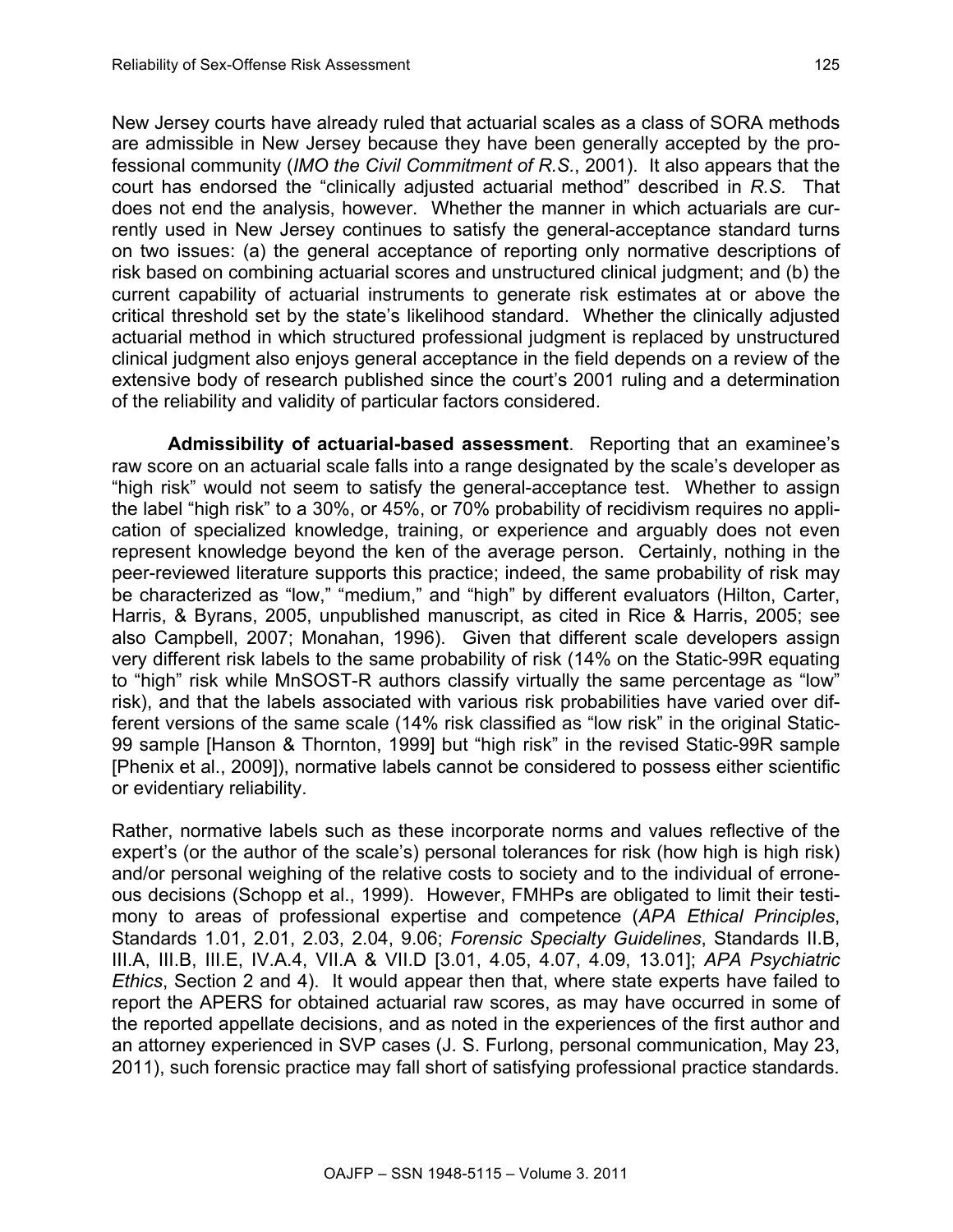$\overline{a}$ 

Where FMHPs do report APERs yielded by the Static-99 and MnSOST-R are these actuarials alone capable of yielding APERs at or above a likelihood standard of at least greater than 50% reoffense risk? The recidivism base rate in the development sample for the MnSOST-R (5- to 6-year recidivism rate of 35%; Epperson et al., 1999) and the original Static-99 (5-year recidivism rate of 19%; Hanson & Thornton, 1999) substantially exceed contemporary local (New Jersey) and national rates. A series of studies published in the last decade reveal a sex-offense recidivism rate in New Jersey ranging from 6%-7% for 5-6 year follow-up periods (Sager, 2000, 2001; Zgoba et al., 2008), and from  $3\%$ -12% for 10-year follow-up periods (Sager, 2002; Zgoba et al., 2003).<sup>23</sup> These rates are consistent with more recently published rates from across the country (Hanson & Bussiere, 1998 and Hanson & Morton-Bourgon, 2005, 2007, 2009 reporting 5- to 6 year recidivism rates of 11%-14%; Wollert & Waggoner, 2009, summarizing state department of corrections data, *n* = 17,697, revealing an average 5-year recidivism rate of 6.5%). Consequently, reliance on unadjusted risk estimates from the Static-99 and MnSOST-R experience tables may result in overestimates of risk.

The base-rate differences between these scales' development samples and the local New Jersey population were not mentioned in any of the reported decisions. FMHPs who proffer unadjusted or unqualified APERs generated by the MnSOST-R and Static-99 are likely violating numerous standards or guidelines of the *APA Ethical Principles* (Standards 2.04, 3.04, 9.01(a), 9.02, 9.06, and 9.08), *Forensic Specialty Guidelines* (Standards II.A, II.B, IV.A.4, VI.A, VII.A, and VII.D [3.01, 4.05, 4.08, 12.02]), *Testing Standards* (Standards 1.1, 1.4, 1.5, 1.19, 1.22, 2.15, 11.2, 12.6, 12.13, 12.17) and *APA Psychiatric Ethics* (Sections 2 and 5). Consequently, use of unadjusted risk estimates from these scales should not be considered generally accepted by the professional community.

On the other hand, the renorming of the Static-99 scales and the addition of two new scale revisions (the Static-99R and Static-2002R, routine samples) were derived with development samples whose base rates (6% and 5% respectively over 5 years Campbell & DeClue, 2010a) were more consistent with the local and national norms noted above. However, all three Static scales still fall short of meeting the admissibility standard as none of these instruments appears capable of yielding a risk estimate for any examinee that even approaches the New Jersey likelihood standard of "highly likely," let alone exceed the more-likely-than-not standard.

The highest risk estimates, reported as logical regression estimates, yielded by the routine samples of the Static-99R and Static-2002R scales are, for a five-year follow-up period, 29.5% (95% CI [22.8, 37.2]) and 10.5% (95% CI [5.0, 20.6]) respectively. Despite failing to approach the likelihood standard, because these sample base rates

 $23$  Significantly, the recidivism rate for those presumably at higher risk because they were classified by the New Jersey courts as compulsive and repetitive sex offenders in need of intensive specialized treatment and committed to the Adult Diagnostic & Treatment Center (ADTC population) in Avenel, New Jersey, obtained lower, albeit not statistically significant, recidivism rates than sex-offending inmates released from the general prison population (8.6% versus 12.7% respectively; Zgoba et al., 2003). See Zgoba et al. (2003) for a detailed description of the ADTC program and inmates.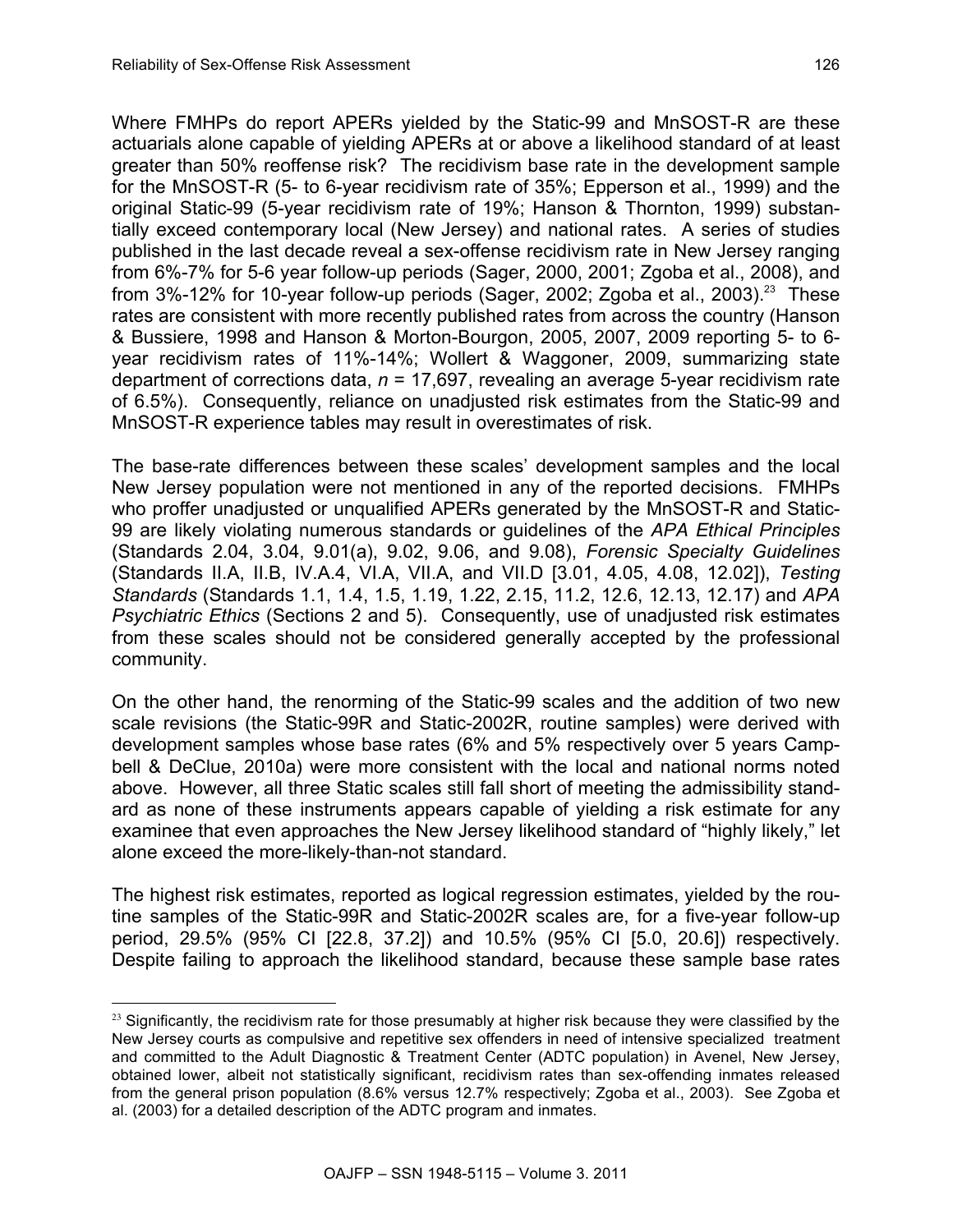l

closely approximate the New Jersey's sample base rate, these routine samples may be the most appropriate reference group for the New Jersey SVP candidates (while the nonroutine and high risk/need samples for these scales provide probability estimates in excess of the 50% [the more-likely-than-not] threshold, they are derived from samples with 10-year reoffense base rates ranging from 20% to 29%—as reported by Campbell & DeClue, 2010a—two to three times higher than reported New Jersey base rates).

Despite these shortcomings, the continued reliance upon these scales in SVPA assessments in New Jersey may reflect: (a) a lack of knowledge or understanding of the base-rate differences or its significance by lawyers, judges and experts; or (b) implicit use of a likelihood standard far below that set forth by the New Jersey Supreme Court in *IMO the Civil Commitment of W.Z.* (2002).

Also problematic is FMHPs' reliance on unadjusted APERs from *both* the MnSOST-R development sample, and the development samples of the Static group of actuarials when assigning normative labels of risk (e.g., see *IMO the Civil Commitment of R.S.*, 2001, p. 517; *IMO the Civil Commitment of W.Z.*, 2001, p. 560). For example, given 5 to 6-year base rates for the MnSOST-R and Static-99R of 35% and 7% respectively, and the fact that an examinee can't be drawn from a population that has both a 35% and 7% recidivism base rate, one of the scales will inevitably overestimate or underestimate risk. Best practice dictates selecting the single most reliable scale, given the similarities between the scale's development sample and the local population from which the examinee is drawn (Boccaccini et al., 2009; Seto, 2005).<sup>24</sup>

It would appear then that no current actuarial scale, standing alone, can yield APERs above the likelihood standard given the low sex-offense recidivism base rates in New Jersey.

*Admissibility of clinically adjusted actuarial method using clinical judgment.* Can either unstructured or structured clinical judgment alone or in combination with actuarial assessment yield APERs in excess of the likelihood standard and thus satisfy the admissibility standard? Clearly unstructured clinical judgment alone lacks sufficient reliability and validity to be used to assess recidivism risk. Moreover, it can only yield RPERs, rendering its estimates irrelevant to the likelihood standard. Structured clinical judgment (or structured professional judgment), when limited to empirically validated risk factors, may have sufficient reliability and validity to justify their use from an ethical perspective. However, the highest correlations reported in the literature for a single factor (stranger victim, *r* = .22, Hanson & Bussiere, 1998) or multiple factor models (Hanson & Harris, 2000, nine-factor model, *r* = .60) only elevate reoffense risk by about 11% and 30% respectively over base-rate levels (using the method described by Hanson, 1998, described above). No factor or combination of factors empirically validated as correlating with sex reoffending appears capable of elevating recidivism risk to

<sup>&</sup>lt;sup>24</sup> According to Joan Van Pelt, Esq. (personal communication, June 19, 2011), for several years state experts appeared to abandon any reliance on the MnSOST-R when estimating reoffense risk, but that recently, reports of MnSOST-R-based recidivism estimates have begun to reappear in some state experts' reports.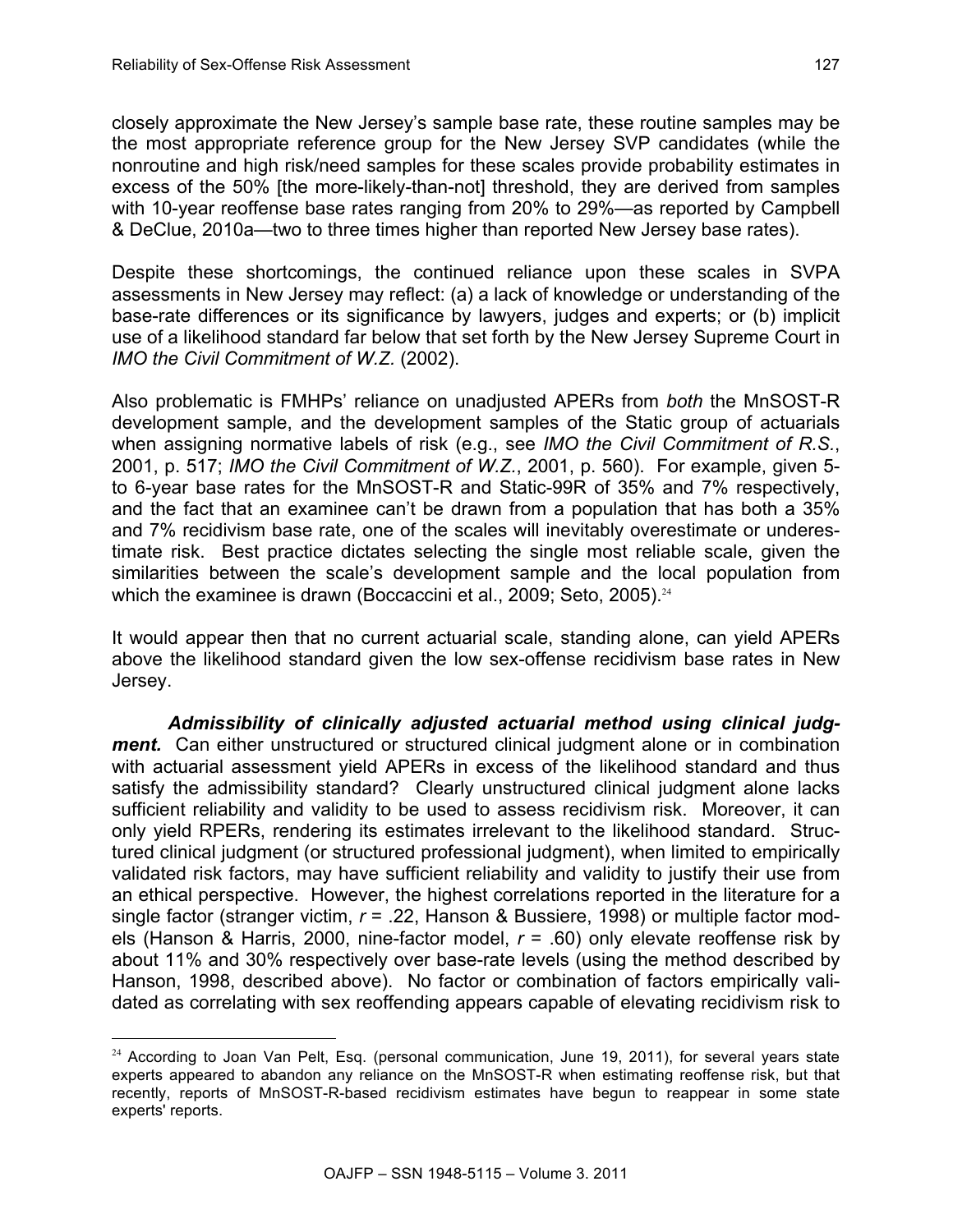a likelihood standard of more likely than not or better, given New Jersey's sex reoffense base rates (the highest 10-year sex-offense recidivism rate reported for New Jersey's general sex-offending population is 12.7% while the rate for the treated ADTC population [see footnote 23] is 8.6%; Zgoba et al., 2003).

Use of nonquantifiable structured clinical/professional judgment methods (such as recommended by Douglas & Skeem, 2005) with actuarial risk estimates, results in an RPER that fails to provide discriminative information for use in reclassifying SVP candidates into the likely-to-reoffend bin. On the other hand, empirically validated factors with known correlations with recidivism, when combined with actuarially derived APERs, could, conceivably, yield estimated APERs in excess of the more-likely-than-not threshold. Unfortunately, FMHPs have no validated model for combining actuarially-derived APERs with the correlation coefficients of validated factors, rendering this approach currently unavailable in forensic assessments.

Although obtaining such a result for any given SVP candidate would be an infrequent occurrence, conceivably, use of the clinically adjusted actuarial model based on the use of actuarial assessment and quantifiable structured clinical judgment passes the admissibility standard in that it uses methods that are generally accepted and it is capable of yielding results relevant to making a classification under the likelihood standard. Unfortunately, despite the enthusiasm for this model reported in *IMO the Civil Commitment of R.S.* (2001), which found it admissible under the *Frye* standard, the review of published cases and the anecdotal evidence above reveals little evidence this method is used as intended. Rather, in New Jersey, on the record reviewed, experts and the courts appear to rely upon a combination of wholly unstructured clinical judgment which is then combined in a nonsystematic, unspecified manner with normative judgments of risk derived from actuarial assessment. Not only does such a method lack any support in the SORA literature, or in the field of risk assessment, FMHPs' use of such a method, absent admission as to its lack of reliability and validity as an SORA method, violates the ethical standards described above. There is no evidence this approach is generally accepted, a finding confirmed by at least two jurisdictions noted above (*State of New Hampshire v. Ploof*, 2009; *U.S. v. Shields*, 2008).

Thus, given New Jersey's low sex-offense recidivism base rate, neither clinical judgment (in any form) nor sole reliance on currently available actuarial instruments, appear capable of generating an APER in excess of the State's likelihood standard, rendering *sole* use of either method irrelevant and thus inadmissible for SVP determinations that require a likelihood standard of at least more likely than not or greater. Moreover, reporting normative labels while withholding APERs from fact finders when describing reoffense risk is not generally accepted in the field of SORA. Combining actuarial assessment with structured clinical/professional judgment, using empirically validated factors with demonstrable incremental validity, may satisfy the admissibility standard. However, a review of the published appellate decisions of SVP proceedings and the anecdotal experiences of two SVP attorneys produced no evidence this method was actually employed in New Jersey.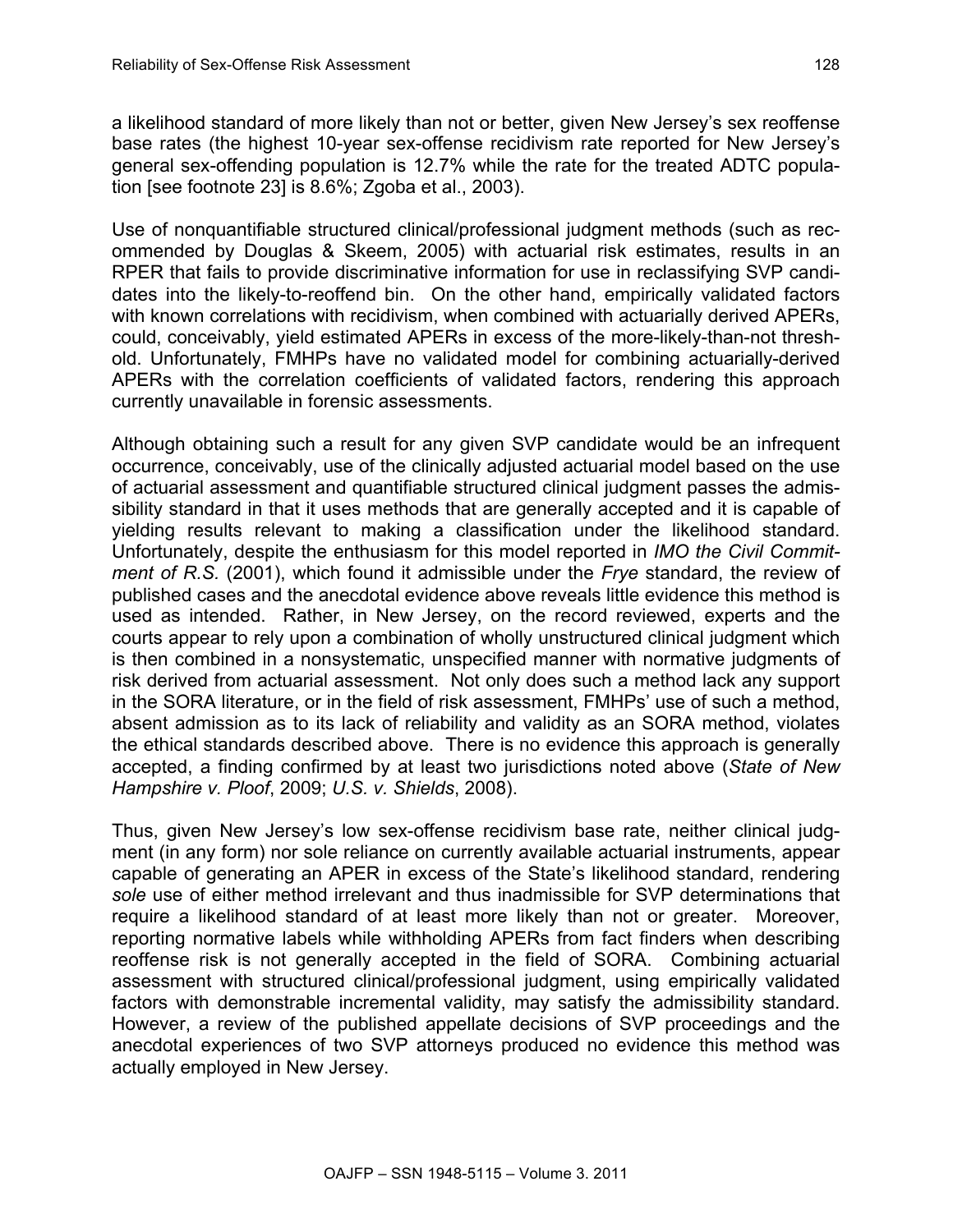l

*Evaluation of New Jersey SORA under the reasonable certainty standard.* APERs lend themselves readily to a reasonable-certainty analysis. As explained above, APERs expressed in the form of Statement B incorporate information about the degree of confidence with which a risk estimate is expressed (in the form of the confidence interval). FMHPs employing actuarial assessment instruments in New Jersey SVP commitment proceedings should be able to satisfy the reasonable certainty standard by reporting the CIs associated with the risk estimates they report.

Satisfying this standard becomes considerably more difficult with unstructured clinical judgment. Indeed, there is no known method for evaluating whether the idiosyncratic application of a set of internal heuristics derived from nonsystematic, unrepresentative recollections of prior contacts with sex-offending individuals, to a determination of a new sex-offending individual's reoffense risk, has any knowable degree of certainty. Because the rates of error associated with risk estimation based on unstructured clinical judgment are unknown and unknowable, FMHPs in New Jersey relying on this method, if asked if they are reasonably certain as to their risk estimates, have only one ethically permissible and nonperjurious answer available to them: "I don't know."

Presentation of a risk estimate grounded on the clinically adjusted actuarial method may compromise an FMHP's reasonable certainty in proffered risk estimates. For example, if FMHPs make no attempt to evaluate the degree of covariance or the extent to which addition of an empirically validated risk factor adds incremental validity to a risk estimate generated from actuarial assessment, they may have difficulty ethically asserting a reasonable certainty in a risk estimate borne of a combination of these methods. As DeClue and Campbell (2010) note, the addition of six items to the Rapid Risk Assessment for Sex Offense Recidivism (RRASOR: Hanson, 1997) to create the Static-99 actuarial scale increased predictive accuracy by only a small degree (AUC increased from .68 to .71; DeClue and Campbell, p. 332). Circumstances under which FMHPs may be able to ethically assert with reasonable certainty that enhancement of an actuarially derived risk estimate based on additional factors is justified may be exceedingly rare.

*Evaluation of New Jersey SORA under the likelihood standard.* As explained above, the New Jersey Supreme Court adopted a likelihood standard that requires a likelihood of sexual reoffense at some unquantified degree above 51% probability. The analysis presented in this article demonstrates that only in the rarest of cases will an FMHP assessing an SVP candidate in New Jersey be able to present an expert opinion to the fact finder that is both admissible and which the FMHP is reasonably certain will satisfy the likelihood standard. Similar to Boccaccini et al.'s (2009) findings in Texas, the base rate of sex-offense recidivism in New Jersey (8-12% over 10 years) makes it very difficult to accurately identify the approximately one in 10 sexoffending individuals who will recidivate, without misclassifying large numbers of the more than nine out of 10 sex-offending individuals who will not recidivate.<sup>25</sup>

 $25$  While a 10-year recidivism rate fails to anticipate reoffenses occurring after 10 years, the New Jersey Courts limited risk predictions to the reasonable foreseeable future (*IMO the Civil Commitment of W.Z.*, 2002). In more traditional civil commitment proceedings, FMHPs typically consider long-term predictions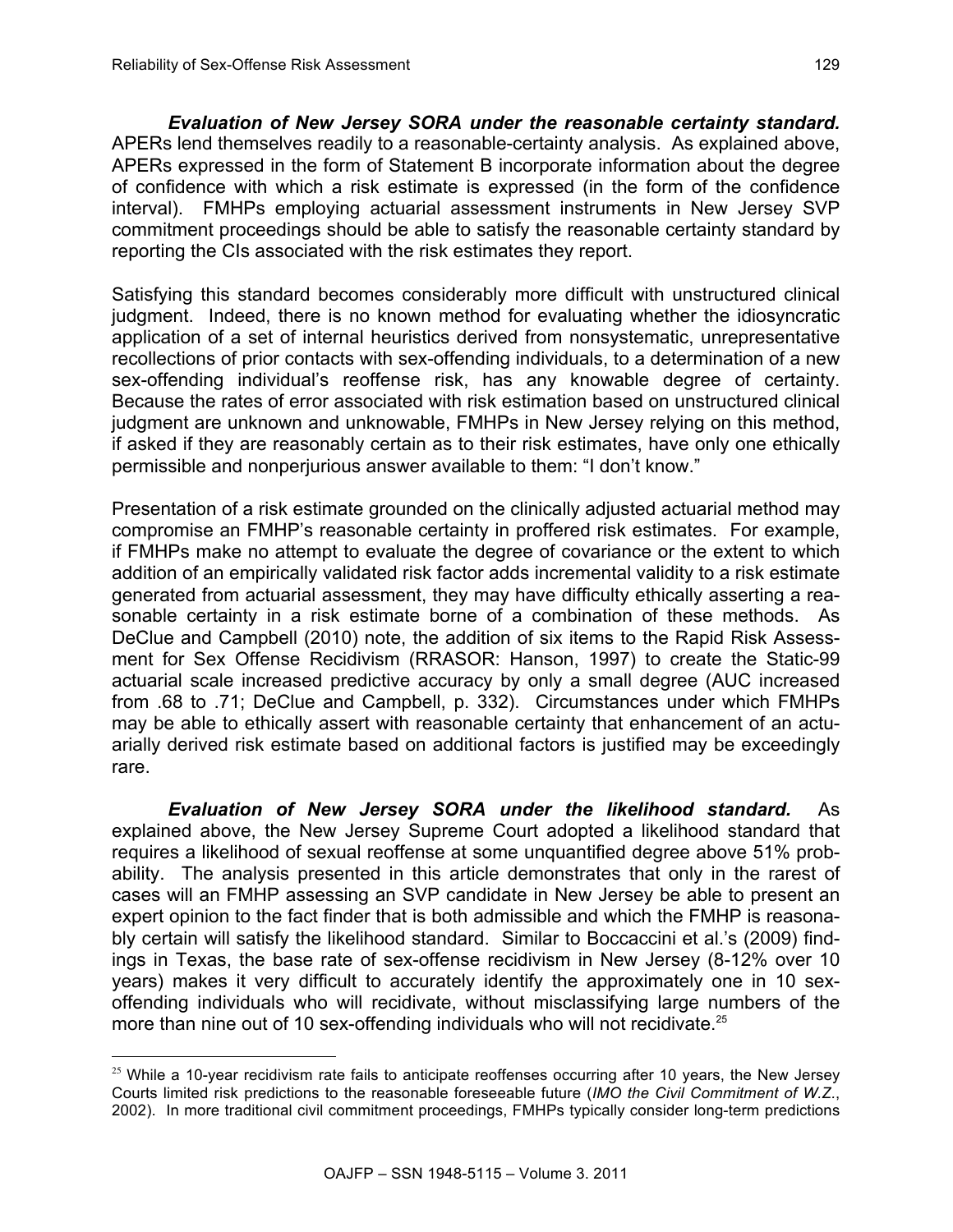As of 2009, the Special Treatment Units in New Jersey to which individuals are committed after being found to be SVPs housed about 405 civil committees (Gallagher, 2009). Ninety percent of those who appear before a judge for a final commitment hearing are found to be SVPs (Gallagher). In light of the recidivism base rate, three possible explanations for this commitment rate can be offered: (a) the screening process that determines who will be subject to SVP commitment proceedings may be extraordinarily accurate at identifying SVPs; (b) the final commitment process is extraordinarily inaccurate at identifying non-SVPs; or (c) in actual practice, New Jersey trial judges adjudicating SVP hearings are not utilizing the likelihood standard identified by the New Jersey Supreme Court but rather are using a standard well below the morelikely-than-not standard.

To test the first possibility, we estimated the likelihood ratio (LR) associated with a screening process by which 90% of those initially screened for possible civil commitment were correctly identified as true recidivists (in this scenario, the final commitment of an individual as an SVP by a court is being treated as a true positive; in New Jersey, all those convicted of a sex offense and about to be released from prison, are screened by the Attorney General's office for possible civil commitment).

Wollert (2007) reported the Bayesian formulas for determining the  $LR^{26}$  associated with a particular base rate, or P(R), and the percentage of classifications that were true positives (Positive Predictive Value or PPV).

$$
\frac{[PPV \times P(R)] - PPV}{[PPV \times P(R)] - P(R)} = LR
$$

By inserting into the above formula the percentage of SVP candidates screened for civil commitment who are actually committed (PPV = 90%), the highest base rate of sexoffense recidivism reported for New Jersey, or  $P(R) = 12.7\%$  (Zgoba et al., 2003, 10year recidivism rate, untreated population), one can estimate the LR associated with the screening process.

 $\frac{[.90 \times .127] - .90}{[.90 \times .127] - .127} = 62$ 

of risk as encompassing months, not years (Garb, 1998; Monahan, 1996). As recidivism rates beyond 1 to 5 years post-release drop precipitously (e.g., Hanson & Thornton, 1999; Rice & Harris, 1997; Song & Lieb, 1995), the capacity to reliably predict who will reoffend declines as well. Moreover, confining someone for a 10-year period during which he would not reoffend, because he may commit a sex offense over the next five to ten years, arguably becomes indistinguishable from preventative detention. The New Jersey Supreme Court's decision in *IMO the Civil Commitment of W.Z.* (2002, p. 132) appears consistent with this view as the Court emphasized the focus of risk assessment should be on "present" risk of reoffense. Remaining offense free for up to 10 years strongly suggests the absence of a "present" risk.  $26$  The likelihood ratio is a factor of the ability of the screening process to correctly identify recidivists while minimizing incorrect identification of nonrecidivists: the higher the LR the more accurate the classification process (Wollert, 2007).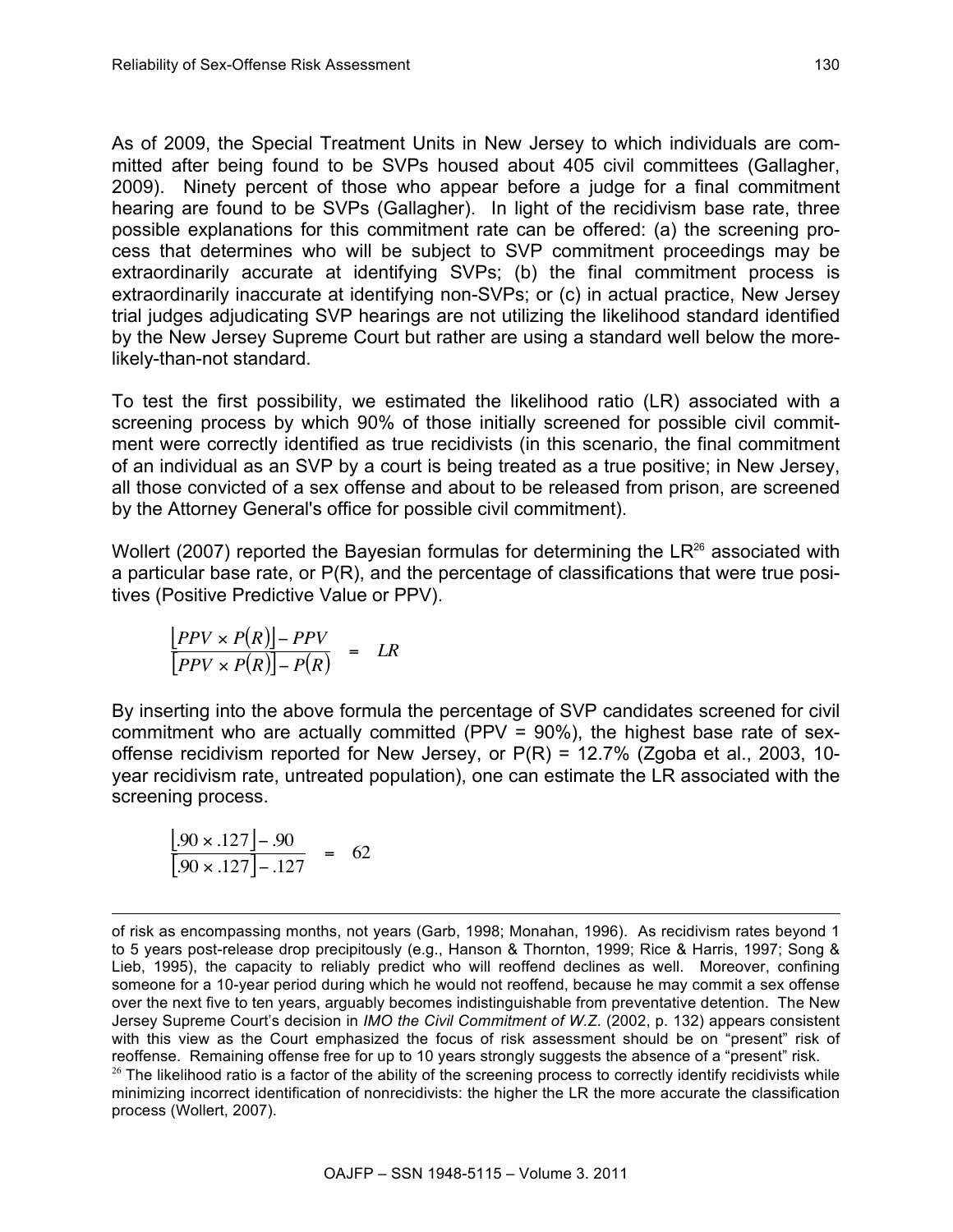A LR of 62 for the SVP screening process in New Jersey is extraordinarily implausible.<sup>27</sup> As Wollert (2007) reported, the LR for actuarial assessment of sex-offense recidivism is about 3.1. Campbell and DeClue (2010a) reported the LRs for different cut scores on the Static family of actuarial scales. For the 36 LRs reported, we calculated the mean LR (*M* = 3.34; *SD* = 3.20). Given actuarially based LRs in this range, FMHPs would not be justified in concluding that an unresearched and undocumented screening process could generate an LR eighteen times greater than that of well-researched and demonstrably reliable actuarial measures.

To test the second possibility, we estimated the true-positive rate or PPV that one could expect for a screening process with a LR consistent with LRs typically obtained in actuarial assessment of recidivism risk, and assuming a sex-reoffense base rate consistent with local New Jersey rates.

We can estimate the PPV (i.e., the accuracy of the SVP process; Wollert & Waggoner, 2009) that can be expected given a P(R) of .127 and an LR of 3.34 (equivalent to the average of the best actuarially based assessments; Campbell & DeClue, 2010a),<sup>28</sup> using another Bayesian formula provided by Wollert and Waggoner (2009).

$$
\frac{\left(\frac{P(R)}{1 - P(R)}\right) \times LR}{1 + \left[\left(\frac{P(R)}{1 - P(R)}\right) \times LR\right]} = PPV
$$

Substituting the values above for the formula yields a PPV of 32.7%.

l  $27$  LR is also a function of a scale's true-positive fraction or sensitivity (probability the scale will correctly classify a recidivist [T]) and its false-alarm rate or 1 - specificity (probability the scale will incorrectly classify a nonrecidivist [F]) such that LR = T / F (Wollert, 2006). As neither T nor F can exceed 1.00, knowing the LR and assuming perfect sensitivity  $(T = 1.00)$ , we can determine the highest false alarm rate possible for an LR of 62 by solving for F: 62 = 1.00 / F; 62 \* F = 1.00; F = 1.00 / 62; F = .016 or 1.6%. Thus, for an assessment method to attain an LR of 62, it could misclassify no more than 1.6% of nonrecidivists as recidivists while correctly identifying 100% of recidivists. No assessment protocol could conceivably attain such high rates of accuracy.

 $28$  In actually, this average LR will tend to overclassify individuals as likely to reoffend as the average PPV associated with the 36 LRs reported by Campbell and DeClue (2010a) was only .375 or 37.5% (*SD* = .11), well below a more-likely-than-not standard. Moreover, the 36 LRs and PPVs included one instance of an LR of 20 derived from a cut score yielding one true-positive and one false-positive recidivism classification. Eliminating this unstable LR from the analysis yields a mean LR of 2.87 (*SD* = 1.47, *n* = 35) and a mean PPV of .372 (*SD* = .11, *n* = 35).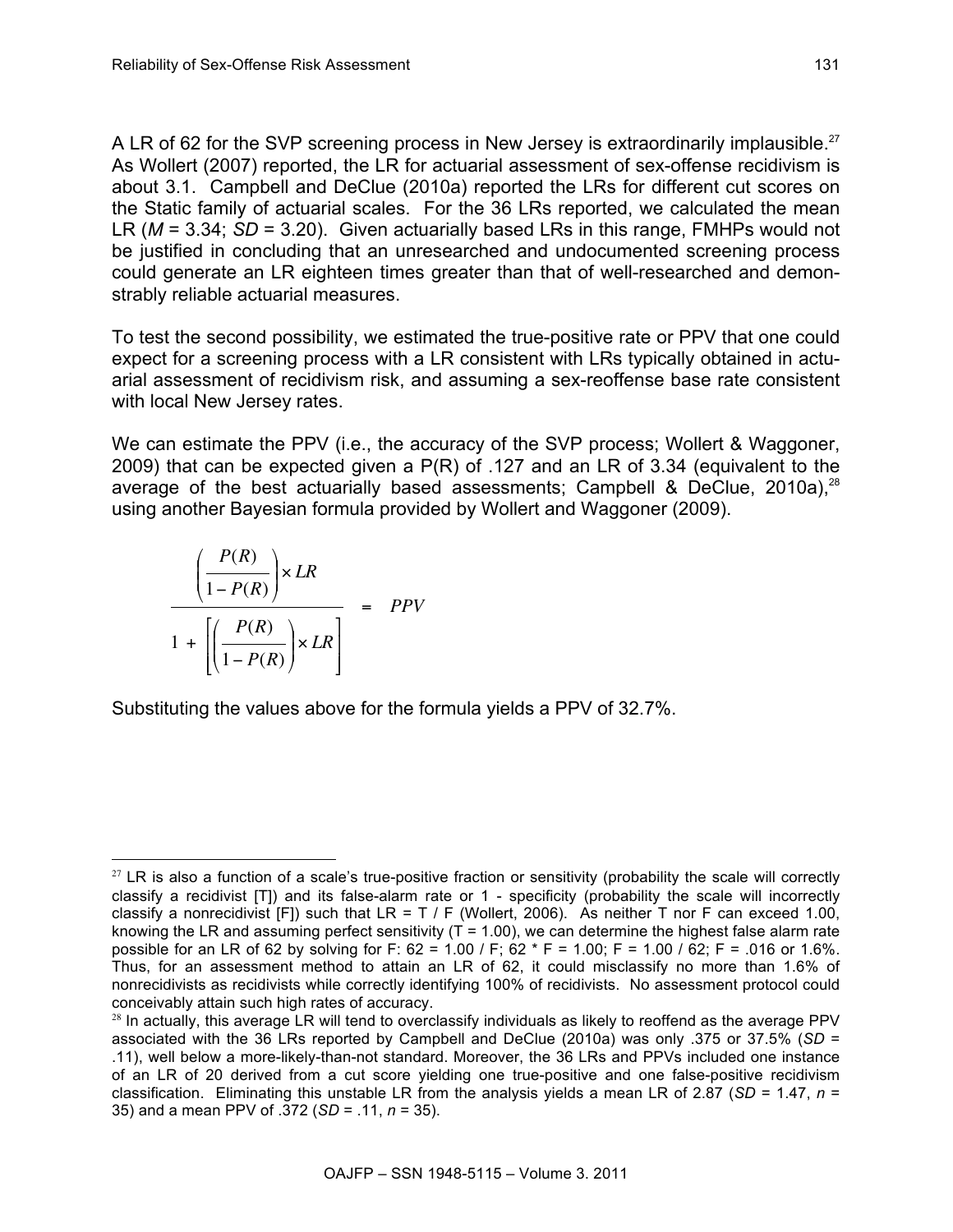$$
\frac{\left(\frac{.127}{1-.127}\right) \times 3.34}{1 + \left[\left(\frac{.127}{1-.127}\right) \times 3.34\right]} = .327
$$

Thus, given a presumed New Jersey sex-offense base rate of 12.7% over 10 years, and assuming a classification process at least as reliable as the best actuarial instruments available today (noting that adding clinical judgment to actuarially assessed predictions lowers overall predictive accuracy; Grove & Meehl, 1996; Hanson & Morton-Bourgon, 2009), one can expect that only 33% of those predicted to be SVPs during the screening process were actually SVPs. In other words, given a 12.7% sex-offense recidivism base rate and a LR of 3.34, one would expect that only 33% of the individuals identified as putative SVPs (true positives) by the initial screening process, would actually turn out to be recidivists. Comparing the 33% rate to the 90% actual commitment rate at final SVP hearings indicates that there is a very high probability that three times as many non-SVPs are being civilly committed in New Jersey as true SVPs (so far we've only considered the likelihood to reoffend prong of the SVP statutes; problems with the reliability of determinations of the mental abnormality prong may also be contributing to this commitment rate). Thus, it seems highly probable that the process in New Jersey misclassifies as SVPs a significant proportion of nonrecidivists.

#### **Limitations and Alternative Considerations**

Clearly, relying upon appellate court decisions and anecdotal evidence significantly limits the inferences we can draw about the type of expert testimony proffered at SVP hearings. Appellate court decisions condense and summarize an evidentiary record that often runs to several hundred pages of testimony. Consequently, it is impossible to know whether failure of an appellate court to reference a risk estimate expressed as a percentage, or to relate the scientific evidence in support of a risk factor identified by an expert, is due to the absence of that information in the expert's reports and testimony, or evidence of what the Appellate Court, in its judgment, considered the most salient data. In addition, recollections of attorneys defending these cases may not always comport to actual evidence or testimony proffered due to erroneous recollections.

Moreover, it may be that judges struggle with some of the probability data presented in SVP hearings and thus latch on to the easier-to-understand normative labels such as "high risk." Or the New Jersey Courts may have a more liberal approach to the admission of clinically grounded testimony under the *Frye* standard than some of the jurisdictions which have rejected such testimony under the *Daubert* standard (such as *State of New Hampshire v. Ploof*, 2009; *U.S. v. Shields*, 2008). Or perhaps courts at the appellate level refrain from summarizing scientific evidence presented at the trial level.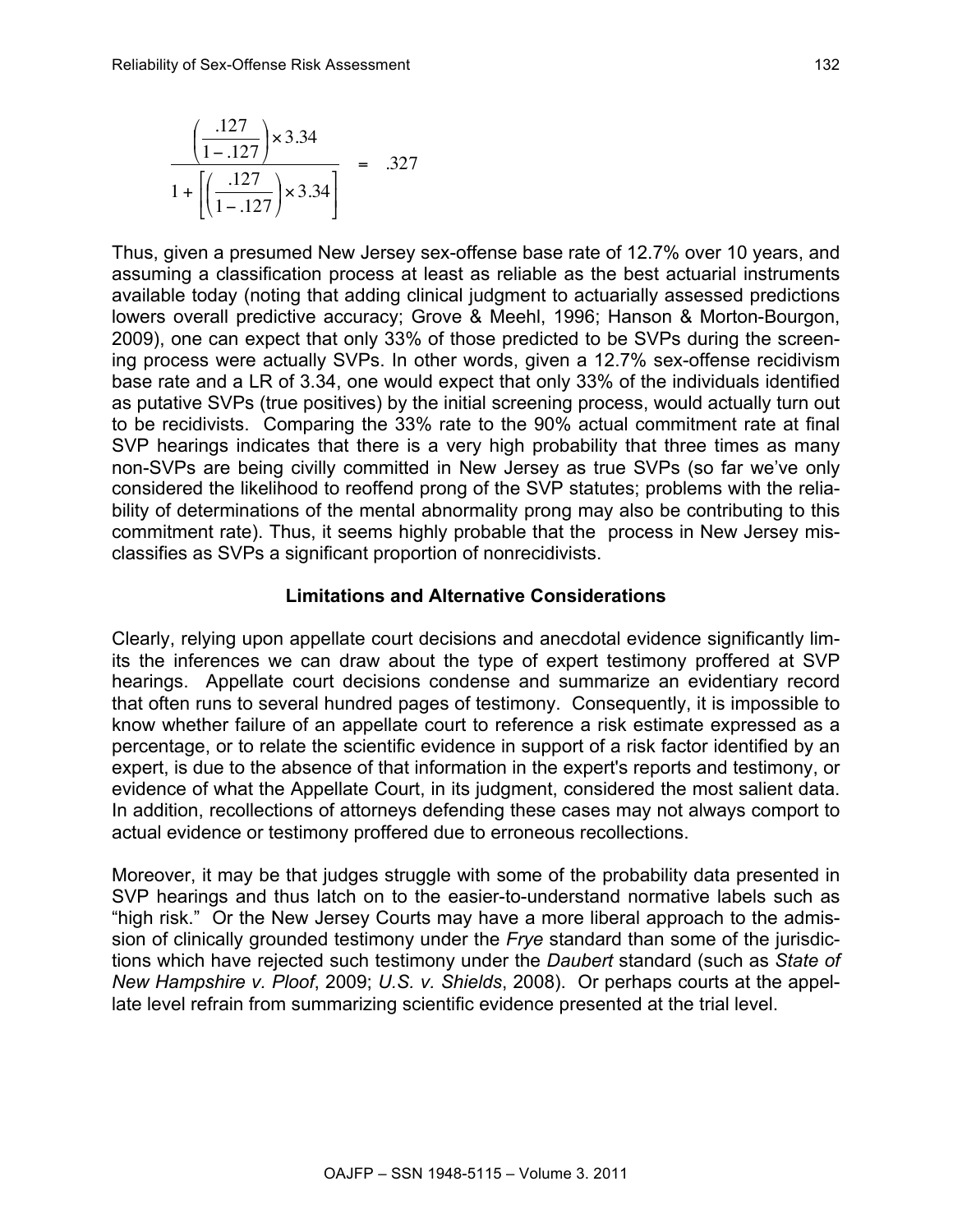l

Additionally, given the small number of reported appellate decisions compared to the number of civil-commitment hearings actually conducted, $29$  drawing inferences about the quality and content of expert testimony in the larger sample of unpublished commitment orders and appeals, may be difficult to justify.

However, for a number of reasons, we believe this limited review of expert testimony as revealed in appellate court decisions and the anecdotal data reported above, should raise red flags for both FMHPs and attorneys and judges. First, though the question of whether or not state experts report risk estimates expressed as percentages in their reports and/or testimony remains unclear (as the competing experiences of the first author and two attorneys specializing in SVP cases as described above, demonstrated), given that the risk estimates the scales can reliably generate are relatively low (and usually well under 50%), their use by the courts in supporting a finding that the likelihood standard has been meet, suggests that, at the least, experts for both the state and defense are not adequately explaining how these data should be interpreted.

Second, even a cursory review of the risk factors cited by appellate courts supports the conclusion that the named factors are not of the type the field has operationally defined and subjected to empirical validation (see examples provided above). The experiences of the first author and of the two attorneys noted above support the inference drawn from the appellate record that state experts don't usually cite scientific research to support the risk factors they employ.

Third, while some of the probability evidence may not be intuitive, the New Jersey Courts have demonstrated a capacity for understanding this type of testimony in the past. In *State of New Jersey v. Spann* (1993), the Court demonstrated a highly nuanced understanding of probabilistic reasoning, Bayes Theorem, prior probabilities, likelihood ratios, and positive predictive values in the context of paternity testing. Nor have the state courts been overly lenient in admitting clinically based testimony that lacks a research basis, or reticent to summarize the relevant literature. For example, in *State of New Jersey v. Cavallo* (1982), *State of New Jersey v. Fortin* (2000), and *State of New Jersey v. Raso* (1999), the New Jersey appellate courts extensively discussed and weighed the relevant published research and demonstrated a willingness to reject clinically based testimony that was not grounded in scientific evidence.

Fourth, even if FMHPs are providing the appropriate information to the courts as to risk percentages and empirically validated factors, the absence of any reference to this information in most appellate decisions suggests that their importance may not have been stressed to a sufficient degree to gain the court's attention, or the courts have failed to recognize the significance of these data.

<sup>&</sup>lt;sup>29</sup> Not all of the 600 petitions for orders of temporary civil commitment filed as of February 2011 necessarily led to a full hearing. Some individuals are released prior to a hearing when the state determines the temporary order was sought in error, some individuals die, and others might be rearrested on another charge and be returned to state prison.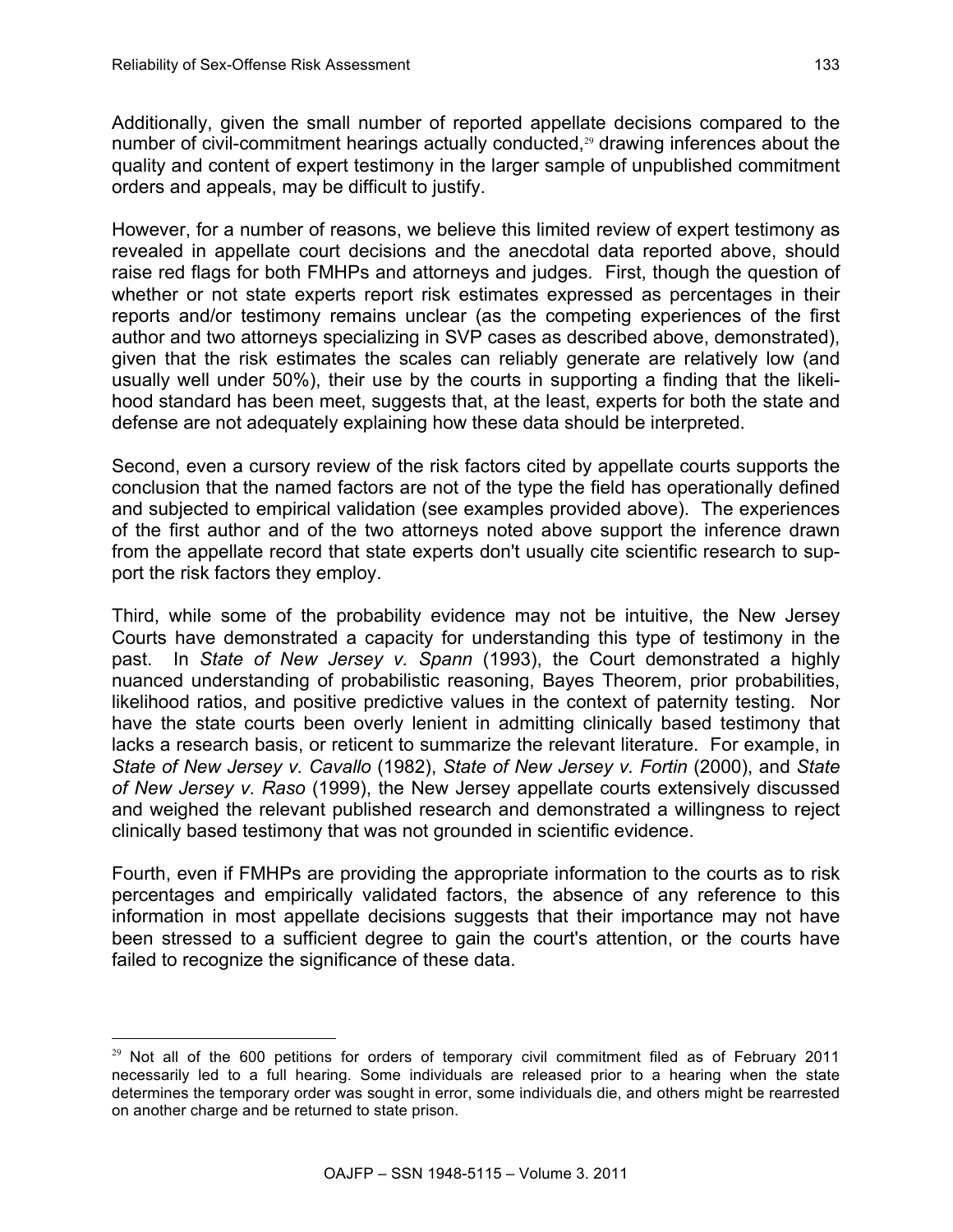Whatever the limitations of the data set, we do not believe these limitations blunt the force or importance of the recommendations offered below for two reasons.

First, if, in fact, FMHPs are providing scientifically validated evidence in support of their SORAs, it may be the courts are misinterpreting or misunderstanding this data and need to be better educated as to its use by FMHPs. In this case, attorneys and judges need to incorporate the recommendations below when considering expert testimony and when questioning the expert about his or her findings.

Second, if FMHPs are, in fact, reporting risk estimates solely as normative labels or percentile rankings and/or relying upon risk factors that have not been operationally defined and empirically validated as correlated with recidivism risk, then the recommendations provide a roadmap for ethical practice.

# **Recommendations**

This review and analysis suggests that the SVP screening and process in New Jersey may be misclassifying individuals as SVPs at a significant rate (up to 67% of individuals misidentified as SVPs). Based on the data of the appellate cases reviewed and the experiences of a nonrandom sample of two attorneys involved in the majority of SVP cases over the last decade, we tentatively offer several explanations. First, judges and attorneys may lack the technical knowledge to recognize and process the most salient aspects of FMHPs' reports and testimony, relying on normative labels such as "high" risk as a shorthand method of processing the probability data presented.

Second, FMHPs may be systematically and consistently rendering expert testimony that: a) fails to express risk estimates in terms of percentages or fails to place that information in the proper context if it is reported; b) relies on putative risk ". . . factors based only on [the] plausibility" of the factor as a predictor of risk (Hanson, 1998, p. 61) rather than factors empirically linked to recidivism risk; c) fails to consider whether risk factors identified add any incremental validity, and, if so, how much to the actuarially assessed risk estimate; and/or d) fails to report or consider sex-reoffense base-rate data for New Jersey releasees and the impact of those base rates on predictive validity.

Third, judicial fact-finders may be implicitly or explicitly using a likelihood standard well below the more-likely-than-not standard required under New Jersey law.

The third alternative is beyond the scope of this paper and data set. And while deficiencies in the manner in which the mental abnormality standard is interpreted and applied may also contribute to inaccurate SVP classifications, focusing reforms on the first and second alternatives above, may significantly enhance the valid application of the likelihood standard.

Whether classification errors in SVP proceedings originate with legal professionals (judges and attorneys) or FMHPs, the recommendations that follow should inform the practices and decisions of both groups of professionals. Attorneys and judges can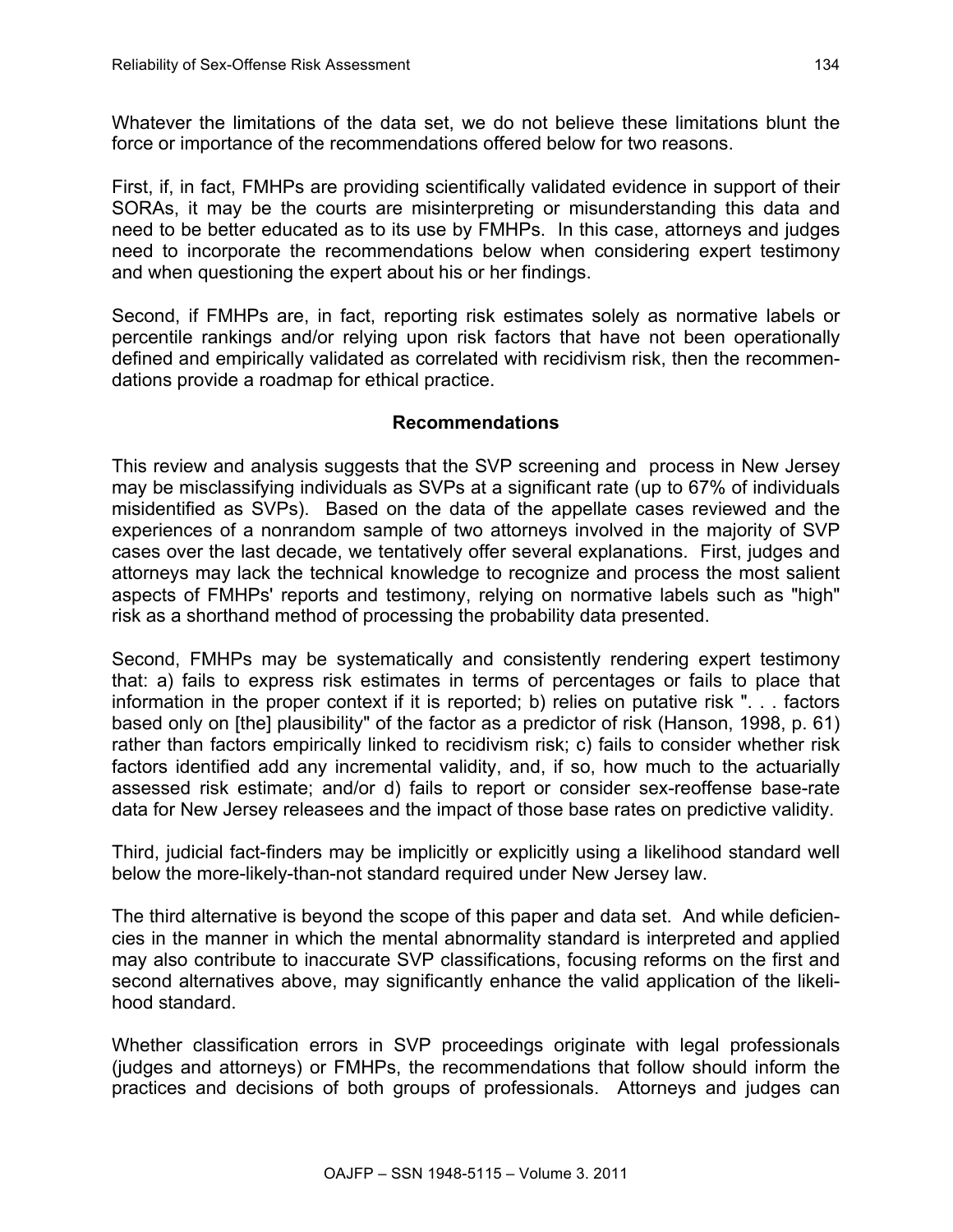demand testimony from FMHPs that conform to these recommendations and experts can insist on communicating assessment results and behavioral predictions in accord with these recommendations.

First, FMHPs should refrain from proffering normative descriptions of risk and courts should refuse to accept them. Whether a particular probability of risk is considered low, moderate, or high depends on no professional expertise, is not beyond the ken of the average layperson, and may tend to carry unjustified weight when propounded by an expert.

Moreover, fact finders have no means to ascertain whether two different FMHPs' pronouncements that an examinee is high risk are equivalent (recalling that the Static-99R authors consider 14% risk to be high while the same probability was deemed low risk by the MnSOST-R authors). Were FMHPs to rely solely on reporting the APER associated with their actuarially reported results, fact finders may find it substantially more difficult to classify examinees as "highly likely to reoffend," as most examinees would be expected to obtain APERs well below the likelihood standard.

Moreover, FMHPs cannot ethically defend continued use of the MnSOST-R in New Jersey. The MnSOST-R's experience table is based on a very small (*n* = 256), nonrandom sample that is nearly two decades old. The MnSOST-R's five- to six-year recidivism rate is nearly three times higher than the highest 10-year rate reported for any New Jersey sample (12.7%; Zgoba et al., 2003). Several recent studies have also cast doubt on the validity of the MnSOST-R for estimating recidivism in U.S. samples (Bartosh, Garby, Lewis, & Gray, 2003; Boccaccini et al., 2009). Moreover, the discriminative properties of the MnSOST-R may not be stable across populations (Vrieze & Grove, 2008). With much larger, more contemporary data sets, the Static-99R and Static-2002R are likely to produce more reliable and valid APERs than the MnSOST-R. Finally, the MnSOST-R does not appear to add any incremental validity to risk estimates over that afforded by the Static-99R (Boccaccini et al., 2009; Seto, 2005).

With regard to the clinically adjusted actuarial method, what steps might FMHPs take to increase the validity of adjusting actuarially based APERs (while also overcoming the objections of Campbell & DeClue, 2010b, regarding the validity of such adjustments)? First, in keeping with *APA Ethical Principles*, Standard 9.06 exhorting FMHPs to ". . .indicate any significant limitations of their interpretations," FMHPs need to communicate to fact finders the reality that, except in rare circumstances (e.g., an examinee expressing an inability to control his sexually deviant urges and behaviors), most of the time the APERs and CIs yielded by either the Static-99R or the Static-2002R will fail to exceed a more-likely-than-not threshold.

Second, where FMHPs adjust their actuarially derived risk estimates based on other factors, both FMHPs and legal professionals should ensure that any such factors have been empirically validated as correlating with sex-offense recidivism. Legal professionals should inquire about, and FMHPs should discuss the incremental validity of any such factors.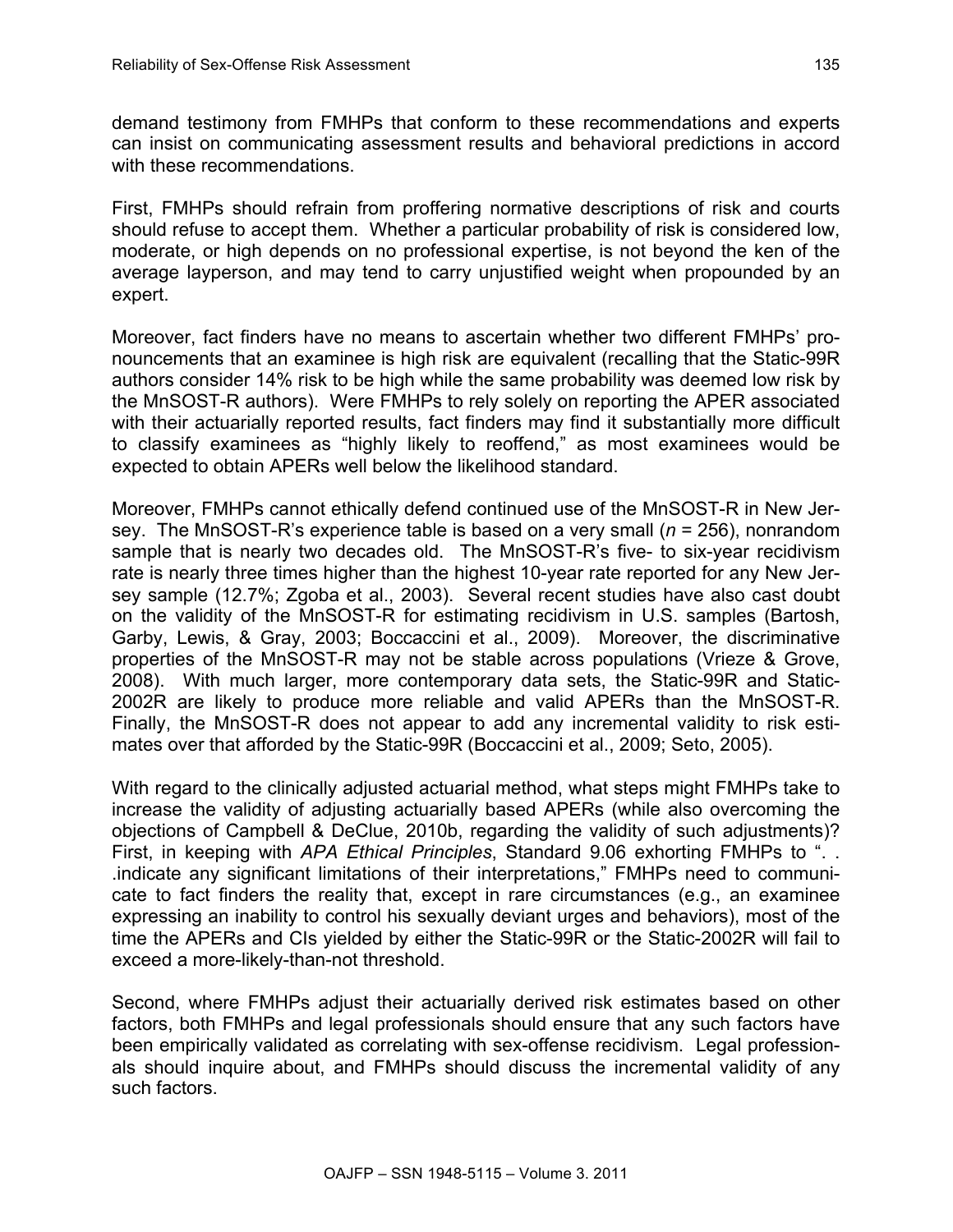Fact finders may choose to disregard validity concerns and perform their own idiosyncratic analysis to satisfy themselves that the likelihood standard has been met, but they should not be able to ground that determination on inaccurate estimates and interpretations provided by the FMHP. Most importantly, FMHPs should not encourage such ad hoc analysis by themselves combing through criminal histories, treatment records, or a clinical interview in an effort to identify recidivism-related factors that have neither been operationally defined nor empirically linked with recidivism.

As noted by Faust (2005) when discussing FMHPs' use of clinically derived factors to predict behavior, "mistakenly including a weak or invalid variable in the prediction mix usually does considerably more harm than mistakenly overlooking or disregarding a good predictor" (p. 26). Best practice demands a conservative approach where FMHPs rely on a few, well-validated, nonredundant factors (Faust).

Finally, FMHPs must attend to local base-rate data, when available, and explain their significance to fact finders. As Boccaccini et al. (2009) showed, FMHPs cannot assume that published experience tables of actuarial scales will generalize to local populations (see also, Mossman, 2006). Indeed, in the Texas sample that Boccaccini examined, the rank order of recidivism risk did not follow the progression of raw scores (1 to 6+) in the original Static-99 table (rank order raw scores of the Texas sample, from lowest to highest risk, reported as 2, 4, 3, 1, 5 and 6+; thus, those with the lowest Static-99 score [raw score = 1] were the third most likely to reoffend). Local recidivism base rates matter (Boccaccini et al., 2009; Helmus et al., 2009; Mossman, 2006; Wollert, 2006) and failure to take them into account violates ethical standards of practice (*APA Ethical Principles*, Standard 9.02; *Forensic Specialty Guidelines*, Standards IV.A.4, VI.A [4.05, 12.02]; *Testing Standards*, Standards 1.1, 1.4, 1.5, 2.1, 2.2, 11.2, 12.6, 12.13; *APA Psychiatric Ethics*, Section 5).

Thus, testifying experts need to be explicit as to the local base rate of sex reoffense recidivism they presumed when conducting their risk analysis. If experts are not forthcoming about base-rate assumptions, counsel and/or the court should demand that they specify the base-rate presumption they employed and the basis for its selection. If the base rates that opposing experts relied on differ significantly, the court should make a factual finding as to the proper base rate based on the best available evidence. If necessary, both experts should then adjust their risk estimates based on this adjudicated base rate, adding any caveats as to validity of the new estimates as they deem appropriate.

If the reported appellate court decisions accurately reflect how SORA is conducted and presented to fact finders in New Jersey, the above analysis suggests strongly that SORAs previously conducted in New Jersey SVP proceedings using the MnSOST-R and the original Static-99 samples, likely yielded significant overestimates of reoffense risk for substantial numbers of SVP candidates over the past decade.<sup>30 31</sup> With the addi-

 $30$  A score of 6+, which the Static group authors established as the lower threshold for the label "high" risk, yields a 10-year recidivism risk of 16.7% on the revised, routine sample of the Static-99 (Helmus et al.,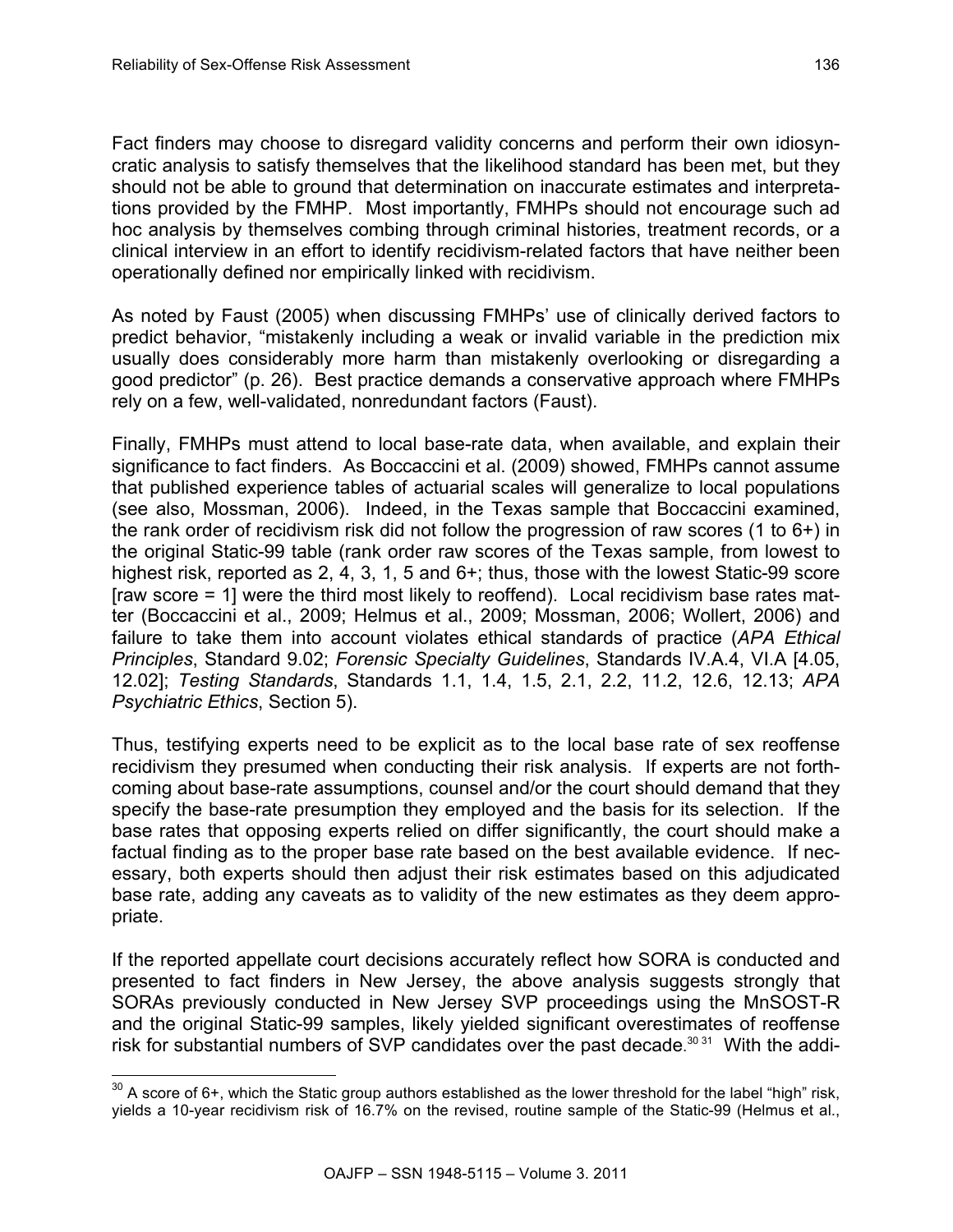1

tional threat posed by overreliance on unvalidated clinical factors, there is a substantial risk that large numbers of individuals who would not have reoffended if released have been erroneously civilly committed as SVPs (even if all these individuals satisfied the mental abnormality standard, the SVP prongs are conjunctive; failure to satisfy the likelihood standard precludes classifying an individual as an SVP regardless of the mentalabnormality prong). This possibility should not be ignored and new SORAs should be conducted based on the Static-99R and Static-2002R as may be ethically adjusted by a predetermined, limited list of factors, if and when research demonstrates such factors add incremental validity to risk estimation.

Some will complain that this analysis has left FMHPs with virtually no tools with which to assist the courts to make SVP determinations. To argue that FMHPs should render forensic opinions, even in the absence of supporting empirical evidence, because doing so advances some desired societal policy, represents a form of the "utility" argument espoused by pragmatic psychology (Fishman, 2003).

However, utility stripped of empirical verity can quickly degrade into tyranny; and just because someone asks FMHPs for an opinion doesn't mean they have to offer one, especially if they cannot ethically and empirically defend its assertions and conclusions. As Vrieze and Grove (2008, p. 275) point out, taking SVP "cases is hardly compulsory."

Substantial political and social forces emphasize and prioritize reduction of risk of false negatives over reduction of risk of false positives (Janus & Nudell, 1999; Prentky et al., 2006). A commitment to empirically validated methods may inoculate forensic psychologists and psychiatrists against such pressures, thus preserving the integrity of the assessment process and professional practice. Conversely, failure to resist these forces threatens to undermine the principles of both the law and science (Prentky et al., 2006).

By admitting the limits of their knowledge, forensic experts—as scientists first acknowledge that an empirically grounded extension of their reach must precede the exercise of their grasp. Without such humble clarity, science, the law, and ultimately society, will suffer.

<sup>2009),</sup> compared to the 45% risk estimate reported for a 6+ on the original sample (Hanson & Thornton, 1999).

<sup>&</sup>lt;sup>31</sup> As of 2006, New Jersey's population of civilly committed SVPs totalled 350. Nationally, 2,627 individuals were civilly committed as SVPs that year. Thus, approximately 12% of all SVPs in the twenty jurisdictions with SVP laws, resided in New Jersey. By 2006, Pennsylvania, by comparison, had only civilly committed 8 residents as SVPs (Deming, 2008).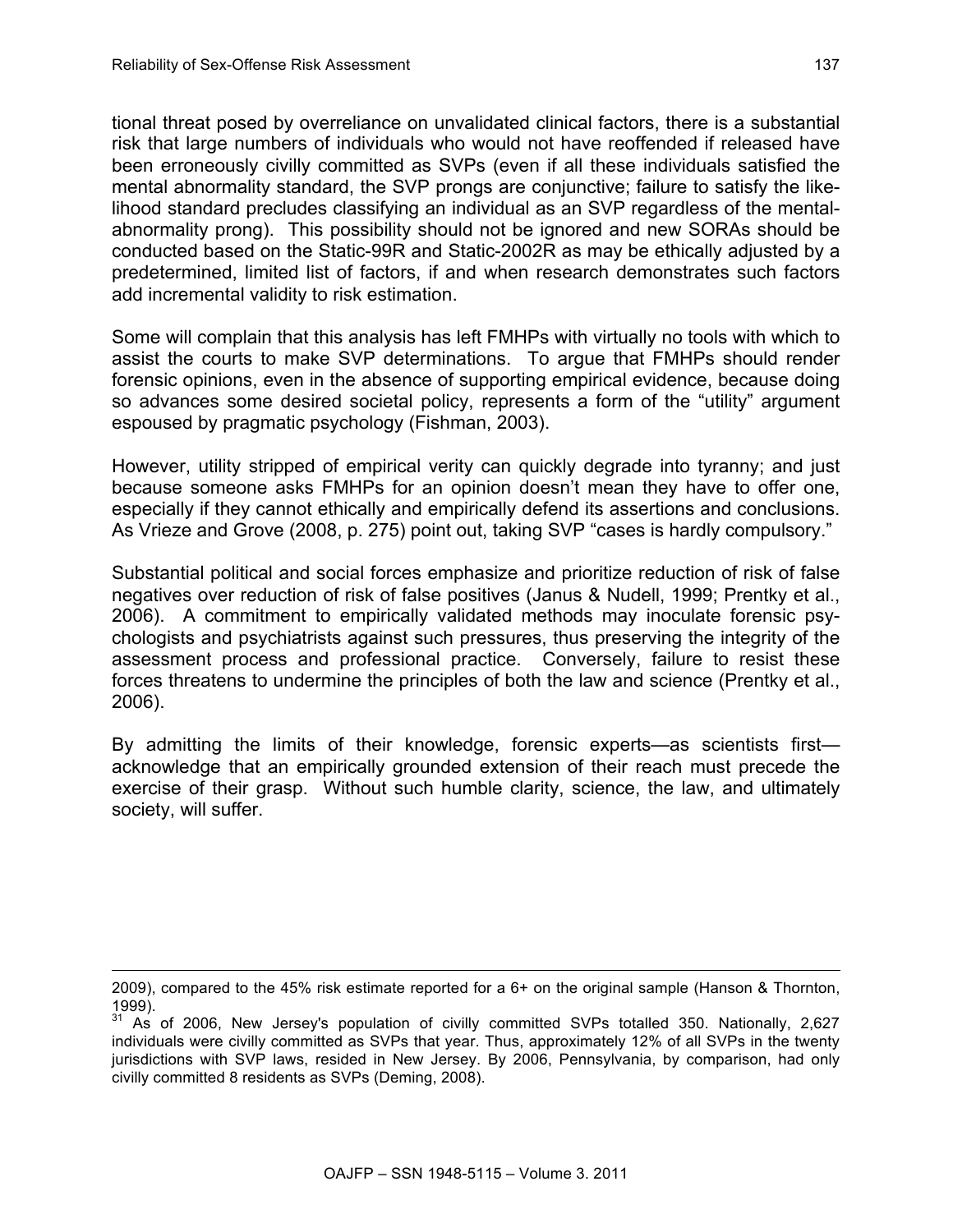# **References**

*Addington v. Texas*, 441 *U.S.* 327 (1979).

- American Academy of Psychiatry and the Law. (2005). *American Academy of Psychiatry and the Law ethics guidelines for the practice of forensic psychiatry*. Bloomfield, CT: Author.
- American Educational Research Association, American Psychological Association, and National Council on Measurement in Education. (1999). *Standards for educational and psychological testing*. Washington, DC: Author.
- American Psychiatric Association. (2006). *The principles of medical ethics with annotations especially applicable to psychiatry - 2006 edition*. Arlington, VA: Author.
- American Psychological Association. (2002). *Ethical principles of psychologists and code of conduct*. Washington, DC: Author.
- Aron, A., & Aron, E. N. (1999). *Statistics for psychology* (2nd ed.). Upper Saddle River, NJ: Prentice Hall.
- Bartosh, D. L., Garby, T., Lewis, D., & Gray, S. (2003). Differences in the predictive validity of actuarial risk assessments in relation to sex offender type. *International Journal of Offender Therapy and Comparative Criminology, 47*, 422-438.
- Berlin, F. S., Galbreath, N. W., Geary, B., & McGlone, G. (2003). The use of actuarials at civil commitment hearings to predict the likelihood of future sexual violence. *Sexual Abuse: A Journal of Research and Treatment, 15*, 377-382.
- Boccaccini, M. T., Murrie, D. C., Caperton, J. D., & Hawes, S. W. (2009). Field validity of the Static-99 and MnSOST-R among sex offenders evaluated for civil commitment as sexually violent predators. *Psychology, Public Policy, and Law, 15*, 278-314.
- Boer, D. P., Hart, S. D., Kropp, P. R., & Webster, C. D. (1998). *Manual for the Sexual Violence Risk-20: Professional guidelines for assessing risk of sexual violence*. Lutz, FL: Psychological Assessment Resources.

*Bourjaity v. United States*, 483 *U.S.* 171 (1987).

- Campbell, T. W. (2000). Sexual predator evaluations and phrenology: Considering issues of evidentiary reliability. *Behavioral Sciences and the Law, 18*, 111-130.
- Campbell, T. (2007). When prophecy fails: Retreating from prediction. *Journal of Sexual Offender Civil Commitment: Science and the Law, 2*, 1-11.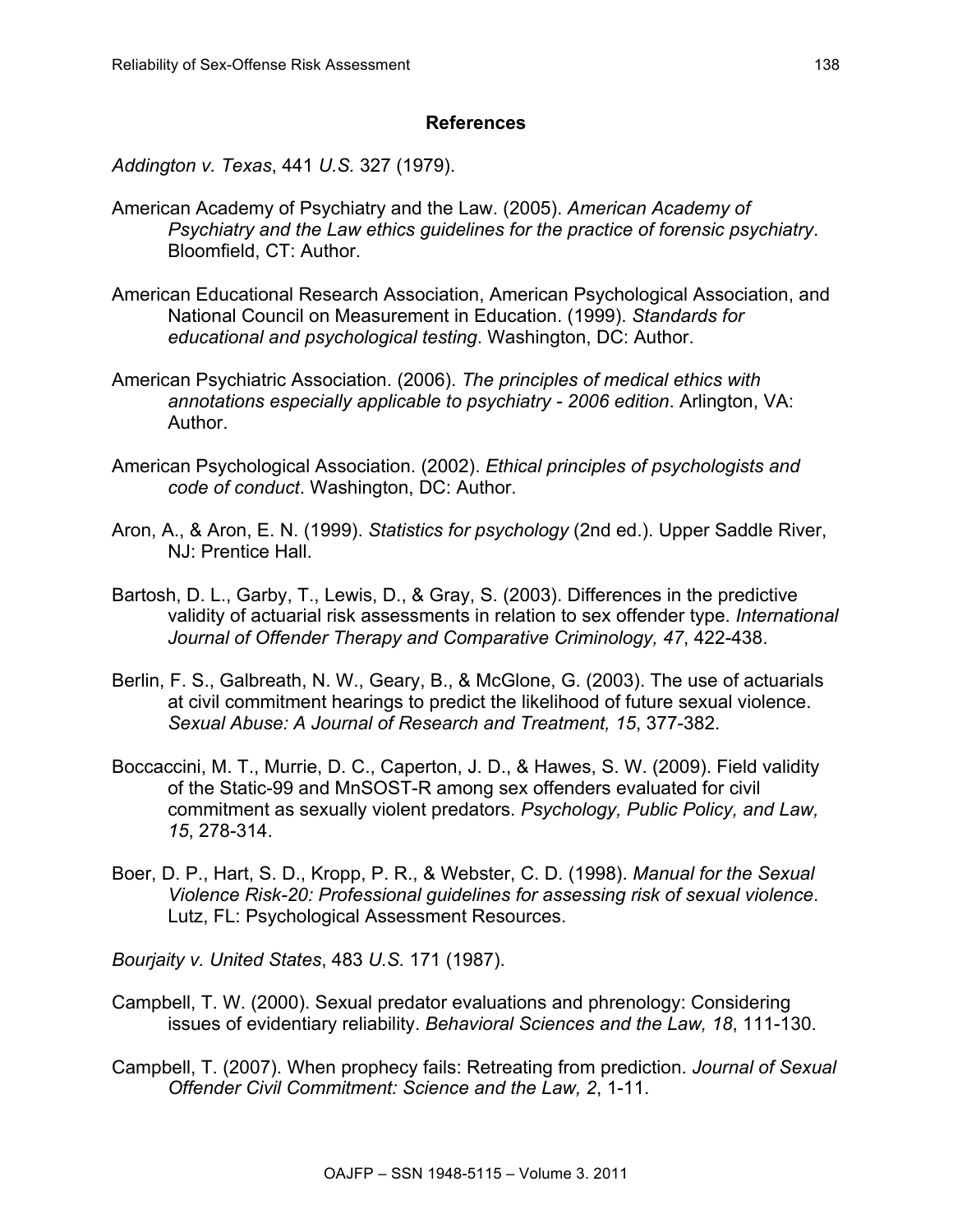- Campbell, T. W., & DeClue, G. (2010a). Maximizing predictive accuracy in sexually violent predator evaluations. *Open Access Journal of Forensic Psychology, 2*, 148-232.
- Campbell, T. W., & DeClue, G. (2010b). Flying blind with naked factors: Problems and pitfalls in adjusted actuarial sex offender risk assessment. *Open Access Journal of Forensic Psychology, 2*, 75-101.
- Committee on Ethical Guidelines for Forensic Psychologists. (1991). Forensic specialty guidelines for forensic psychologists. *Law and Human Behavior, 15*, 655-665.
- Committee on the Revision of the Specialty Guidelines for Forensic Psychology. (2009). *Specialty guidelines for forensic psychology* (4th draft). Washington, DC: Author. Retrieved from http://www.ap-ls.org/links/professionalsgfp.html
- *Dallas v. Burlington N., Inc.*, 212 *Mont.* 514, 689 *P.2d* 273 (1984).

*Daubert v. Merrell Dow Pharmaceutical, Inc.*, 509 *U.S.* 579 (1993).

- DeClue, G., & Campbell, T. W. (2010). Still maximizing accuracy in sexually violent predator evaluations. *Open Access Journal of Forensic Psychology, 2*, 322-336.
- Deming, A. (2008). Sex offender civil commitment programs, current practices, characteristics and resident demographics. *Journal of Psychiatry & Law, 36*, 438- 450.
- Donaldson, T., & Wollert, R. (2008). A mathematical proof and example that Bayes's Theorem is fundamental to actuarial estimates of sexual recidivism risk. *Sexual Abuse: A Journal of Research and Treatment, 20*, 206-217.
- Doren, D. M. (2002). *Evaluating sex offenders: A manual for civil commitment and beyond*. Thousand Oaks, CA: Sage.
- Doren, D. M. (2006). Inaccurate arguments in sex offender civil commitment proceedings. In A. Schlank (Ed.). *The sexual predators' law and public policy clinical treatment* (Vol. III). Kingston, NJ: Civic Research Institute.
- Douglas, K. S., & Skeem, J. L. (2005). Violence risk assessment: Getting specific about being dynamic. *Psychology, Public Policy, and Law, 11*, 347-383.
- Epperson, D., Kaul, J., & Hesselton, D. (1999). *Minnesota Sex Offender Screening Tool-Revised (MnSOST-R): Development, performance, and recommended risk level cut scores*. Unpublished Manuscript.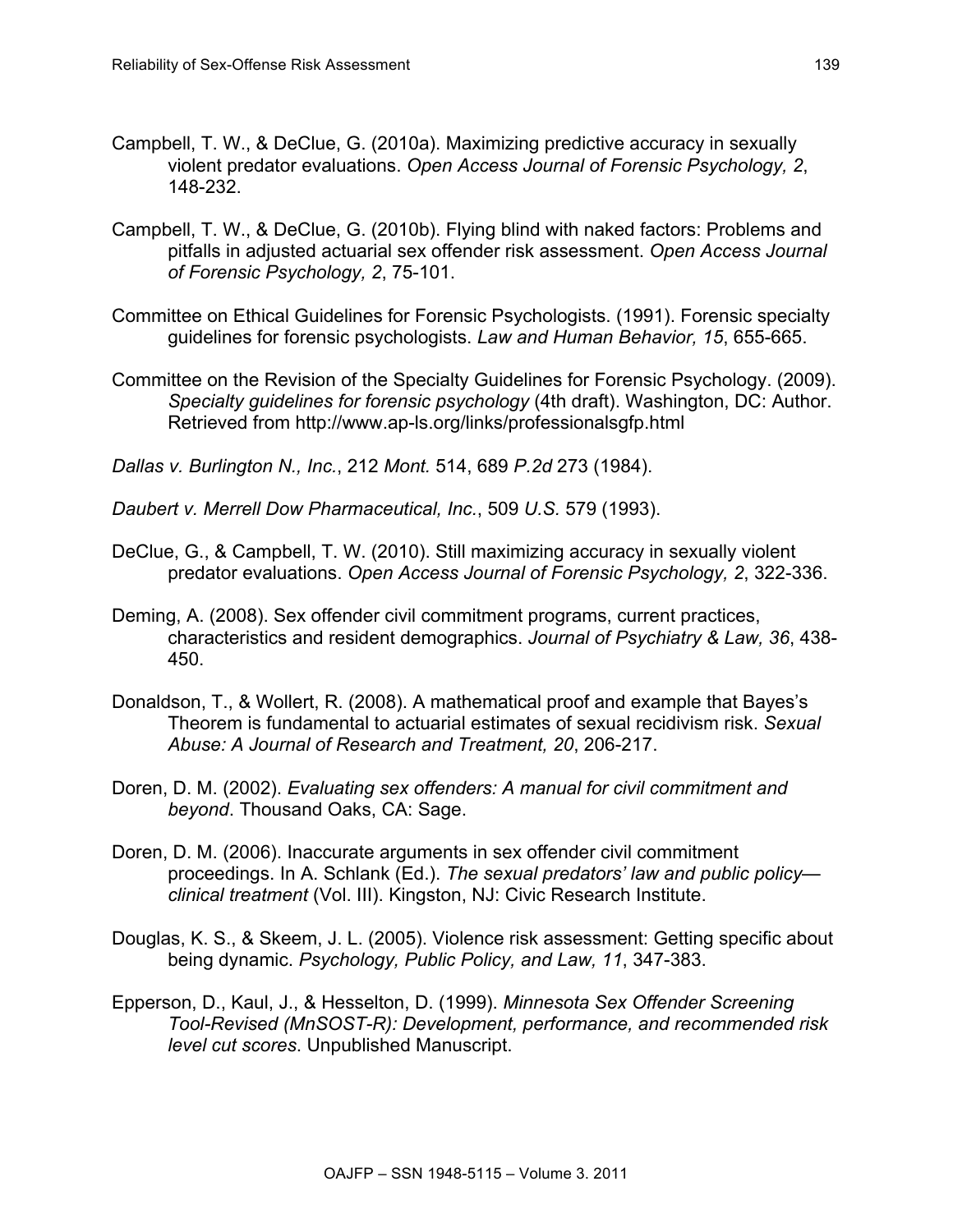- Fabian, J. M. (2005). The risky business of conducting risk assessments for those already civilly committed as sexually violent predators. *William Mitchell Law Review, 32*, 81-159.
- Faigman, D. L. (1999). *Legal alchemy: The use and misuse of science in the law*. New York, NY: W. H. Freeman & Co.
- Faust, D. (2005). Increasing the accuracy of clinical judgment (and thereby treatment effectiveness). In G. P. Koocher, J. C. Norcross, & S. S. Hill III (Eds.). *Psychologists' desk reference* (2nd ed., pp. 23-27). New York, NY: Oxford University Press.
- Fishman, D. B. (2003). Background on the "Psycholegal Lexis Proposal": Exploring the potential of a systematic case study database in forensic psychology. *Psychology, Public Policy, and Law, 9*, 267-274.
- *Frye v. United States*, 293 *F.* 1013 (D.C. Cir. 1923).
- Gallagher, M. P. (2009, November 2). Sex offenders sue over state refusal to allow setup of legal-help group. *New Jersey Law Journal, 198*, 468.
- Garb, H. N. (1998). *Study the clinician: Judgment, research and psychological assessment*. Washington, DC: American Psychological Association.
- Garner, B. A. (2004). *Black's law dictionary* (8th ed.). St. Paul, MN: Thomson, West.
- Grove, W. M., & Meehl, P. (1996). Comparative efficiency of informal (subjective, impressionistic) and formal (mechanical, algorithmic) prediction procedures: The clinical-statistical controversy. *Psychology, Public Policy, and Law, 2*, 293-323.
- Grove, W. M., Zald, D. H., Lebow, B. S., Snitz, B. E., & Nelson, C. (2000). Clinical versus mechanical prediction: A meta-analysis. *Psychological Assessment, 12*, 19-30.
- Hanson, R. K. (1997). *The development of a brief actuarial risk scale for sex offense recidivism* (User Report 1997-04). Ottawa, Ontario, Canada: Department of the Solicitor General of Canada.
- Hanson, R. K. (1998). What do we know about sex offender risk assessment? *Psychology, Public Policy, and Law, 4*, 50-72.
- Hanson, R. K. (2005). *The validity of the Static-99 with older sexual offenders*. Ottawa, Ontario, Canada: Public Safety and Emergency Preparedness Canada. Retrieved October 1, 2005 from http://www.sppc-psepc.gc.ca/publications/corrections/20050630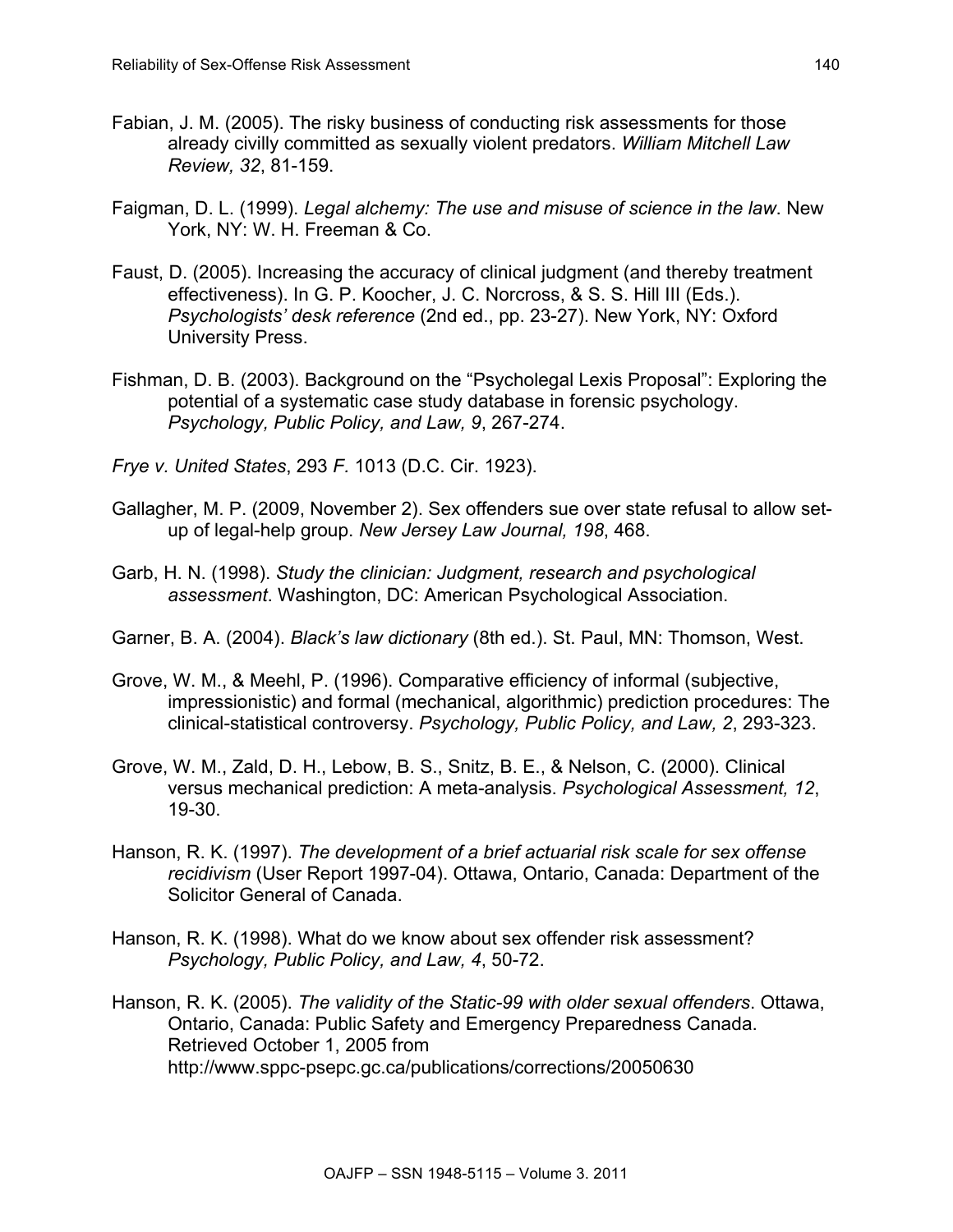- Hanson, R. K., & Bussiere, M. T. (1998). Predicting relapse: A meta-analysis of sexual offender recidivism studies. *Journal of Consulting and Clinical Psychology, 66*, 348-362.
- Hanson, R. K., & Harris, A. J. R. (2000). Where should we intervene? Dynamic predictors of sexual offense recidivism. *Criminal Justice and Behavior, 27*, 6-35.
- Hanson, R. K., & Morton-Bourgon, K. E. (2004). *Predictions of sexual recidivism: An updated meta-analysis* (User Report 2004-02). Ottawa, Ontario, Canada: Public Safety and Emergency Preparedness Canada.
- Hanson, R. K., & Morton-Bourgon, K. E. (2005). The characteristics of persistent sex offenders: A meta-analysis of recidivism studies. *Journal of Consulting and Clinical Psychology, 73*, 1154-63.
- Hanson, R. K., & Morton-Bourgon, K. E. (2007). *The accuracy of recidivism risk assessments for sexual offenders: A meta-analysis* (Cat. No. PS4-36/2007E). Ottawa, Ontario, Canada: Public Safety and Emergency Preparedness Canada.
- Hanson, R. K., & Morton-Bourgon, K. E. (2009). The accuracy of recidivism risk assessments for sexual offenders: A meta-analysis of 118 prediction studies. *Psychological Assessment, 21*, 1-21.
- Hanson, R. K., & Thornton, D. (1999). *Static-99: Improving actuarial risk assessments for sex offenders* (User Report 1999-02). Ottawa, Ontario, Canada: Department of the Solicitor General of Canada.
- Harcourt, B. E. (2004). *Against prediction: Sentencing, policing, and punishing in an actuarial age*. Unpublished manuscript.
- Heilbrun, K., DeMatteo, D., & Marczyk, G. (2004). Pragmatic psychology, forensic mental health assessment, and the case of Thomas Johnson. *Psychology, Public Policy, and Law, 10*, 31-70.
- Helmus, L., Hanson, R. K., & Thornton, D. (2009). Reporting Static-99 in light of new research on recidivism norms. *The Forum, 21(1)*, 38-45.
- *IMO the Civil Commitment of A.E.F.*, 377 *N.J. Super.* 473, 873 *A.2d* 604 (App. Div. 2005).
- *IMO the Civil Commitment of A.H.B.*, 386 *N.J. Super.* 16, 898 *A.2d* 1027 (App. Div. 2006).
- *IMO the Civil Commitment of E.S.T.*, 371 *N.J. Super.* 562, 854 *A.2d* 936 (App. Div. 2004).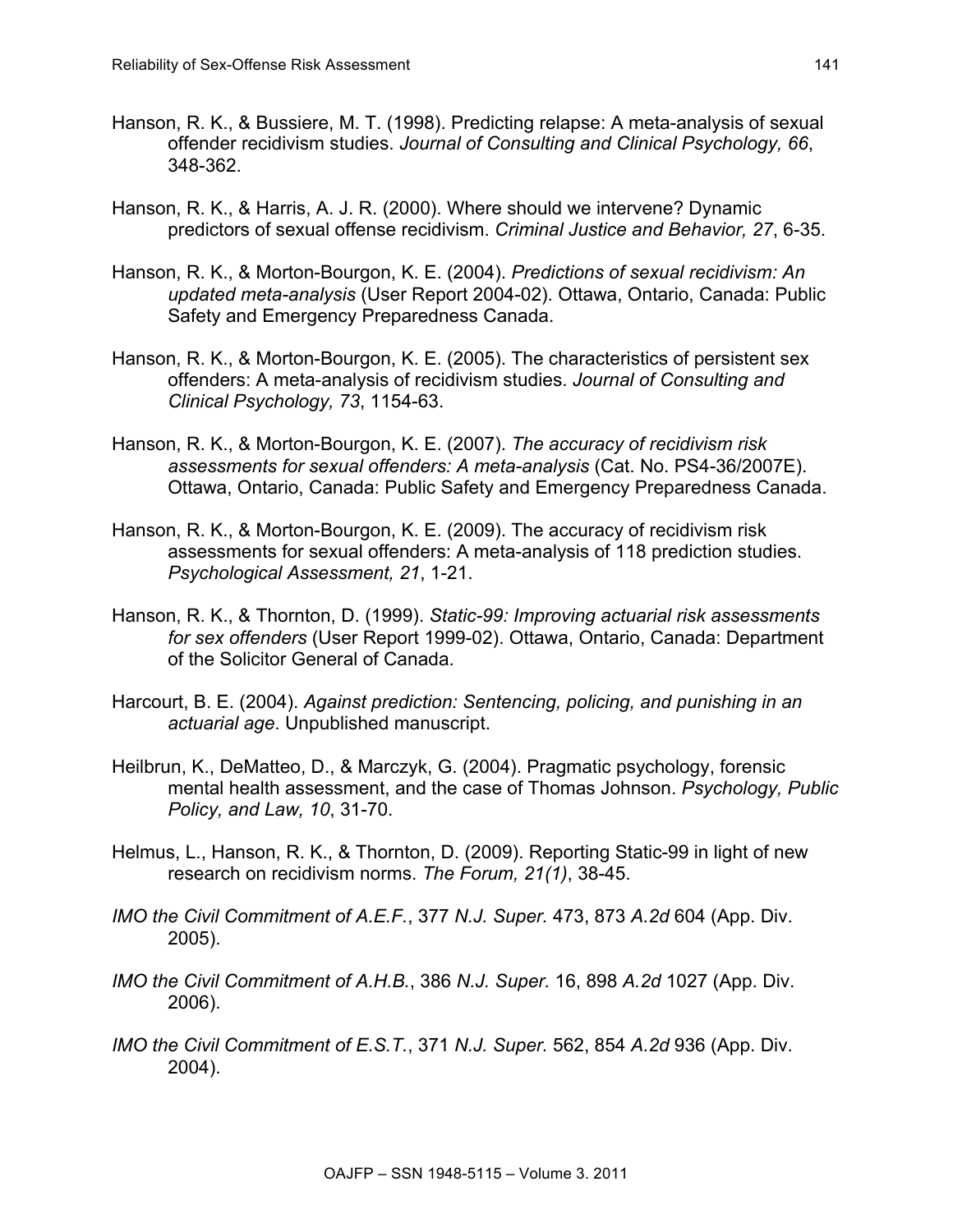- *IMO the Civil Commitment of G.G.N.*, 372 *N.J. Super.* 42, 855 *A.2d* 569 (App. Div. 2004).
- *IMO the Civil Commitment of J.M.B*., 197 *N.J*. 563, 964 *A.2d* 752 (2009).
- *IMO the Civil Commitment of J.P.*, 339 *N.J. Super.* 443, 772 *A.2d* 54 (App. Div. 2001).
- *IMO the Civil Commitment of J.P.*, 393 *N.J. Super.* 7, 922 *A.2d* 754 (App. Div. 2007).
- *IMO the Civil Commitment of M.L.V.*, 388 *N.J. Super.* 454, 909 *A.2d* 286 (App. Div. 2006).
- *IMO the Civil Commitment of P.Z.H.*, 377 *N.J. Super.* 458, 873 *A.2d* 595 (App. Div. 2005).
- *IMO the Civil Commitment of R.S.*, 339 *N.J. Super.* 507, 773 *A.2d* 72 (App. Div. 2001).
- *IMO the Civil Commitment of T.J.N.*, 390 *N.J. Super.* 218, 915 *A.2d* 53 (App. Div. 2007).
- *IMO the Civil Commitment of W.Z.*, 339 *N.J. Super.* 549, 773 *A.2d* 97 (App. Div. 2001).
- *IMO the Civil Commitment of W.Z.*, 173 *N.J.* 109, 801 *A.2d* 205 (2002).
- *In re Paoli R.R. Yard PCB Litigation*, 35 *F.3d* 717 (3d Cir. 1994).
- Jackson, R. L., & Hess, D. T. (2007). Evaluation for civil commitment of sex offenders: A survey of experts. *Sexual Abuse, 19*, 425-448.
- Janus, E. S., & Meehl, P. E. (1997). Assessing the legal standard for predictions of dangerousness in sex offender commitment proceedings. *Psychology, Public Policy, and Law, 3*, 33-64.
- Janus, E. S., & Nudell, L. J. (1999). Defending sex offender commitment cases. In A. Schlank & F. Cohen (Eds.). *The sexual predator: Law, policy, evaluation and treatment* (pp. 3.2 - 3.29). Kingston, NJ: Civic Research Institute.
- Johnston, R. (2003). Reducing analytic error: Integrating methodologies into teams of substantive experts. *Studies in Intelligence, 47*, 1.

*Kansas v. Crane*, 534 *U.S.* 407 (2002).

*Kansas v. Hendricks*, 521 *U.S.* 346 (1997).

LaFond, J. Q. (1999). Can therapeutic jurisprudence be normatively neutral? Sexual predator laws: Their impact on participants and policy. *Arizona Law Review, 41*, 375-415.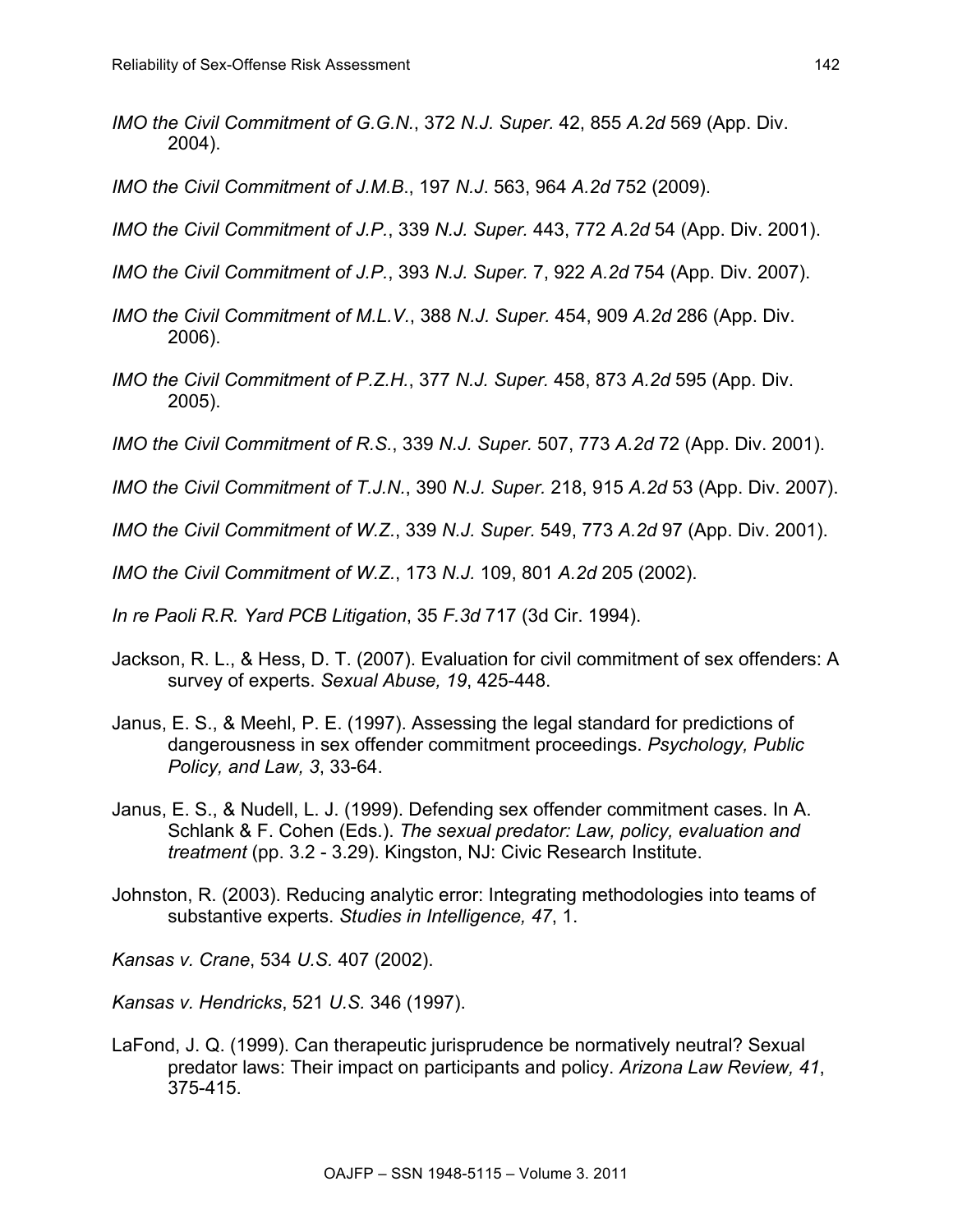- Langan, P. A., Schmitt, E. L., & Durose, M. R. (2003). *Recidivism of sex offenders released from prison in 1994* (NCJ 198281). Washington, DC: United States Department of Justice, Bureau of Justice Statistics.
- Levenson, J. S. (2004). Reliability of sexually violent predator civil commitment criteria. *Law and Human Behavior, 28*, 357-369.
- *Mauro v. Raymark Industries*, 116 *N.J.* 126, 561 *A.2d* 257 (1989).
- Miller, H., Amenta, A., & Conroy, M. (2005). Sexually violent predator evaluations: Empirical evidence, strategies for professionals, and research directions. *Law and Human Behavior, 29*, 29-54.
- Monahan, J. (1996). Violence prediction: The past twenty and the next twenty years. *Criminal Justice and Behavior, 23(1)*, 107-120.
- Monahan, J. (2006). A jurisprudence of risk assessment forecasting harm among prisoners, predators, and patients. *Virginia Law Review, 92*, 391-435.
- *Moore v. Ashland Chemical, Inc.*, 151 *F.3d* 269 (6th Cir. 1998).
- Mossman, D. (2006). Another look at interpreting risk categories. *Sexual Abuse, 18*, 41- 63.
- Mossman, D. (2008). Analyzing the performance of risk assessment instruments: A response to Vrieze & Grove (2007). *Law and Human Behavior, 32*, 279-291.
- Phenix, A., Helmus, L., & Hanson, R. K. (2009, September 28). *Static-99R & Static-2002R: Evaluator's workbook*. Retrieved October 18, 2009 from http://www.static99.org
- Prentky, R. A., Janus, E., Barbaree, H., Schwartz, B. K., & Kafka, M. P. (2006). Sexually violent predators in the courtroom: Science on trial. *Psychology, Public Policy, and Law, 12*, 357-393.
- Quinsey, V. L., Harris, G. T., Rice, M. E., & Cormier, C. A. (1998). *Violent Offenders: Appraising and managing risk*. Washington, DC: American Psychological Association.
- Rice, M. E., & Harris, G. T. (1997). Cross-validation and extension of the Violence Risk Appraisal Guide for child molesters and rapists. *Law and Human Behavior, 21*, 231-241.
- Rice, M. E., & Harris, G. T. (2005). Comparing effect sizes in follow-up studies: ROC area, Cohen's *d*, and *r*. *Law and Human Behavior, 29*, 615-620.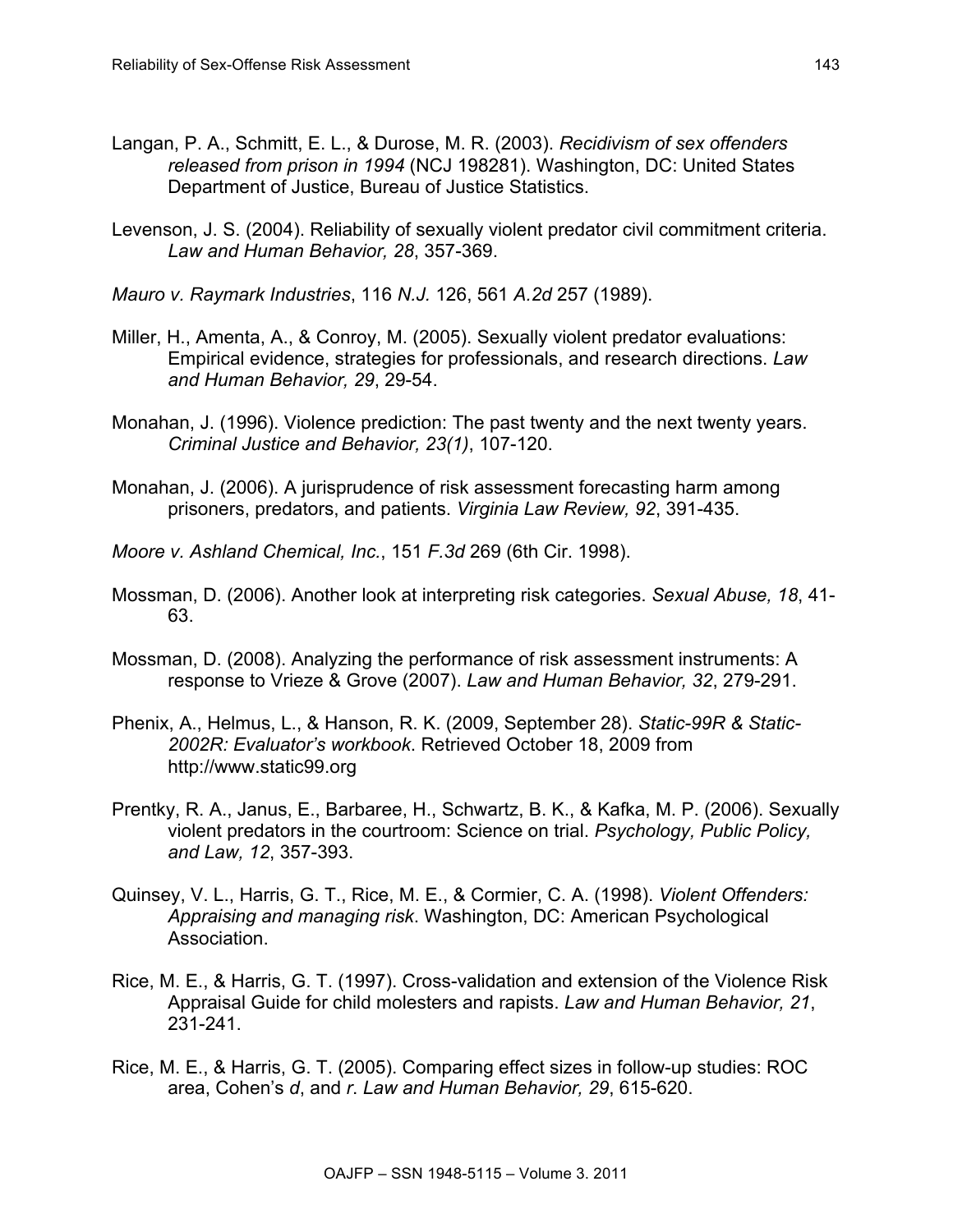*Rubanick v. Witco Chemical Corp.*, 242 *N.J. Super.* 36, 576 *A.2d* 4 (App. Div. 1990).

*Rutigliano v. Valley*, 929 *F. Supp.* 779 (D.N.H. 1996).

- Sager, W. (2000, November 10). *Report - 1994 release recidivism study*. Avenel, NJ: Adult Diagnostic and Treatment Center.
- Sager, W. (2001, October 10). *Report - 1995 release recidivism study*. Avenel, NJ: Adult Diagnostic and Treatment Center.
- Sager, W. (2002, January 21). *Report - 1990 release recidivism study*. Avenel, NJ: Adult Diagnostic and Treatment Center.
- Schopp, R. F., Scalora, M. J., & Pearce, M. (1999). Expert testimony and professional judgment: Psychological expertise and commitment as a sexual predator after Hendricks. *Psychology, Public Policy, and Law, 5*, 120-174.
- Seto, M. C. (2005). Is more better? Combining actuarial risk scales to predict recidivism among adult sex offenders. *Psychological Assessment, 17*, 156-167.
- Sexually Violent Predators Act, *N.J. Stat. Ann.* 30:4-27.24 *et seq.* (1998).
- Song, L., & Lieb, R. (1994). *Recidivism data concerning Washington State sex offenders*. Unpublished raw data. Olympia, WA: Washington Institute for Public Policy.
- Sreenivasan, S., Weinberger, L. E., & Garrick, T. (2003). Expert testimony in sexually violent predator commitments: Conceptualizing legal standards of "mental disorder" and "likely to reoffend." *Journal of the American Academy of Psychiatry and the Law, 31*, 471-85.
- *State of New Hampshire v. Ploof*, No. 07-E-0238 (N.D. N.H. Super., Apr. 28, 2009). Retrieved October 18, 2009 from http://www.static99.org/norms.

*State of New Jersey v. Cavallo,* 88, N. J*.* 508, 443, *A.2d* 1020 (1982),

*State of New Jersey v. Fortin*, 178 *N.J.* 540, 843 *A.2d* 974 (2004).

*State of New Jersey v. Harvey*, 151 *N.J.* 117, 699 *A.2d* 596 (1997).

*State of New Jersey v. Raso*, 321 *N.J. Super* 5, 728 *A.2d* 231 (App. Div. 1999).

*State of New Jersey v. Spann*, 130 *N.J.* 484, 617 *A.2d* 247 (1993).

*U.S. v. Shields*, No. 07-12056-PBS, 2008 WL 544940, at \*1 (D. Mass Feb. 26, 2008).